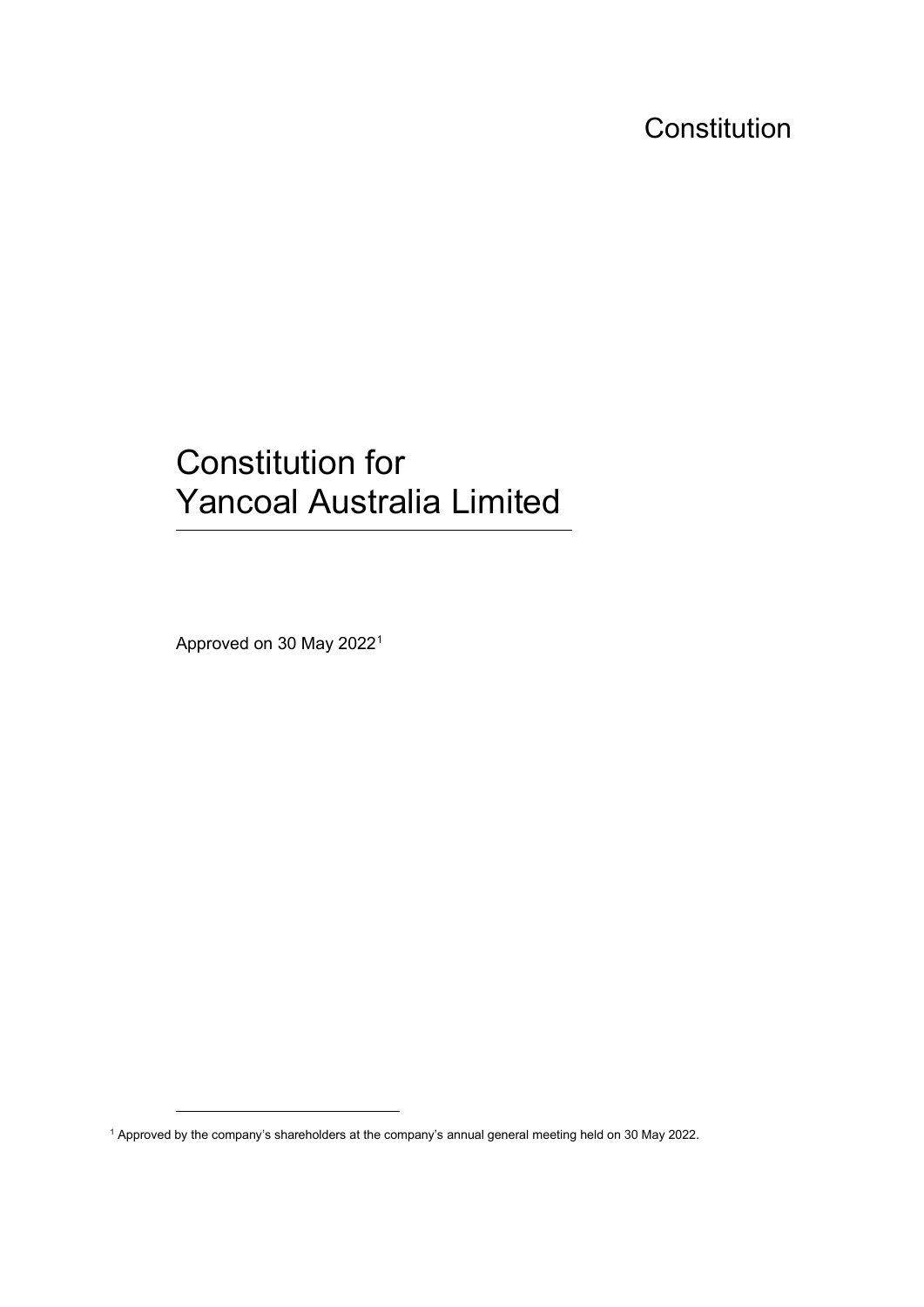# Contents

# Table of contents

| 1              | Preliminary                                            |                                                                            |    |
|----------------|--------------------------------------------------------|----------------------------------------------------------------------------|----|
|                | 1.1                                                    |                                                                            |    |
|                | 1.2                                                    | Application of the Act, Listing Rules and ASX Settlement Operating Rules 3 |    |
|                | 1.3                                                    |                                                                            |    |
|                | 1.4                                                    |                                                                            |    |
|                | 1.5                                                    |                                                                            |    |
|                |                                                        |                                                                            |    |
| $\overline{2}$ |                                                        | <b>Share capital</b>                                                       | 5  |
|                | 2.1                                                    |                                                                            |    |
|                | 2.2                                                    |                                                                            |    |
|                | 2.3                                                    |                                                                            |    |
|                | 2.4                                                    |                                                                            |    |
|                | 2.5                                                    |                                                                            |    |
|                | 2.6                                                    |                                                                            |    |
|                | 2.7                                                    |                                                                            |    |
|                | 2.8                                                    |                                                                            |    |
| 3              |                                                        | Calls, forfeiture, indemnities, lien and surrender                         |    |
|                | 3.1                                                    |                                                                            |    |
|                | 3.2                                                    |                                                                            |    |
|                | 3.3                                                    |                                                                            |    |
|                | 3.4                                                    |                                                                            |    |
|                | 3.5                                                    |                                                                            |    |
|                | 3.6                                                    |                                                                            |    |
|                | 3.7                                                    |                                                                            |    |
|                | 3.8                                                    |                                                                            |    |
|                | 3.9                                                    |                                                                            |    |
| 4              |                                                        | <b>Distributions</b>                                                       |    |
|                | 4.1                                                    |                                                                            |    |
|                | 4.2                                                    |                                                                            |    |
|                | 4.3                                                    |                                                                            |    |
|                | 4.4                                                    |                                                                            |    |
|                | 4.5                                                    |                                                                            |    |
|                | 4.6                                                    |                                                                            |    |
|                | 4.7                                                    |                                                                            |    |
| 5              |                                                        | <b>Transfer and transmission of shares</b><br>17                           |    |
|                |                                                        |                                                                            | 17 |
|                | 5.2                                                    |                                                                            |    |
|                | 5.3                                                    |                                                                            |    |
|                | 5.4                                                    |                                                                            |    |
|                | 5.5                                                    |                                                                            |    |
| 6              | Plebiscite to approve proportional takeover bids<br>20 |                                                                            |    |
|                | 6.1                                                    |                                                                            |    |
|                | 6.2                                                    |                                                                            |    |
|                | 6.3                                                    |                                                                            |    |
|                | 6.4                                                    |                                                                            |    |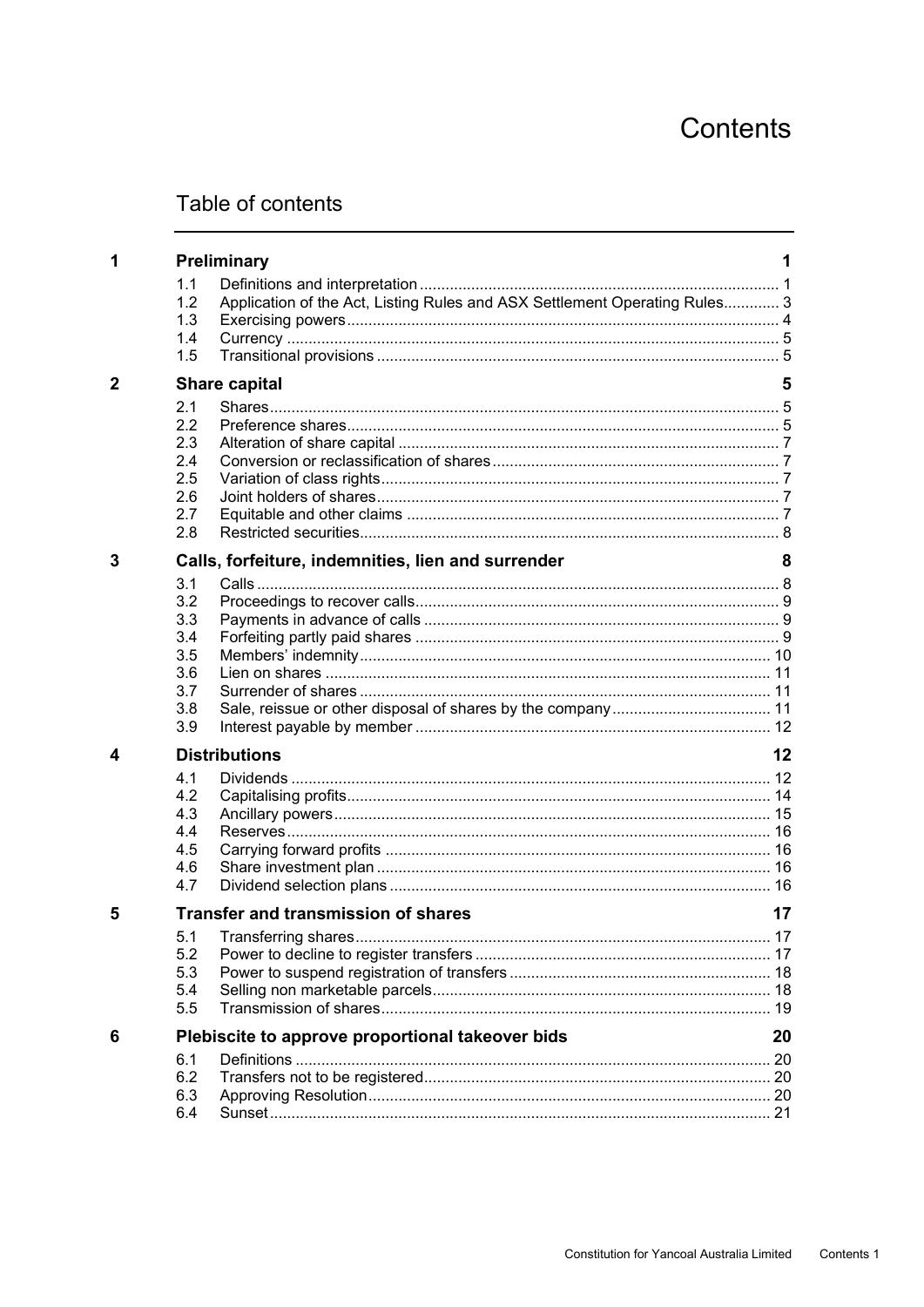# Contents

| 7  |                                                                                                                                     | <b>General meetings</b>                                            | 21 |
|----|-------------------------------------------------------------------------------------------------------------------------------------|--------------------------------------------------------------------|----|
|    | 7.1<br>7.2<br>7.3<br>7.4<br>7.5<br>7.6<br>7.7<br>7.8<br>7.9<br>7.10<br>7.11                                                         |                                                                    |    |
| 8  |                                                                                                                                     | <b>Directors</b>                                                   | 31 |
|    | 8.1<br>8.2<br>8.3<br>8.4<br>8.5<br>8.6<br>8.7<br>8.8<br>8.9<br>8.10<br>8.11<br>8.12<br>8.13<br>8.14<br>8.15<br>8.16<br>8.17<br>8.18 | Directors may contract with the company and hold other offices  34 |    |
| 9  | 9.1<br>9.2<br>9.3<br>9.4<br>9.5<br>9.6<br>9.7                                                                                       | <b>Senior executive officers</b>                                   | 41 |
| 10 | Indemnity and insurance                                                                                                             |                                                                    |    |
|    | 10.1<br>10.2<br>10.3<br>10.4<br>10.5<br>10.6                                                                                        |                                                                    |    |
| 11 | <b>Other matters</b>                                                                                                                |                                                                    |    |
|    | 11.1<br>11.2                                                                                                                        |                                                                    |    |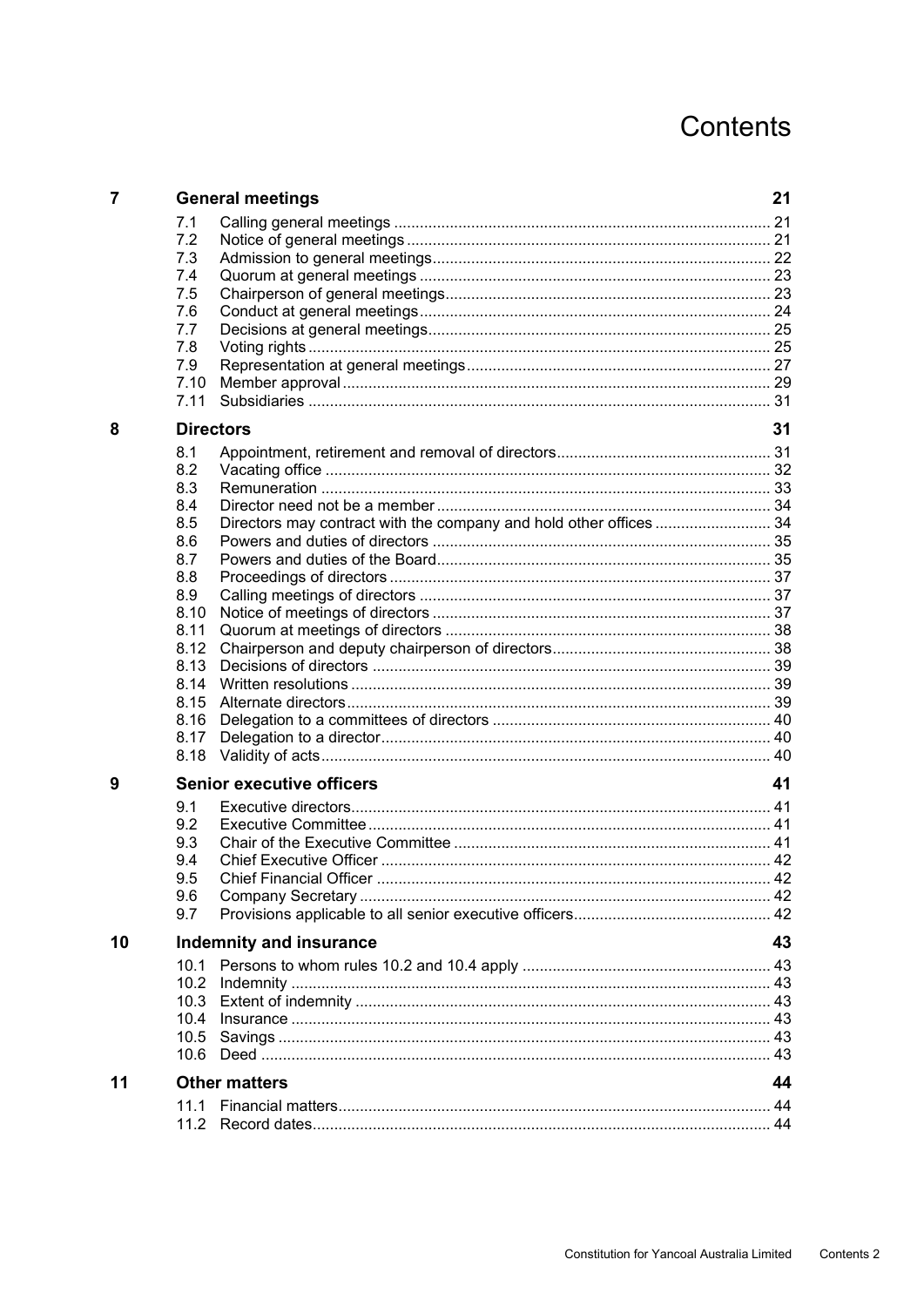# Contents

| 12 | <b>Winding up</b>                    |    |
|----|--------------------------------------|----|
|    |                                      |    |
| 13 | Inspection of and access to records  |    |
| 14 | <b>Seals</b>                         |    |
|    | 14 1<br>14 2<br>14.3<br>14.4<br>14.6 |    |
| 15 | <b>Notices</b>                       | 47 |
|    | 15.2<br>15.3<br>15.4<br>15.5<br>15.6 |    |
| 16 | General                              |    |
|    |                                      |    |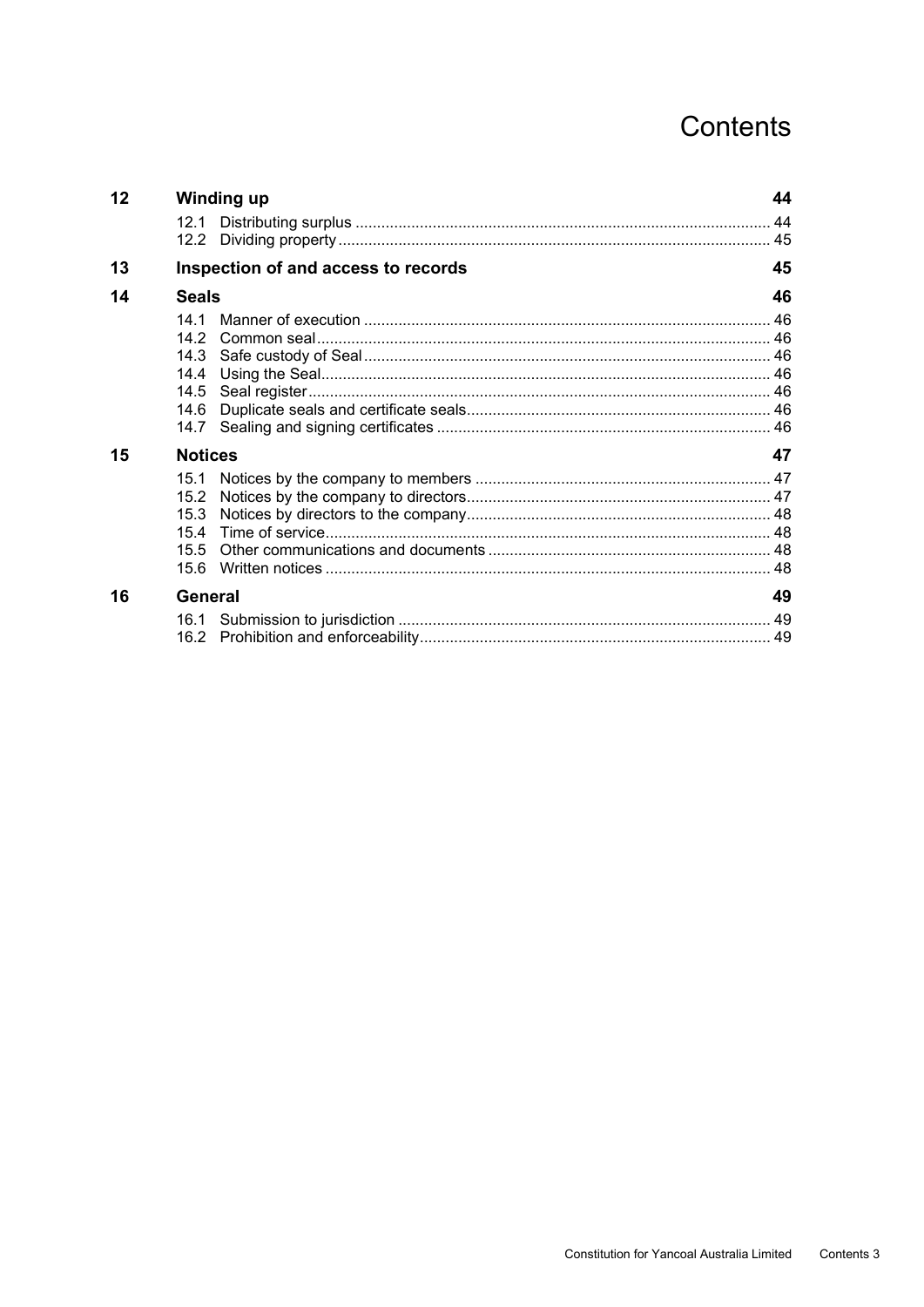# **Constitution**

# **Yancoal Australia Limited ABN 82 111 859 119**

# **A public company limited by shares**

# 1 Preliminary

# **1.1 Definitions and interpretation**

(a) The meanings of the terms used in this constitution are set out below.

| <b>Term</b>                                     | <b>Meaning</b>                                                                                                                                                                             |
|-------------------------------------------------|--------------------------------------------------------------------------------------------------------------------------------------------------------------------------------------------|
| <b>Abnormal Item</b>                            | includes, but is not limited to, unrealised foreign exchange gains or losses on<br>foreign currency denominated borrowings.                                                                |
| Act                                             | Corporations Act 2001 (Cth).                                                                                                                                                               |
| <b>AGM</b>                                      | an annual general meeting of the company that the Act requires to be held.                                                                                                                 |
| <b>ASX Settlement</b><br><b>Operating Rules</b> | the operating rules of ASX Settlement Pty Limited and, to the extent that they<br>are applicable, the operating rules of the Exchange and the operating rules of<br>ASX Clear Pty Limited. |
| <b>Board</b>                                    | the board of directors of the company from time to time.                                                                                                                                   |
| <b>Business Day</b>                             | has the meaning given to that term in the Listing Rules.                                                                                                                                   |
| <b>CEC</b>                                      | Chair of the Executive Committee of the company.                                                                                                                                           |
| <b>CEO</b>                                      | Chief Executive Officer of the company.                                                                                                                                                    |
| <b>CFO</b>                                      | Chief Financial Officer of the company.                                                                                                                                                    |
| <b>Company Secretary</b>                        | company secretary of the company.                                                                                                                                                          |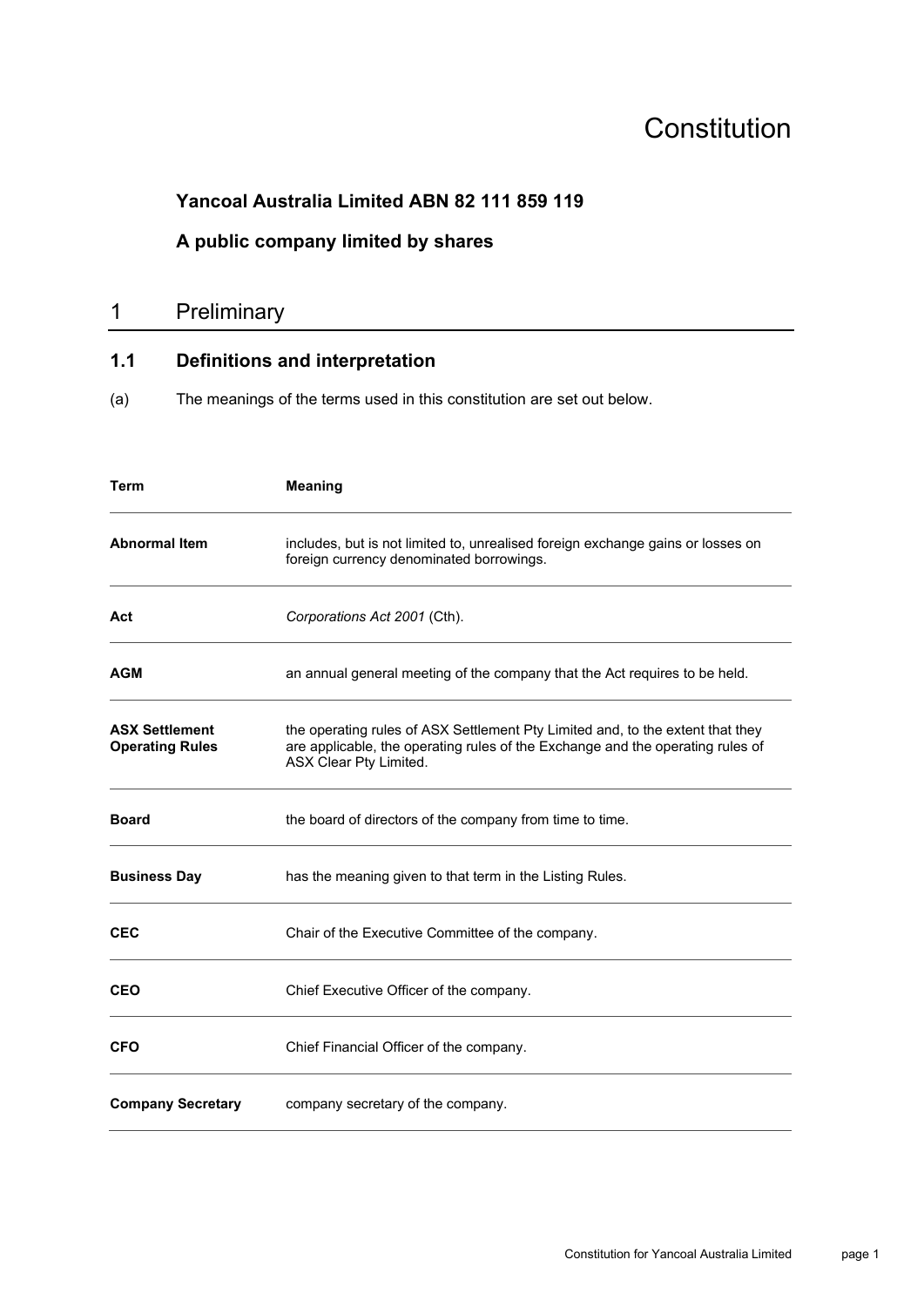| <b>Term</b>                  | <b>Meaning</b>                                                                                                                                                                                                                                              |  |  |  |
|------------------------------|-------------------------------------------------------------------------------------------------------------------------------------------------------------------------------------------------------------------------------------------------------------|--|--|--|
| <b>Exchange</b>              | ASX Limited and such other body corporate that is declared by the directors to<br>be the company's primary stock exchange for the purposes of this definition.                                                                                              |  |  |  |
| <b>Executive Committee</b>   | the executive committee of the company established under rule 9.2.                                                                                                                                                                                          |  |  |  |
| <b>Listing Rules</b>         | the listing rules of the Exchange as they apply to the company.                                                                                                                                                                                             |  |  |  |
| <b>Majority Shareholders</b> | a shareholder or shareholders holding a majority of the issued voting shares<br>of Yancoal Australia Limited.                                                                                                                                               |  |  |  |
| <b>Proper ASTC Transfer</b>  | has the meaning given to that term in the Corporations<br>Regulations 2001 (Cth).                                                                                                                                                                           |  |  |  |
| <b>Record Time</b>           | in the case of a meeting for which the caller of the meeting has decided,<br>1.<br>under the Act, that shares are to be taken to be held by the persons who<br>held them at a specified time before the meeting, that time; and                             |  |  |  |
|                              | 2 in any other case, the time of the relevant meeting.                                                                                                                                                                                                      |  |  |  |
| <b>Representative</b>        | in relation to a member which is a body corporate and in relation to a meeting<br>means a person authorised in accordance with the Act (or a corresponding<br>previous law) by the body corporate to act as its representative at the<br>meeting.           |  |  |  |
| Seal                         | any common seal, duplicate seal or certificate seal of the company.                                                                                                                                                                                         |  |  |  |
| <b>Separation Agreement</b>  | the Separation Agreement between the company and Yankuang (as amended<br>from time to time).                                                                                                                                                                |  |  |  |
| <b>Transmission Event</b>    | for a member who is an individual – the member's death, the member's<br>1.<br>bankruptcy, or a member becoming of unsound mind, or a person who, or<br>whose estate, is liable to be dealt with in any way under the laws relating<br>to mental health: and |  |  |  |
|                              | 2 for a member who is a body corporate – the dissolution of the member or<br>the succession by another body corporate to the assets and liabilities of<br>the member.                                                                                       |  |  |  |
| URL                          | Uniform Resource Locator, the address that specifies the location of a file on<br>the internet.                                                                                                                                                             |  |  |  |
| Yankuang                     | Yankuang Energy Group Company Limited.                                                                                                                                                                                                                      |  |  |  |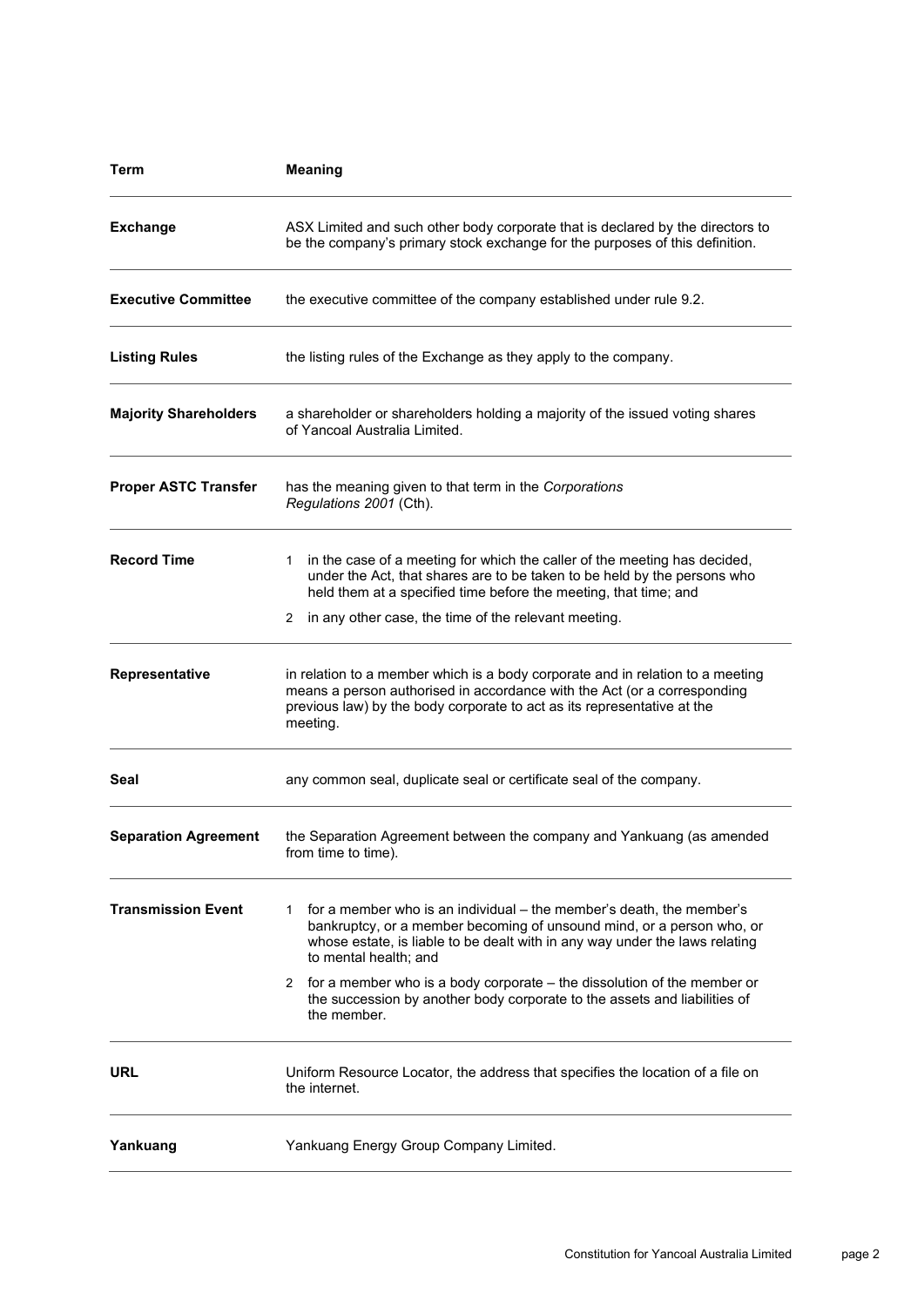- (b) A reference in this constitution to a partly paid share is a reference to a share on which there is an amount unpaid.
- (c) A reference in this constitution to an amount unpaid on a share includes a reference to any amount of the issue price which is unpaid.
- (d) A reference in this constitution to a call or an amount called on a share includes a reference to a sum that, by the terms of issue of a share, becomes payable on issue or at a fixed date.
- (e) A reference in this constitution to a member for the purposes of a meeting of members for which the caller of the meeting has determined a Record Time is a reference to a registered holder of shares as at the relevant Record Time.
- (f) A reference in this constitution to a member present at a general meeting is a reference to a member present in person or by proxy, attorney or Representative.
- (g) A chairperson appointed under this constitution may be referred to as chairman or chairwoman, or as chair. A deputy chairperson appointed under this constitution may be referred to as deputy chairman, deputy chairwoman, deputy chair, vice chairman, vice chairwoman, or vice chair.
- (h) A reference in this constitution to a person holding or occupying a particular office or position is a reference to any person who occupies or performs the duties of that office or position.
- (i) Unless the contrary intention appears, in this constitution:
	- (1) the singular includes the plural and the plural includes the singular;
	- (2) words that refer to any gender include all genders;
	- (3) words used to refer to persons generally or to refer to a natural person include a body corporate, body politic, partnership, joint venture, association, board, group or other body (whether or not the body is incorporated);
	- (4) a reference to a person includes that person's successors and legal personal representatives;
	- (5) a reference to a statute or regulation, or a provision of any of them includes all statutes, regulations or provisions amending, consolidating or replacing them, and a reference to a statute includes all regulations, proclamations, ordinances and by-laws issued under that statute;
	- (6) a reference to the Listing Rules or the ASX Settlement Operating Rules includes any variation, consolidation or replacement of those rules and is to be taken to be subject to any applicable waiver or exemption; and
	- (7) where a word or phrase is given a particular meaning, other parts of speech and grammatical forms of that word or phrase have corresponding meanings.
- (j) Specifying anything in this constitution after the words 'including', 'includes' or 'for example' or similar expressions does not limit what else is included unless there is express wording to the contrary.
- (k) In this constitution, headings and bold type are only for convenience and do not affect the meaning of this constitution.

## **1.2 Application of the Act, Listing Rules and ASX Settlement Operating Rules**

- (a) The rules that apply as replaceable rules to companies under the Act do not apply to the company except so far as they are repeated in this constitution.
- (b) Unless the contrary intention appears: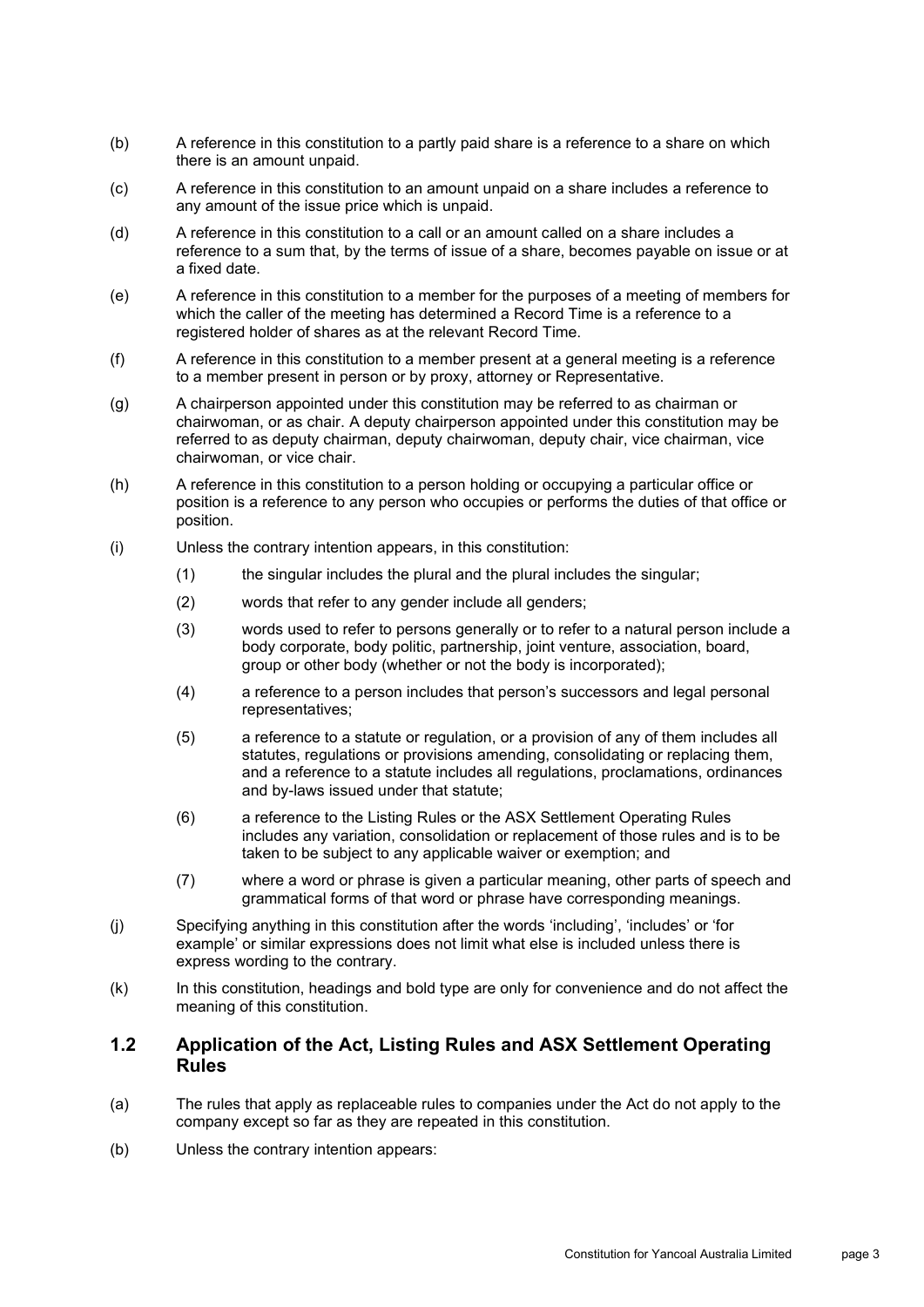- <span id="page-7-0"></span>(1) an expression in a rule that deals with a matter dealt with by a provision of the Act, the Listing Rules or the ASX Settlement Operating Rules has the same meaning as in that provision; and
- (2) subject to rule [1.2\(b\)\(1\),](#page-7-0) an expression in a rule that is used in the Act has the same meaning in this constitution as in the Act.

#### **1.3 Exercising powers**

- (a) The company may, in any way the Act permits:
	- (1) exercise any power;
	- (2) take any action; or
	- (3) engage in any conduct or procedure,

which, under the Act a company limited by shares may exercise, take or engage in.

- (b) Where this constitution provides that a person 'may' do a particular act or thing, the act or thing may be done at the person's discretion.
- (c) Where this constitution confers a power to do a particular act or thing, the power is, unless the contrary intention appears, to be taken as including a power exercisable in the same way and subject to the same conditions (if any) to repeal, rescind, revoke, amend or vary that act or thing.
- (d) Where this constitution confers a power to do a particular act or thing, the power may be exercised from time to time and may be exercised subject to conditions.
- (e) Where this constitution confers a power to do a particular act or thing concerning particular matters, the power is, unless the contrary intention appears, to be taken to include a power to do that act or thing as to only some of those matters or as to a particular class of those matters, and to make different provision concerning different matters or different classes of matters.
- (f) Where this constitution confers a power to make appointments to an office or position (except the power to appoint a director under rule [8.1\(b\)\)](#page-34-0), the power is, unless the contrary intention appears, to be taken to include a power:
	- (1) to appoint a person to act in the office or position until a person is appointed to the office or position;
	- (2) to remove or suspend any person appointed (without prejudice to any rights or obligations under any contract between the person and the company); and
	- (3) to appoint another person temporarily in the place of any person removed or suspended or in the place of any sick or absent holder of the office or position.
- (g) Where this constitution gives power to a person to delegate a function or power:
	- (1) the delegation may be concurrent with, or (except in the case of a delegation by the directors) to the exclusion of, the performance or exercise of that function or power by the person;
	- (2) the delegation may be either general or limited in any way provided in the terms of delegation;
	- (3) the delegation need not be to a specified person but may be to any person holding, occupying or performing the duties of a specified office or position;
	- (4) the delegation may include the power to delegate; and
	- (5) where performing or exercising that function or power depends on that person's opinion, belief or state of mind about a matter, that function or power may be performed or exercised by the delegate on the delegate's opinion, belief or state of mind about that matter.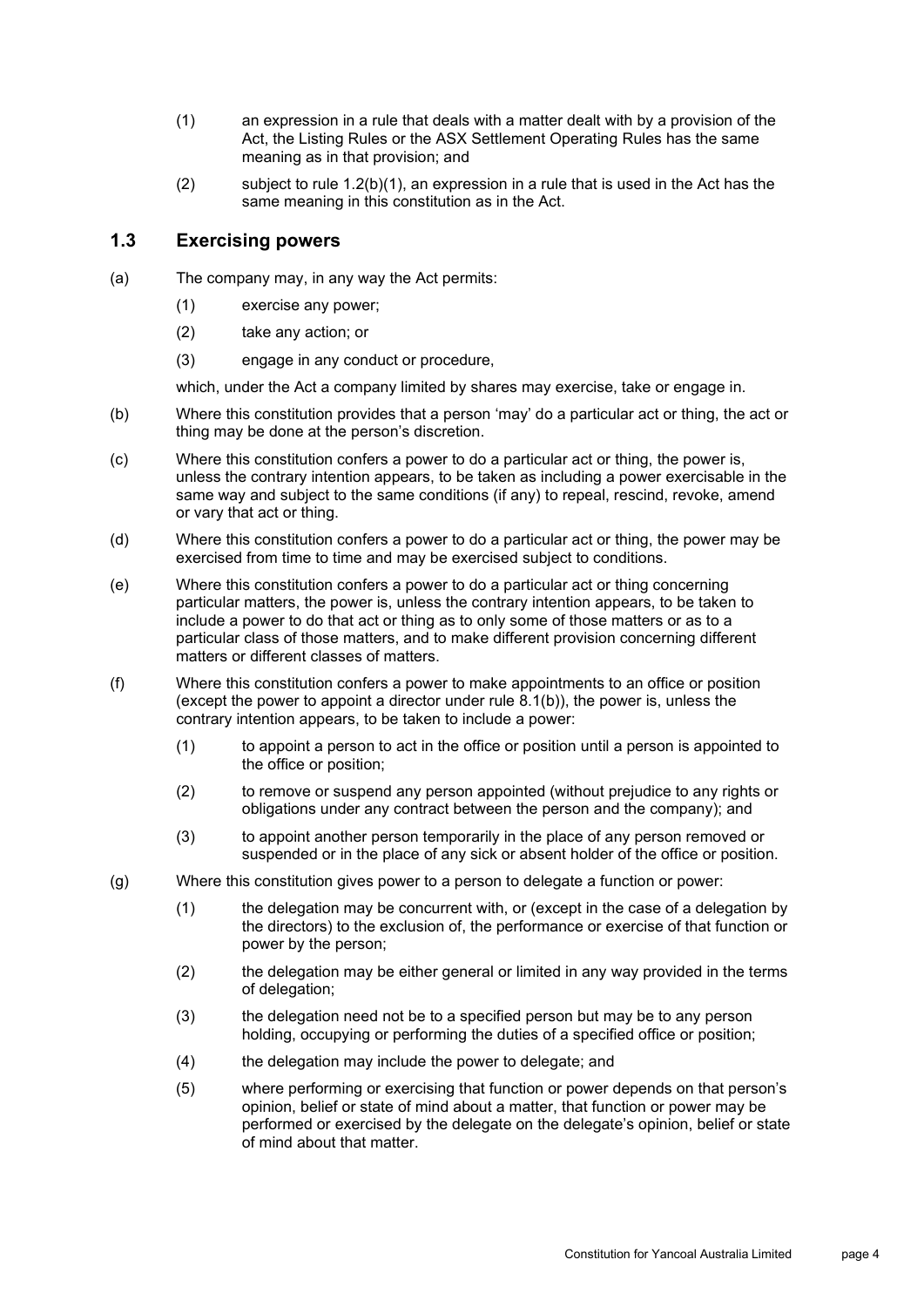## **1.4 Currency**

Any amount payable to the holder of a share, whether in relation to dividends, repayment of capital, participation in surplus property of the company or otherwise, may, with the agreement of the holder or under the terms of issue of the share, be paid in the currency of a country other than Australia. The directors may fix a time on or before the payment date as the time at which the applicable exchange rate will be determined for that purpose.

# **1.5 Transitional provisions**

This constitution must be interpreted in such a way that:

- (a) every director, CEO, managing director and secretary in office in that capacity immediately before this constitution is adopted continues in office subject to, and is taken to have been appointed or elected under, this constitution;
- (b) the directors are taken, immediately after this constitution is adopted, to have decided under rule [8.1\(a\)](#page-34-1) a number which is equal to the number of the persons in office as directors immediately after this constitution is adopted;
- (c) any register maintained by the company immediately before this constitution is adopted is taken to be a register maintained under this constitution;
- (d) any Seal adopted by the company as a Seal immediately before this constitution is adopted is taken to be a Seal which the company has under a relevant authority given by this constitution;
- $(e)$  for the purposes of rule [4.1\(o\),](#page-17-0) a cheque issued under the predecessor of rule 4.1(i) is taken to have been issued under rule [4.1\(j\),](#page-16-0) any money held at the date of adoption of this constitution for a member under the predecessor of rule [4.1\(l\)](#page-17-1) is taken to have been held in an account under rule [4.1\(l\)](#page-17-1) and any money held at the date of adoption of this constitution for a member the company regards as uncontactable is taken to have been held in an account under rule [4.1\(m\);](#page-17-2) and
- (f) unless a contrary intention appears in this constitution, all persons, things, agreements and circumstances appointed, approved or created by or under the constitution of the company in force before this constitution is adopted continue to have the same status, operation and effect after this constitution is adopted.

# 2 Share capital

#### **2.1 Shares**

Subject to this constitution (including but not limited to rule [7.10\)](#page-32-0), the directors may:

- (a) issue, allot or grant options for, or otherwise dispose of, shares in the company; and
- (b) decide:
	- (1) the persons to whom shares are issued or options are granted;
	- (2) the terms on which shares are issued or options are granted; and
	- (3) the rights and restrictions attached to those shares or options.

#### **2.2 Preference shares**

(a) Subject to rule [7.10,](#page-32-0) the company may issue preference shares including preference shares which are, or at the option of the company or holder are, liable to be redeemed or convertible into ordinary shares.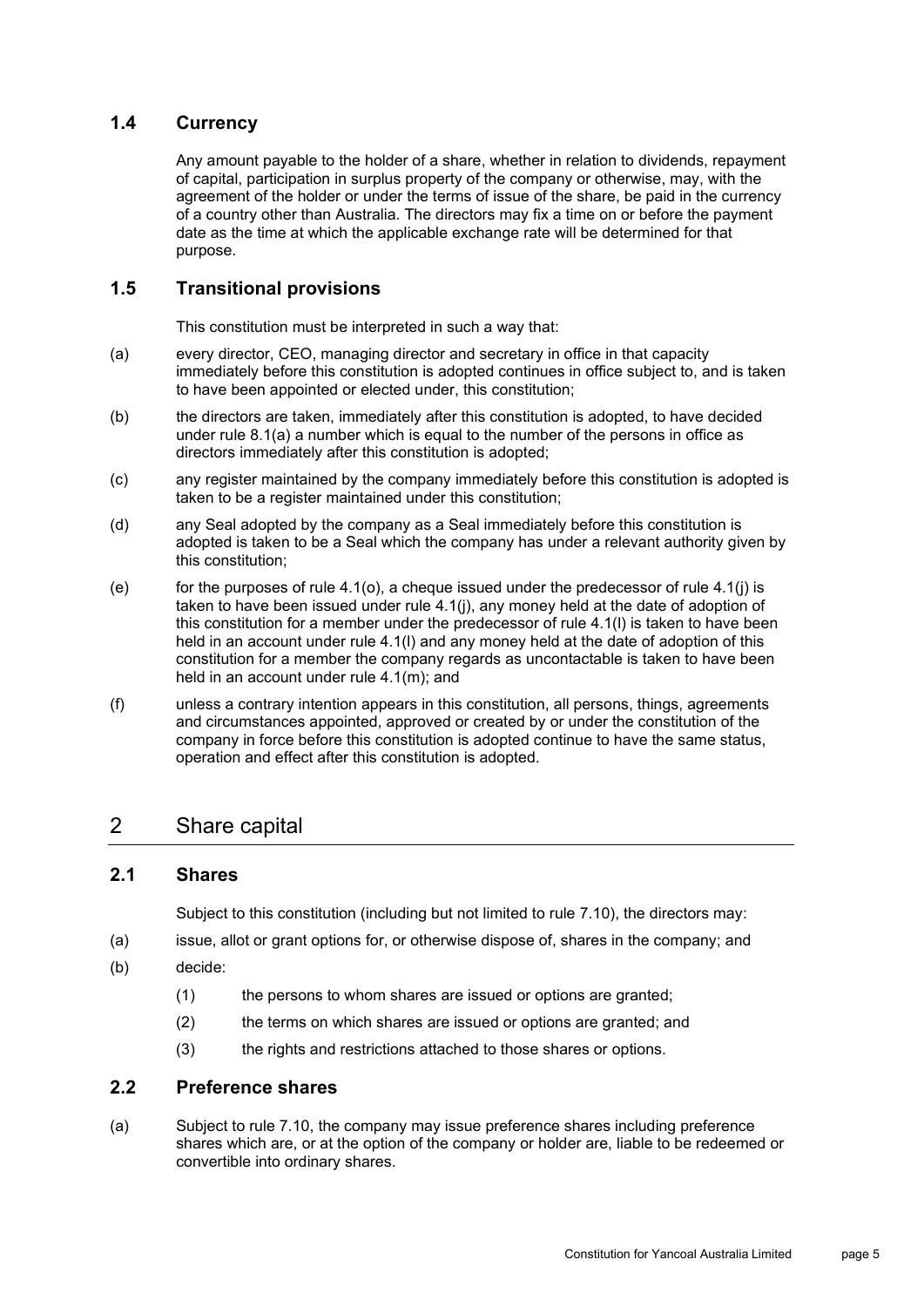- (b) Each preference share confers on the holder a right to receive a preferential dividend, in priority to the payment of any dividend on the ordinary shares, at the rate and on the basis decided by the directors under the terms of issue.
- (c) In addition to the preferential dividend and rights on winding up, each preference share may participate with the ordinary shares in profits and assets of the company, including on a winding up, if and to the extent the directors decide under the terms of issue.
- (d) The preferential dividend may be cumulative only if and to the extent the directors decide under the terms of issue, and will otherwise be non-cumulative.
- (e) Each preference share confers on its holder the right in a winding up and on redemption to payment in priority to the ordinary shares of:
	- (1) the amount of any dividend accrued but unpaid on the share at the date of winding up or the date of redemption; and
	- (2) any additional amount specified in the terms of issue.
- (f) To the extent the directors may decide under the terms of issue, a preference share may confer a right to a bonus issue or capitalisation of profits in favour of holders of those shares only.
- (g) A preference share does not confer on its holder any right to participate in the profits or assets of the company except as set out above.
- <span id="page-9-1"></span>(h) A preference share does not entitle its holder to vote at any general meeting of the company except in the following circumstances:
	- (1) on any of the proposals specified in rule [2.2\(i\);](#page-9-0)
	- (2) on a resolution to approve the terms of a buy back agreement;
	- (3) during a period in which a dividend or part of a dividend on the share is in arrears;
	- (4) during the winding up of the company; or
	- (5) in any other circumstances in which the Listing Rules require holders of preference shares to be entitled to vote.
- <span id="page-9-0"></span>(i) The proposals referred to in rule [2.2\(h\)](#page-9-1) are proposals:
	- (1) to reduce the share capital of the company;
	- (2) that affect rights attached to the share;
	- (3) to wind up the company; or
	- (4) for the disposal of the whole of the property, business and undertaking of the company.
- (j) The holder of a preference share who is entitled to vote in respect of that share under rule [2.2\(h\)](#page-9-1) is, on a poll, entitled to the greater of one vote per share or such other number of votes specified in, or determined in accordance with, the terms of issue for the share.
- (k) In the case of a redeemable preference share, the company must, at the time and place for redemption specified in, or determined in accordance with, the terms of issue for the share, redeem the share and, on receiving a redemption request under the terms of issue, pay to or at the direction of the holder the amount payable on redemption of the share.
- (l) A holder of a preference share must not transfer or purport to transfer, and the directors, to the extent permitted by the Listing Rules, must not register a transfer of, the share if the transfer would contravene any restrictions on the right to transfer the share set out in the terms of issue for the share.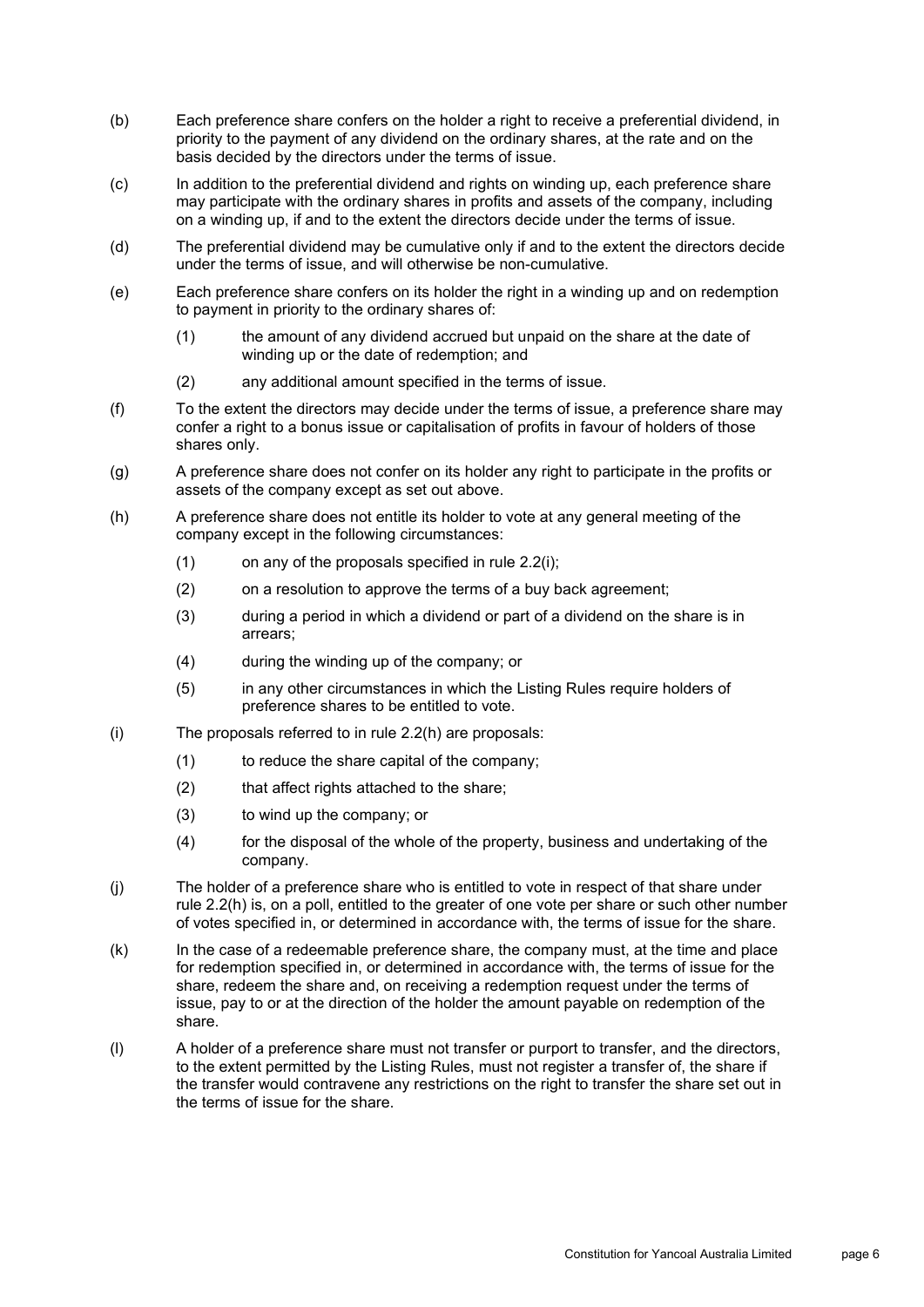# **2.3 Alteration of share capital**

Subject to the Act, the directors may do anything required to give effect to any resolution altering the company's share capital, including, where a member becomes entitled to a fraction of a share on a consolidation:

- (a) making cash payments;
- (b) determining that fractions may be disregarded to adjust the rights of all parties;
- (c) appointing a trustee to deal with any fractions on behalf of members; and
- (d) rounding up each fractional entitlement to the nearest whole share by capitalising any amount available for capitalisation under rule [4.2](#page-17-3) even though only some of the members participate in the capitalisation.

#### **2.4 Conversion or reclassification of shares**

Subject to rule [2.5,](#page-10-0) the company may by resolution convert or reclassify shares from one class to another.

#### <span id="page-10-0"></span>**2.5 Variation of class rights**

- (a) The rights attached to any class of shares may, unless their terms of issue state otherwise, be varied:
	- (1) with the written consent of the holders of 75% of the shares of the class; or
	- (2) by a special resolution passed at a separate meeting of the holders of shares of the class.
- (b) The provisions of this constitution relating to general meetings apply, with necessary changes, to separate class meetings as if they were general meetings.
- (c) The rights conferred on the holders of any class of shares are to be taken as not having been varied by the creation or issue of further shares ranking equally with them.

#### <span id="page-10-2"></span>**2.6 Joint holders of shares**

Where 2 or more persons are registered as the holders of a share, they hold it as joint tenants with rights of survivorship, on the following conditions:

- <span id="page-10-1"></span>(a) they are liable individually as well as jointly for all payments, including calls, in respect of the share;
- (b) subject to rule [2.6\(a\),](#page-10-1) on the death of any one of them the survivor is the only person the company will recognise as having any title to the share;
- (c) any one of them may give effective receipts for any dividend, bonus, interest or other distribution or payment in respect of the share; and
- (d) except where persons are jointly entitled to a share because of a Transmission Event, or where required by the Listing Rules or the ASX Settlement Operating Rules, the company may, but is not required to, register more than 3 persons as joint holders of the share.

### **2.7 Equitable and other claims**

The company may treat the registered holder of a share as the absolute owner of that share and need not:

(a) recognise a person as holding a share on trust, even if the company has notice of a trust; or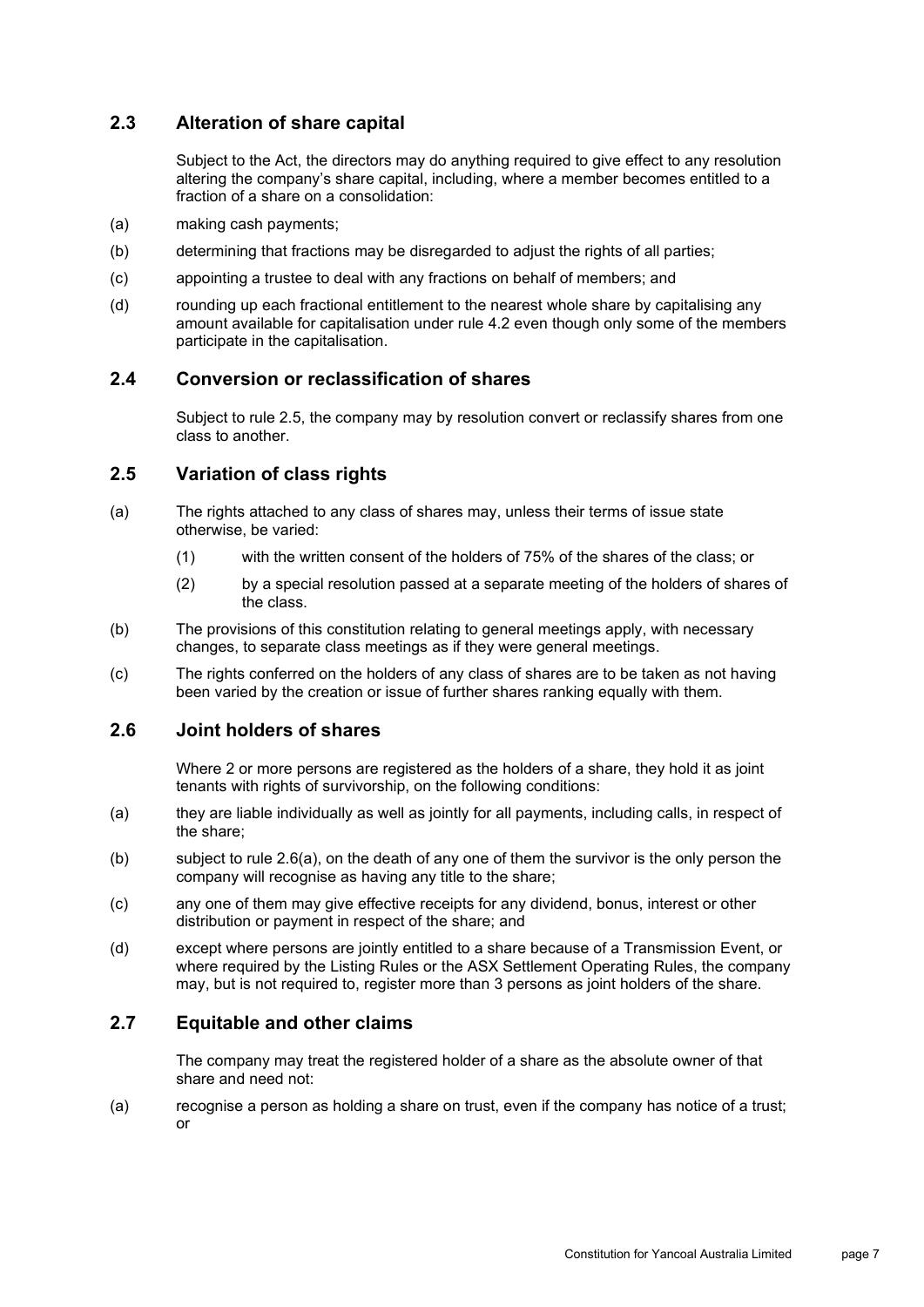(b) recognise, or be bound by, any equitable, contingent, future or partial claim to or interest in a share by any other person, except an absolute right of ownership in the registered holder, even if the company has notice of that claim or interest.

#### **2.8 Restricted securities**

If, at any time, any of the share capital of the company is classified by the Exchange as 'restricted securities', then despite any other provision of this constitution:

- (a) the restricted securities must not be disposed of during the escrow period except as permitted by the Listing Rules or the Exchange;
- (b) the company must refuse to acknowledge a disposal (including registering a transfer) of the restricted securities during the escrow period except as permitted by the Listing Rules or the Exchange; and
- (c) during a breach of the Listing Rules relating to restricted securities, or a breach of a restriction agreement, the holder of the restricted securities is not entitled to any dividend or distribution, or voting rights, in respect of the restricted securities.

# 3 Calls, forfeiture, indemnities, lien and surrender

# <span id="page-11-0"></span>**3.1 Calls**

- (a) Subject to the terms on which any shares are issued, the directors may:
	- (1) make calls on the members for any amount unpaid on their shares which is not by the terms of issue of those shares made payable at fixed times; and
	- (2) on the issue of shares, differentiate between members as to the amount of calls to be paid and the time for payment.
- (b) The directors may require a call to be paid by instalments.
- (c) The directors must send members notice of a call at least 14 days (or such longer period required by the Listing Rules) before the amount called is due, specifying the time and place of payment.
- (d) Each member must pay to the company by the time and at the place specified the amount called on the member's shares.
- (e) A call is taken to have been made when the resolution of the directors authorising the call is passed.
- (f) The directors may revoke a call or extend the time for payment.
- (g) A call is valid even if a member for any reason does not receive notice of the call.
- <span id="page-11-1"></span>(h) If an amount called on a share is not paid in full by the time specified for payment, the person who owes the amount must pay:
	- (1) interest on the unpaid part of the amount from the date payment is due to the date payment is made, at a rate determined under rule [3.9;](#page-15-0) and
	- (2) if the share was issued after the date this constitution is adopted, any costs, expenses or damages the company incurs due to the failure to pay or late payment.
- (i) Any amount unpaid on a share that, by the terms of issue of the share, becomes payable on issue or at a fixed date:
	- (1) is treated for the purposes of this constitution as if that amount were payable under a call duly made and notified; and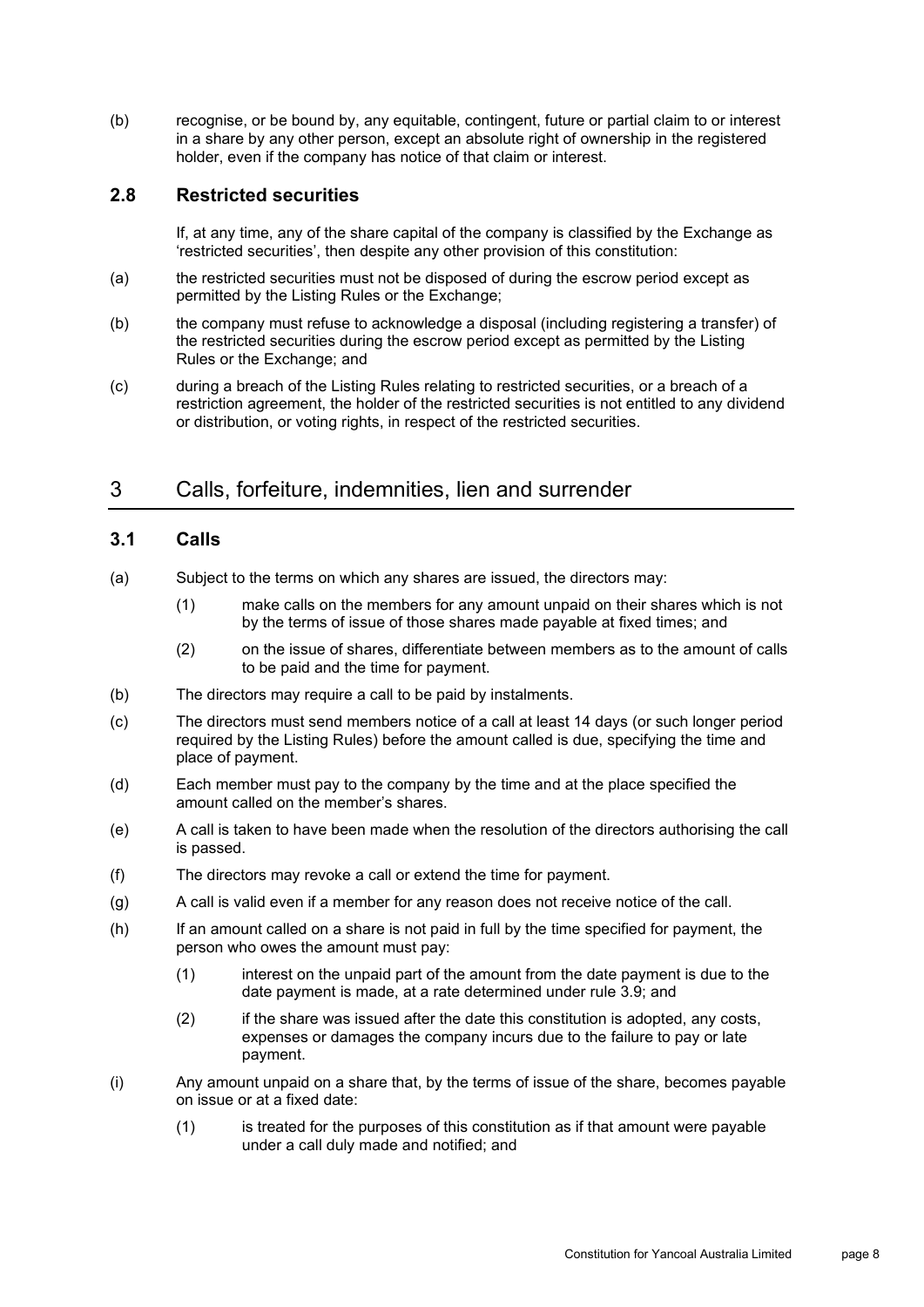- (2) must be paid on the date on which it is payable under the terms of issue of the share.
- (j) The directors may, to the extent the law permits, waive or compromise all or part of any payment due to the company under the terms of issue of a share or under this rule [3.1.](#page-11-0)

### **3.2 Proceedings to recover calls**

- <span id="page-12-0"></span>(a) In a proceeding to recover a call, or an amount payable due to the failure to pay or late payment of a call, proof that:
	- (1) the name of the defendant is entered in the register as the holder or one of the holders of the share on which the call is claimed;
	- (2) the resolution making the call is recorded in the minute book; and
	- (3) notice of the call was given to the defendant complying with this constitution,

is conclusive evidence of the obligation to pay the call and it is not necessary to prove the appointment of the directors who made the call or any other matter.

(b) In rule [3.2\(a\),](#page-12-0) **defendant** includes a person against whom the company alleges a set-off or counterclaim, and a **proceeding** to recover a call or an amount is to be interpreted accordingly.

## **3.3 Payments in advance of calls**

- <span id="page-12-1"></span>(a) The directors may accept from a member the whole or a part of the amount unpaid on a share even though no part of that amount has been called.
- (b) The directors may authorise payment by the company of interest on an amount accepted under rule [3.3\(a\),](#page-12-1) until the amount becomes payable, at a rate agreed between the directors and the member paying the amount.
- (c) The directors may repay to a member any amount accepted under rule [3.3\(a\).](#page-12-1)

#### <span id="page-12-6"></span>**3.4 Forfeiting partly paid shares**

- <span id="page-12-3"></span><span id="page-12-2"></span>(a) If a member fails to pay the whole of a call or an instalment of a call by the time specified for payment, the directors may serve a notice on that member:
	- (1) requiring payment of the unpaid part of the call or instalment, together with any interest that has accrued and all costs, expenses or damages that the company has incurred due to the failure to pay;
	- (2) naming a further time (at least 14 days after the date of the notice) by which, and a place at which, the amount payable under rule [3.4\(a\)\(1\)](#page-12-2) must be paid; and
	- (3) stating that if the whole of the amount payable under rule  $3.4(a)(1)$  is not paid by the time and at the place named, the shares on which the call was made will be liable to be forfeited.
- <span id="page-12-4"></span>(b) If a member does not comply with a notice served under rule [3.4\(a\),](#page-12-3) the directors may by resolution forfeit any share concerning which the notice was given at any time after the day named in the notice and before the payment required by the notice is made.
- (c) A forfeiture under rule [3.4\(b\)](#page-12-4) includes all dividends, interest and other amounts payable by the company on the forfeited share and not actually paid before the forfeiture.
- <span id="page-12-5"></span>(d) Where a share has been forfeited:
	- (1) notice of the resolution must be given to the member in whose name the share stood immediately before the forfeiture; and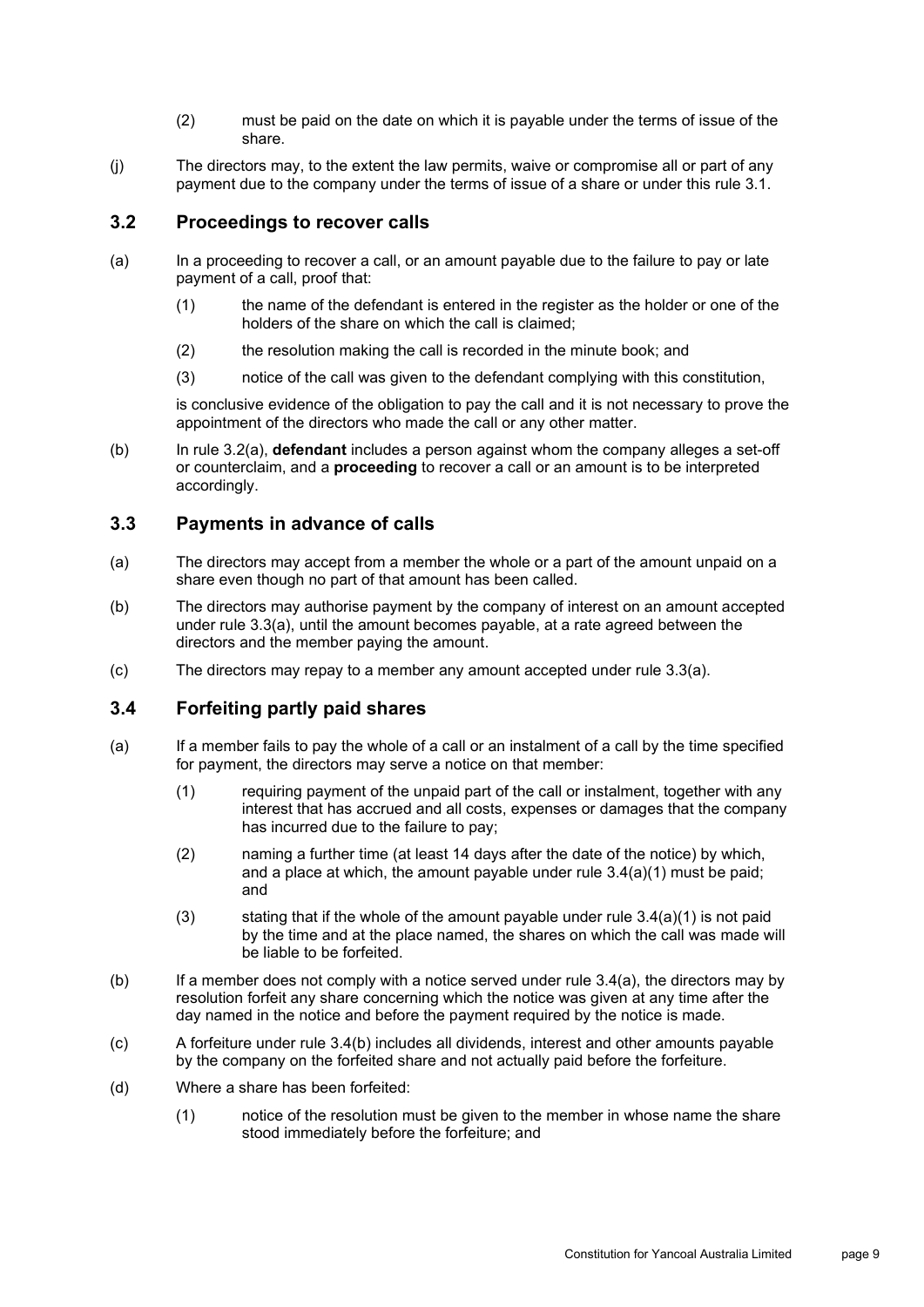- (2) an entry of the forfeiture, with the date, must be made in the register of members.
- (e) Failure to give the notice or to make the entry required under rule [3.4\(d\)](#page-12-5) does not invalidate the forfeiture.
- <span id="page-13-5"></span>(f) A forfeited share becomes the property of the company and the directors may sell, reissue or otherwise dispose of the share as they think fit and, in the case of reissue or other disposal, with or without crediting as paid up any amount paid on the share by any former holder.
- <span id="page-13-0"></span>(g) A person whose shares have been forfeited ceases to be a member as to the forfeited shares, but must, if the directors decide, pay to the company:
	- (1) all calls, instalments, interest, costs, expenses and damages owing on the shares at the time of the forfeiture; and
	- (2) interest on the unpaid part of the amount payable under rule  $3.4(g)(1)$ , from the date of the forfeiture to the date of payment, at a rate determined under rule [3.9.](#page-15-0)
- <span id="page-13-7"></span><span id="page-13-6"></span>(h) The forfeiture of a share extinguishes all interest in, and all claims and demands against the company relating to, the forfeited share and, subject to rule [3.8\(i\),](#page-15-1) all other rights attached to the share.
- (i) The directors may:
	- (1) exempt a share from all or part of this rule [3.4;](#page-12-6)
	- (2) waive or compromise all or part of any payment due to the company under this rule [3.4;](#page-12-6) and
	- (3) before a forfeited share has been sold, reissued or otherwise disposed of, cancel the forfeiture on the conditions they decide.

#### <span id="page-13-4"></span>**3.5 Members' indemnity**

- (a) If the company becomes liable for any reason under a law to make a payment:
	- (1) in respect of shares held solely or jointly by a member;
	- (2) in respect of a transfer or transmission of shares by a member;
	- (3) in respect of dividends, bonuses or other amounts due or payable or which may become due and payable to a member; or
	- (4) in any other way for, on account of or relating to a member,

rules [3.5\(b\)](#page-13-1) and [3.5\(c\)](#page-13-2) apply, in addition to any right or remedy the company may otherwise have.

- <span id="page-13-3"></span><span id="page-13-1"></span>(b) The member, or, if the member is dead, the member's legal personal representative must:
	- (1) fully indemnify the company against that liability;
	- (2) on demand reimburse the company for any payment made; and
	- (3) pay interest on the unpaid part of the amount payable to the company under rule [3.5\(b\)\(2\),](#page-13-3) from the date of demand until the date the company is reimbursed in full for that payment, at a rate determined under rule [3.9.](#page-15-0)
- <span id="page-13-8"></span><span id="page-13-2"></span>(c) The directors may:
	- (1) exempt a share from all or part of this rule [3.5;](#page-13-4) and
	- (2) waive or compromise all or part of any payment due to the company under this rule [3.5.](#page-13-4)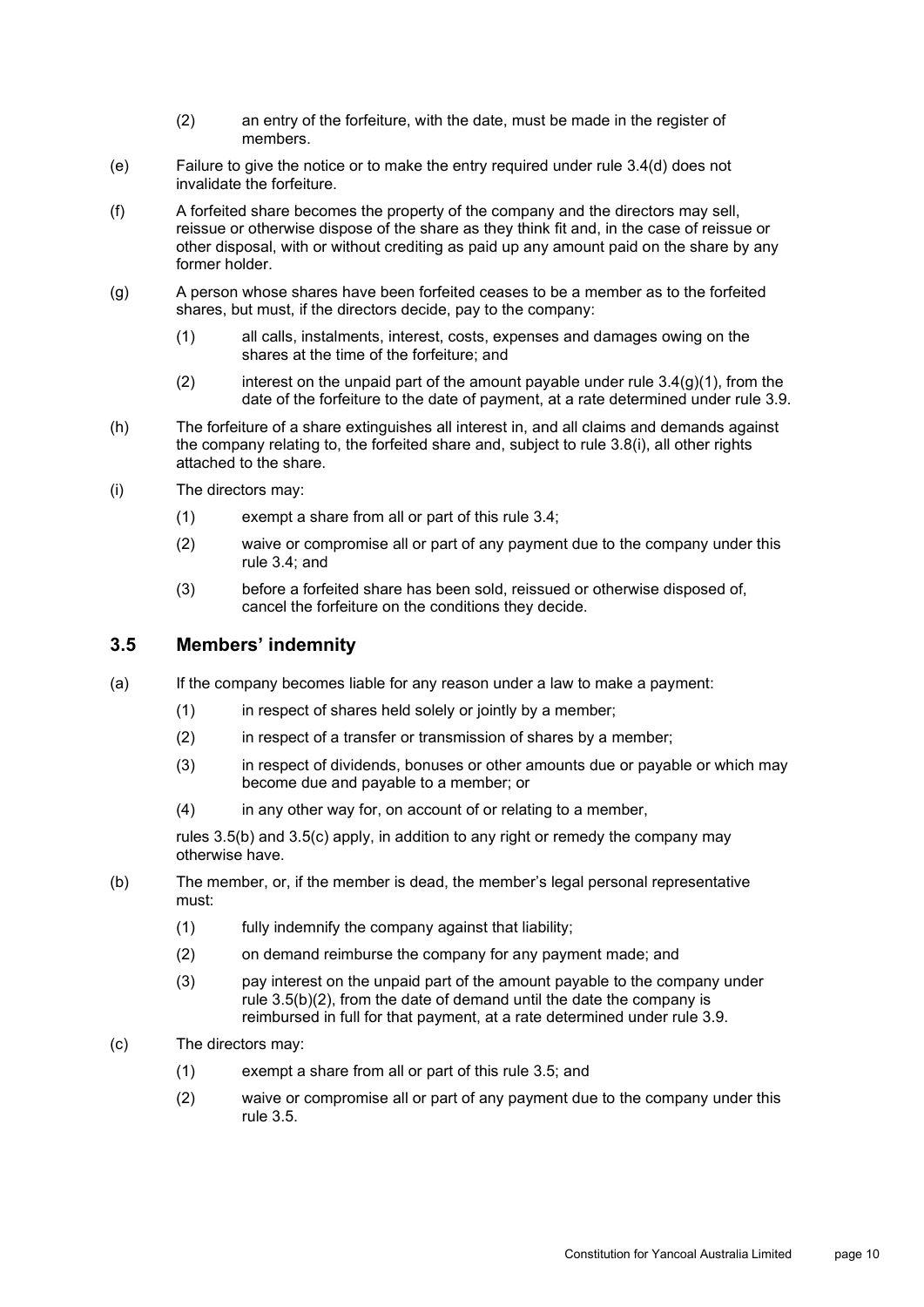### <span id="page-14-0"></span>**3.6 Lien on shares**

- (a) The company has a first lien on:
	- (1) each partly paid share for all unpaid calls and instalments due on that share; and
	- (2) each share for any amounts the company is required by law to pay and has paid in respect of that share.

In each case the lien extends to reasonable interest and expenses incurred because the amount is not paid.

- (b) The company's lien on a share extends to all dividends payable on the share and to the proceeds of sale of the share.
- <span id="page-14-2"></span>(c) The directors may sell a share on which the company has a lien as they think fit where:
	- (1) an amount for which a lien exists under this rule [3.6](#page-14-0) is presently payable; and
	- (2) the company has given the registered holder a written notice, at least 14 days before the date of the sale, stating and demanding payment of that amount.
- (d) The directors may do anything necessary or desirable under the ASX Settlement Operating Rules to protect any lien, charge or other right to which the company is entitled under this constitution or a law.
- (e) When the company registers a transfer of shares on which the company has a lien without giving the transferee notice of its claim, the company's lien is released so far as it relates to amounts owing by the transferor or any predecessor in title.
- (f) The directors may:
	- (1) exempt a share from all or part of this rule [3.6;](#page-14-0) and
	- (2) waive or compromise all or part of any payment due to the company under this rule [3.6.](#page-14-0)

#### **3.7 Surrender of shares**

- (a) The directors may accept a surrender of a share by way of compromise of a claim.
- (b) Any share so surrendered may be sold, reissued or otherwise disposed in the same manner as a forfeited share.

#### <span id="page-14-1"></span>**3.8 Sale, reissue or other disposal of shares by the company**

- (a) A reference in this rule [3.8](#page-14-1) to a sale of a share by the company is a reference to any sale, reissue or other disposal of a share under rule [3.4\(f\)](#page-13-5) or, rule [3.6\(c\)](#page-14-2) or rule [5.4.](#page-21-0)
- (b) When the company sells a share, the directors may:
	- (1) receive the purchase money or consideration given for the share;
	- (2) effect a transfer of the share or execute or appoint a person to execute, on behalf of the former holder, a transfer of the share; and
	- (3) register as the holder of the share the person to whom the share is sold.
- (c) A person to whom the company sells shares need not take any steps to investigate the regularity or validity of the sale, or to see how the purchase money or consideration on the sale is applied. That person's title to the shares is not affected by any irregularity by the company in relation to the sale. A sale of the share by the company is valid even if a Transmission Event occurs to the member before the sale.
- (d) The only remedy of a person who suffers a loss because of a sale of a share by the company is a claim for damages against the company.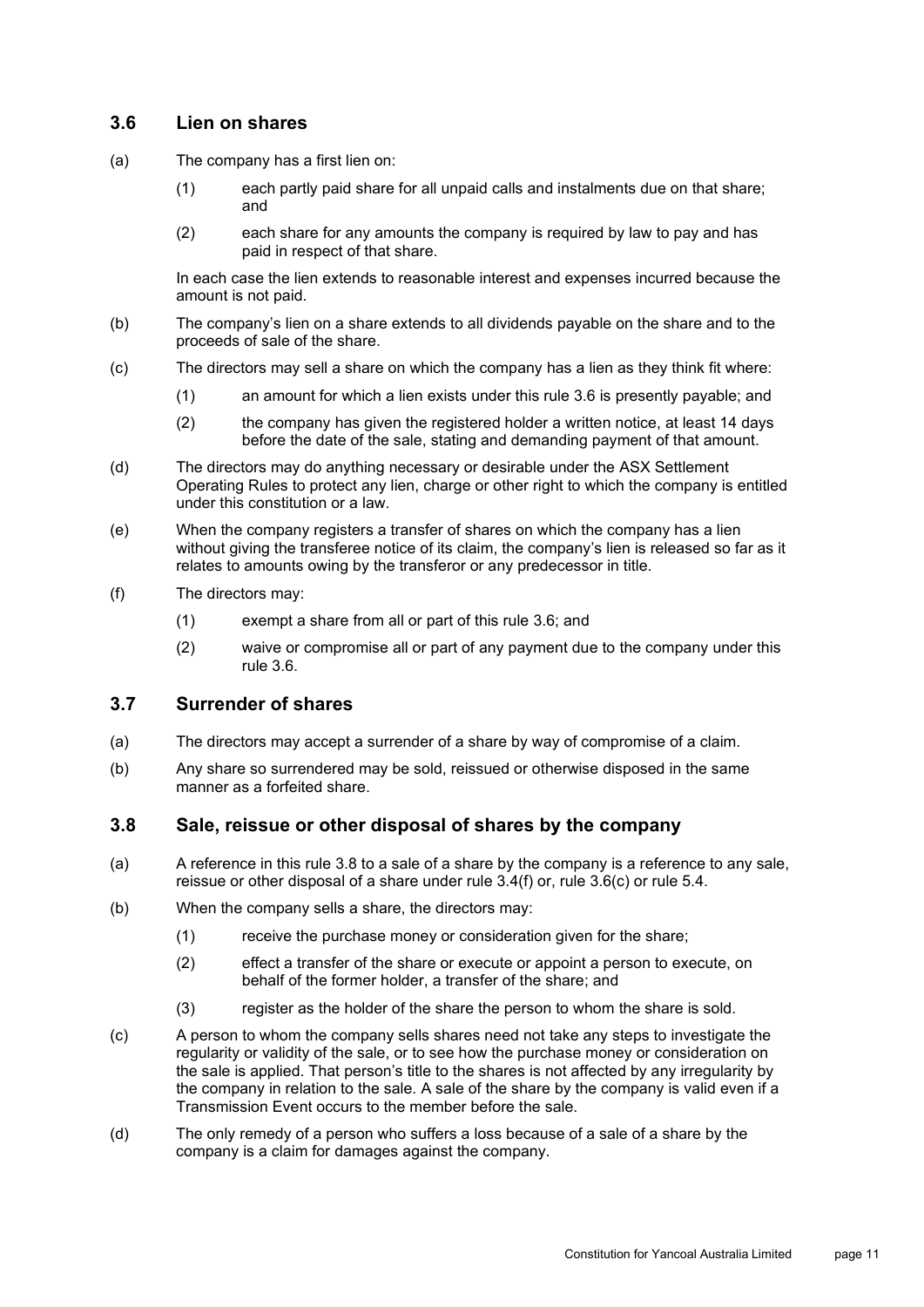- (e) The proceeds of a sale of shares by the company must be applied in paying:
	- (1) first, the expenses of the sale;
	- (2) secondly, all amounts payable (whether presently or not) by the former holder to the company,

and any balance must be paid to the former holder on the former holder delivering to the company proof of title to the shares acceptable to the directors.

- (f) The proceeds of sale arising from a notice under rule [5.4\(b\)](#page-21-1) must not be applied in payment of the expenses of the sale and must be paid to the former holder on the former holder delivering to the company proof of title to the shares acceptable to the directors.
- (g) Until the proceeds of a sale of a share sold by the company are claimed or otherwise disposed of according to law, the directors may invest or use the proceeds in any other way for the benefit of the company.
- (h) The company is not required to pay interest on money payable to a former holder under this rule [3.8.](#page-14-1)
- <span id="page-15-1"></span> $(i)$  On completion of a sale, reissue or other disposal of a share under rule [3.4\(f\),](#page-13-5) the rights which attach to the share which were extinguished under rule [3.4\(h\)](#page-13-6) revive.
- (j) A written statement by a director or secretary of the company that a share in the company has been:
	- (1) duly forfeited under rule [3.4\(b\);](#page-12-4)
	- (2) duly sold, reissued or otherwise disposed of under rule [3.4\(f\);](#page-13-5) or
	- (3) duly sold under rule [3.6\(c\)](#page-14-2) or rule [5.4,](#page-21-0)

on a date stated in the statement is conclusive evidence of the facts stated as against all persons claiming to be entitled to the share, and of the right of the company to forfeit, sell, reissue or otherwise dispose of the share.

#### <span id="page-15-0"></span>**3.9 Interest payable by member**

- (a) For the purposes of rules  $3.1(h)(1)$ ,  $3.4(g)(2)$  and  $3.5(h)(3)$ , the rate of interest payable to the company is:
	- (1) if the directors have fixed a rate, that rate; or
	- (2) in any other case, a rate per annum 2% higher than the rate prescribed in respect of unpaid judgments in the Supreme Court of the state or territory in which the company is registered.
- (b) Interest accrues daily and may be capitalised monthly or at such other intervals the directors decide.

## 4 Distributions

#### <span id="page-15-2"></span>**4.1 Dividends**

- (a) Subject in each case to applicable laws, the ongoing cash needs of the business, the statutory and common law duties of the directors and the shareholders' rights under rule [7.10,](#page-32-0) the directors may pay interim and/or final dividends, and must:
	- (1) subject to rule  $4.1(a)(2)$ , pay as interim and/or final dividends not less than  $(A)$ 50% of net profit after tax (pre-Abnormal Items); or (B) 50% of the free cash flow (pre-Abnormal Items), whichever is higher in each financial year; and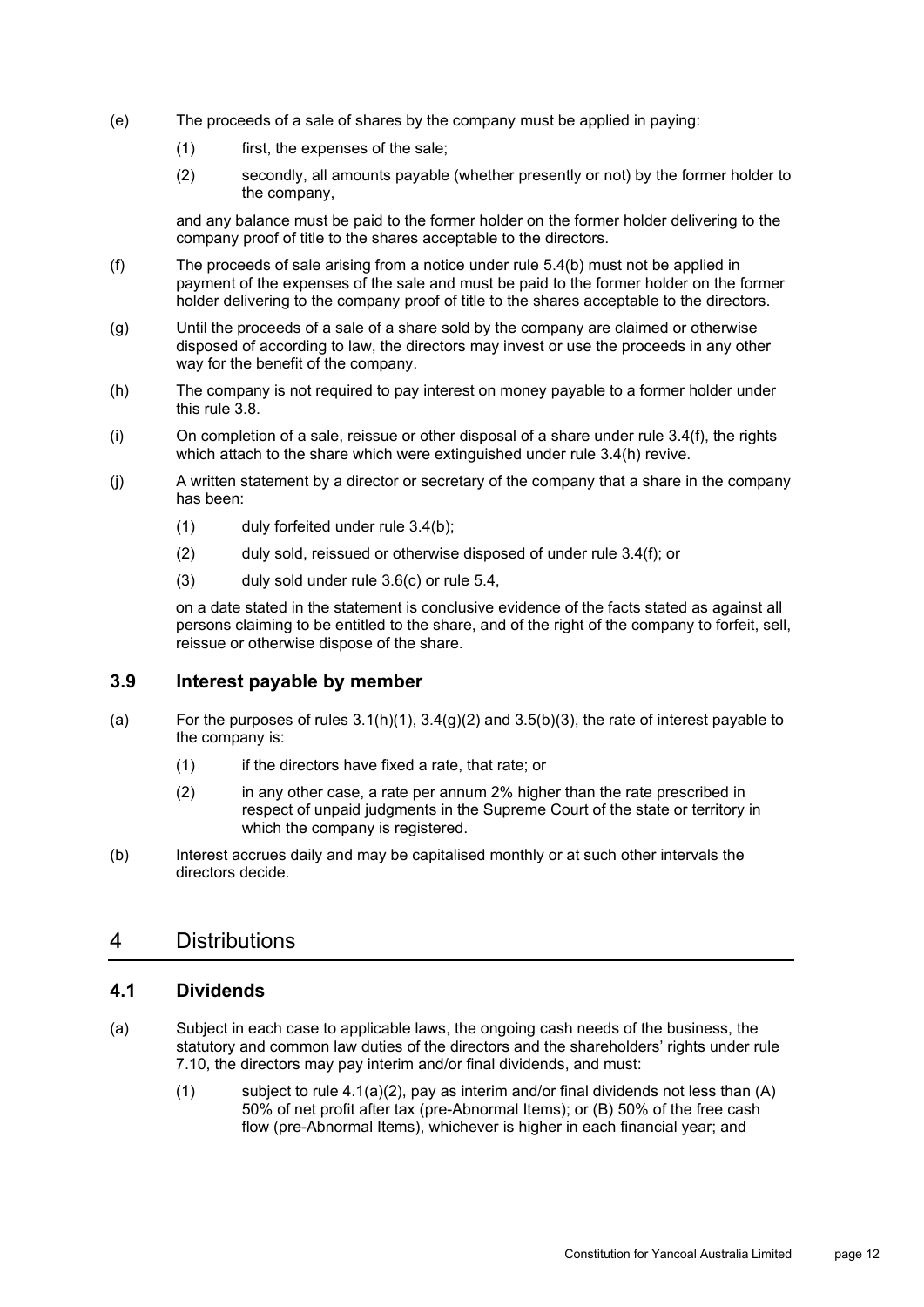<span id="page-16-1"></span>(2) if the directors determine that it is necessary in order to prudently manage the company's financial position, pay as interim and/or final dividends not less than 25% of net profit after tax (pre-Abnormal Items) in any given financial year.

"Free cash flow" for the purposes of rule  $4.1(a)(1)$  is the net cash inflow from operating activities less payments made for capital expenditure and exploration activities.

- (b) Subject to rule [7.10,](#page-32-0) the directors may rescind a decision to pay a dividend if they decide, before the payment date, that the company's financial position no longer justifies the payment.
- (c) Subject to rule [7.10,](#page-32-0) the directors may pay any dividend required to be paid under the terms of issue of a share.
- <span id="page-16-3"></span><span id="page-16-2"></span>(d) Subject to any rights or restrictions attached to any shares or class of shares:
	- (1) all dividends must be paid equally on all shares, except that a partly paid share confers an entitlement only to the proportion of the dividend which the amount paid (not credited) on the share is of the total amounts paid and payable (excluding amounts credited);
	- $(2)$  for the purposes of rule  $4.1(d)(1)$ , unless the directors decide otherwise, an amount paid on a share in advance of a call is to be taken as not having been paid until it becomes payable; and
	- (3) interest is not payable by the company on any dividend.
- <span id="page-16-4"></span>(e) Subject to the ASX Settlement Operating Rules, the directors may fix a record date for a dividend, with or without suspending the registration of transfers from that date under rule [5.3.](#page-21-2)
- <span id="page-16-5"></span>(f) Subject to the ASX Settlement Operating Rules, a dividend in respect of a share must be paid to the person who is registered, or entitled under rule [5.1\(c\)](#page-20-0) to be registered, as the holder of the share:
	- (1) where the directors have fixed a record date in respect of the dividend, on that date; or
	- (2) where the directors have not fixed a record date in respect of that dividend, on the date fixed for payment of the dividend,

and a transfer of a share that is not registered, or left with the company for registration under rule [5.1\(b\),](#page-20-1) on or before that date is not effective, as against the company, to pass any right to the dividend.

- <span id="page-16-6"></span>(g) When resolving to pay a dividend, the directors may direct payment of the dividend from any available source permitted by law, including:
	- (1) wholly or partly by the distribution of specific assets, including paid-up shares or other securities of the company or of another body corporate, either generally or to specific members; and
	- (2) unless prevented by the Listing Rules, to particular members wholly or partly out of any particular fund or reserve or out of profits derived from any particular source, and to the other members wholly or partly out of any other particular fund or reserve or out of profits derived from any other particular source.
- (h) Subject to the ASX Settlement Operating Rules, where a person is entitled to a share because of a Transmission Event, the directors may, but need not, retain any dividends payable on that share until that person becomes registered as the holder of that share or transfers it.
- (i) The directors may retain from any dividend payable to a member any amount presently payable by the member to the company and apply the amount retained to the amount owing.
- <span id="page-16-0"></span>(j) The directors may decide the method of payment of any dividend or other amount in respect of a share. Different methods of payment may apply to different members or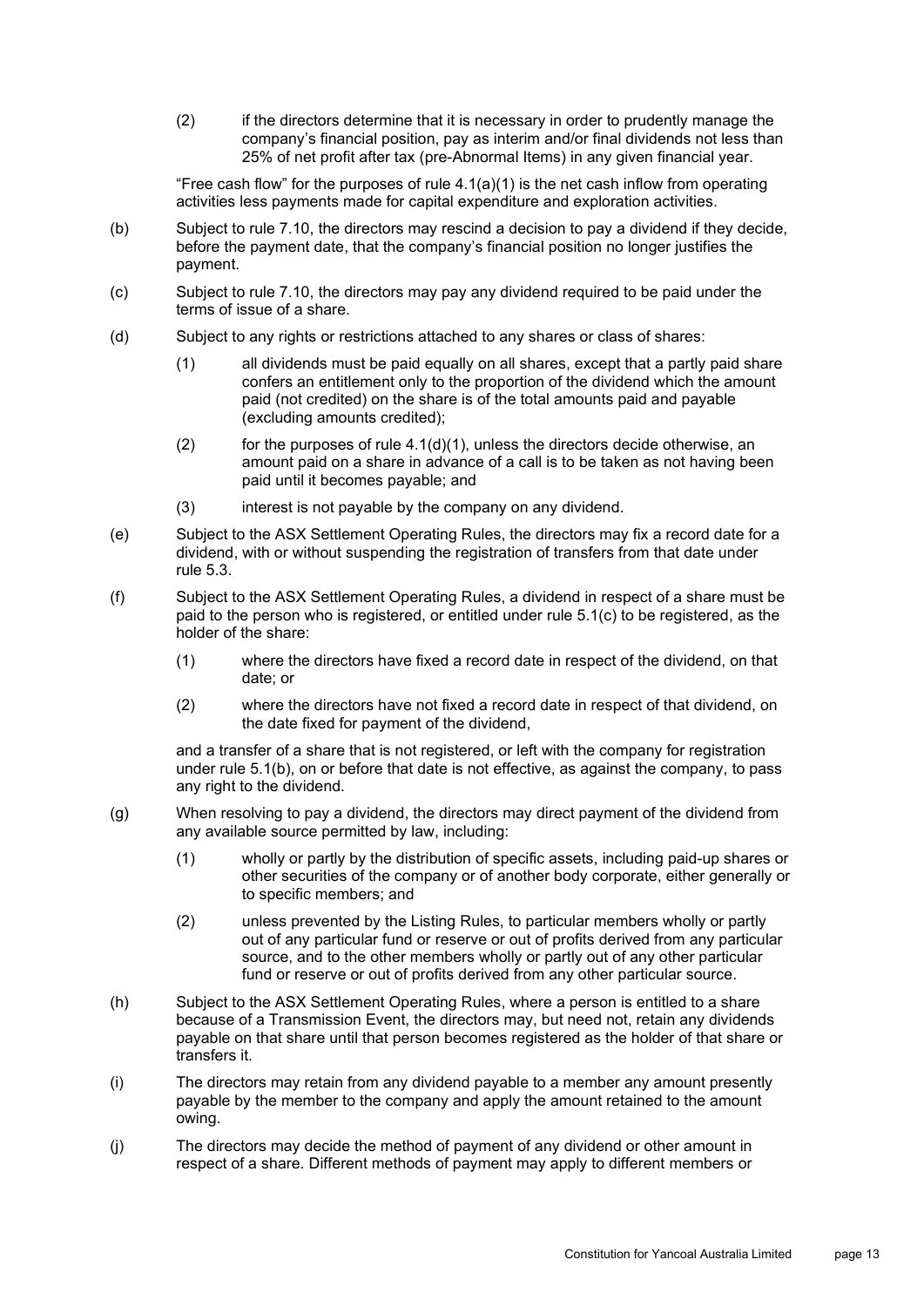groups of members (such as overseas members). Without limiting any other method of payment which the company may adopt, payment in respect of a share may be made:

- (1) by such electronic or other means approved by the directors directly to an account (of a type approved by the directors) nominated in writing by the member or the joint holders; or
- (2) by cheque sent to the address of the member shown in the register of members or, in the case of joint holders, to the address shown in the register of members of any of the joint holders, or to such other address as the member or any of the joint holders in writing direct.
- $(k)$  A cheque sent under rule [4.1\(j\):](#page-16-0)
	- (1) may be made payable to bearer or to the order of the member to whom it is sent or any other person the member directs; and
	- (2) is sent at the member's risk.
- <span id="page-17-1"></span>(l) If the directors decide that payments will be made by electronic transfer into an account (of a type approved by the directors) nominated by a member, but no such account is nominated by the member or an electronic transfer into a nominated account is rejected or refunded, the company may credit the amount payable to an account of the company to be held until the member nominates a valid account.
- <span id="page-17-2"></span>(m) Where a member does not have a registered address or the company believes that a member is not known at the member's registered address, the company may credit an amount payable in respect of the member's shares to an account of the company to be held until the member claims the amount payable or nominates an account into which a payment may be made.
- (n) An amount credited to an account under rules  $4.1(1)$  or  $4.1(m)$  is to be treated as having been paid to the member at the time it is credited to that account. The company will not be a trustee of the money and no interest will accrue on the money.
- <span id="page-17-0"></span>(o) If a cheque for an amount payable under rule [4.1\(j\)](#page-16-0) is not presented for payment for at least 11 calendar months after issue or an amount is held in an account under rules [4.1\(l\)](#page-17-1) or [4.1\(m\)](#page-17-2) for at least 11 calendar months, the directors may reinvest the amount, after deducting reasonable expenses, into shares in the company on behalf of, and in the name of, the member concerned and may stop payment on the cheque. The shares may be acquired on market or by way of new issue at a price the directors accept is market price at the time. Any residual sum which arises from the reinvestment may be carried forward or donated to charity on behalf of the member, as the directors decide. The company's liability to provide the relevant amount is discharged by an application under this rule [4.1\(o\).](#page-17-0) The directors may do anything necessary or desirable (including executing any document) on behalf of the member to effect the application of an amount under this rule [4.1\(o\).](#page-17-0) The directors may determine other rules to regulate the operation of this rule [4.1\(o\)](#page-17-0) and may delegate their power under this rule to any person.

# <span id="page-17-3"></span>**4.2 Capitalising profits**

- (a) Subject to the Listing Rules, any rights or restrictions attached to any shares or class of shares and any special resolution of the company, the directors may capitalise and distribute among those members who would be entitled to receive dividends and in the same proportions, any amount:
	- (1) forming part of the undivided profits of the company;
	- (2) representing profits arising from an ascertained accretion to capital or a revaluation of the assets of the company;
	- (3) arising from the realisation of any assets of the company; or
	- (4) otherwise available for distribution as a dividend.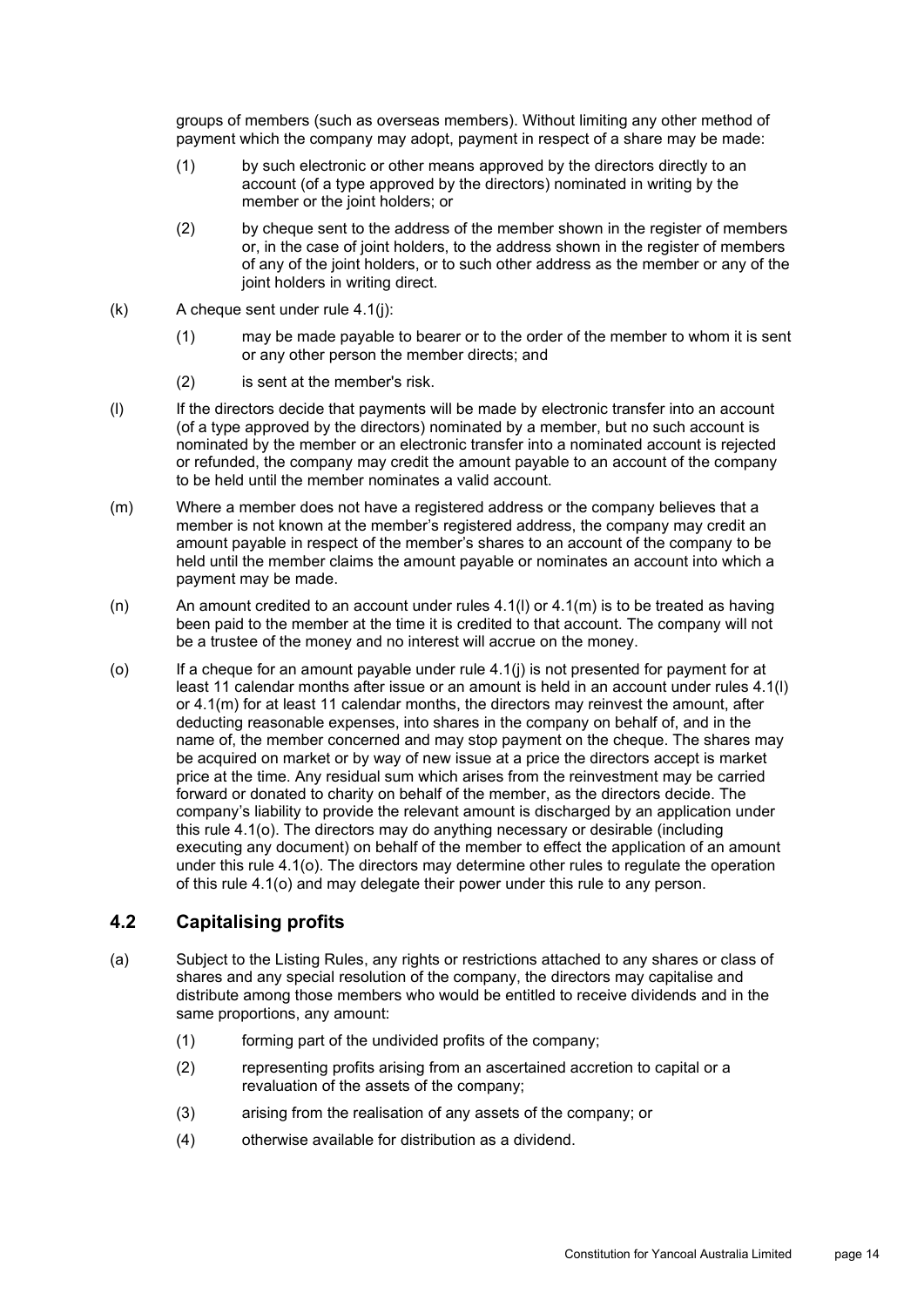- <span id="page-18-2"></span><span id="page-18-1"></span><span id="page-18-0"></span>(b) The directors may resolve that all or any part of the capitalised amount is to be applied:
	- (1) in paying up in full, at an issue price decided by the resolution, any unissued shares in or other securities of the company;
	- (2) in paying up any amounts unpaid on shares or other securities held by the members; or
	- (3) partly as specified in rule  $(4.2(b)(1))$  $(4.2(b)(1))$  $(4.2(b)(1))$  and partly as specified in rule  $(4.2(b)(2))$ .

The members entitled to share in the distribution must accept that application in full satisfaction of their interest in the capitalised amount.

- (c) Rules  $4.1$ (d),  $4.1$ (e) and  $4.1$ (f) apply, so far as they can and with any necessary changes, to capitalising an amount under this rule [4.2](#page-17-3) as if references in those rules to:
	- (1) a dividend were references to capitalising an amount; and
	- (2) a record date were references to the date the directors resolve to capitalise the amount under this rule [4.2.](#page-17-3)
- (d) Where in accordance with the terms and conditions on which options to take up shares are granted (and being options existing at the date of the passing of the resolution referred to in rule [4.2\(b\)\)](#page-18-2) a holder of those options will be entitled to an issue of bonus shares under this rule [4.2,](#page-17-3) the directors may in determining the number of unissued shares to be so issued, allow in an appropriate manner for the future issue of bonus shares to options holders.

#### <span id="page-18-4"></span>**4.3 Ancillary powers**

- (a) To give effect to any resolution to reduce the capital of the company, to satisfy a dividend as set out in rule  $4.1(q)(1)$  or to capitalise any amount under rule  $4.2$ , the directors may:
	- (1) settle as they think expedient any difficulty that arises in making the distribution or capitalisation and, in particular, make cash payments in cases where members are entitled to fractions of shares or other securities and decide that amounts or fractions of less than a particular value decided by the directors may be disregarded to adjust the rights of all parties;
	- (2) fix the value for distribution of any specific assets;
	- (3) pay cash or issue shares or other securities to any member to adjust the rights of all parties;
	- (4) vest any of those specific assets, cash, shares or other securities in a trustee on trust for the persons entitled to the distribution or capitalised amount that seem expedient to the directors; and
	- (5) authorise any person to make, on behalf of all the members entitled to any specific assets, cash, shares or other securities as a result of the distribution or capitalisation, an agreement with the company or another person which provides, as appropriate, for the distribution or issue to them of shares or other securities credited as fully paid up or for payment by the company on their behalf of the amounts or any part of the amounts remaining unpaid on their existing shares or other securities by applying their respective proportions of the amount resolved to be distributed or capitalised.
- <span id="page-18-3"></span>(b) Any agreement made under an authority referred to in rule [4.3\(a\)\(5\)](#page-18-3) is effective and binds all members concerned.
- (c) If a distribution, transfer or issue of specific assets, shares or securities to a particular member or members is, in the directors' discretion, considered impracticable or would give rise to parcels of securities which do not constitute a marketable parcel, the directors may make a cash payment to those members or allocate the assets, shares or securities to a trustee to be sold on behalf of, and for the benefit of, those members, instead of making the distribution, transfer or issue to those members.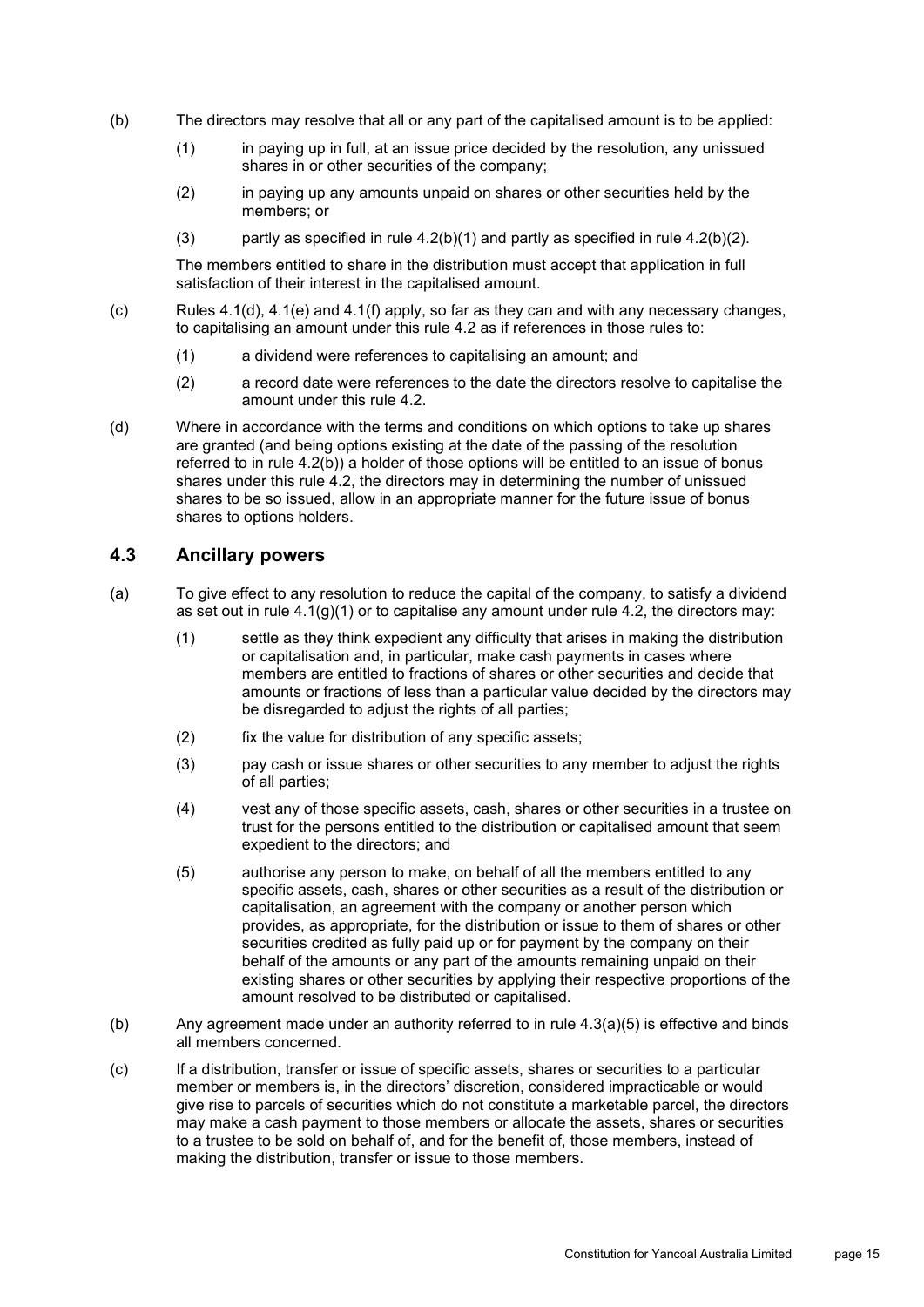(d) If the company distributes to members (either generally or to specific members) securities in the company or in another body corporate or trust (whether as a dividend or otherwise and whether or not for value), each of those members appoints the company as his or her agent to do anything needed to give effect to that distribution, including agreeing to become a member of that other body corporate.

#### **4.4 Reserves**

- (a) Subject to rule [7.10,](#page-32-0) the directors may set aside out of the company's profits any reserves or provisions they decide.
- (b) The directors may appropriate to the company's profits any amount previously set aside as a reserve or provision.
- (c) Setting aside an amount as a reserve or provision does not require the directors to keep the amount separate from the company's other assets or prevent the amount being used in the company's business or being invested as the directors decide.

## **4.5 Carrying forward profits**

The directors may carry forward any part of the profits remaining that they consider should not be distributed as dividends or capitalised, without transferring those profits to a reserve or provision.

#### **4.6 Share investment plan**

Subject to rule [7.10,](#page-32-0) the directors may:

- (a) establish a share investment plan on terms they decide, under which:
	- (1) the whole or any part of any dividend or interest due to members or holders of any convertible securities of the company who participate in the plan on their shares or any class of shares or any convertible securities; or
	- (2) any other amount payable to members,

may be applied in subscribing for or purchasing securities of the company or of a related body corporate; and

(b) amend, suspend or terminate a share investment plan.

#### **4.7 Dividend selection plans**

Subject to rule [7.10,](#page-32-0) the directors may:

- (a) implement a dividend selection plan on terms they decide, under which participants may choose:
	- (1) to receive a dividend from the company paid wholly or partly out of any available source, including any particular fund or reserve or out of profits derived from any particular source; or
	- (2) to forego a dividend from the company in place of some other form of distribution from the company or another body corporate or a trust; and
- (b) amend, suspend or terminate a dividend selection plan.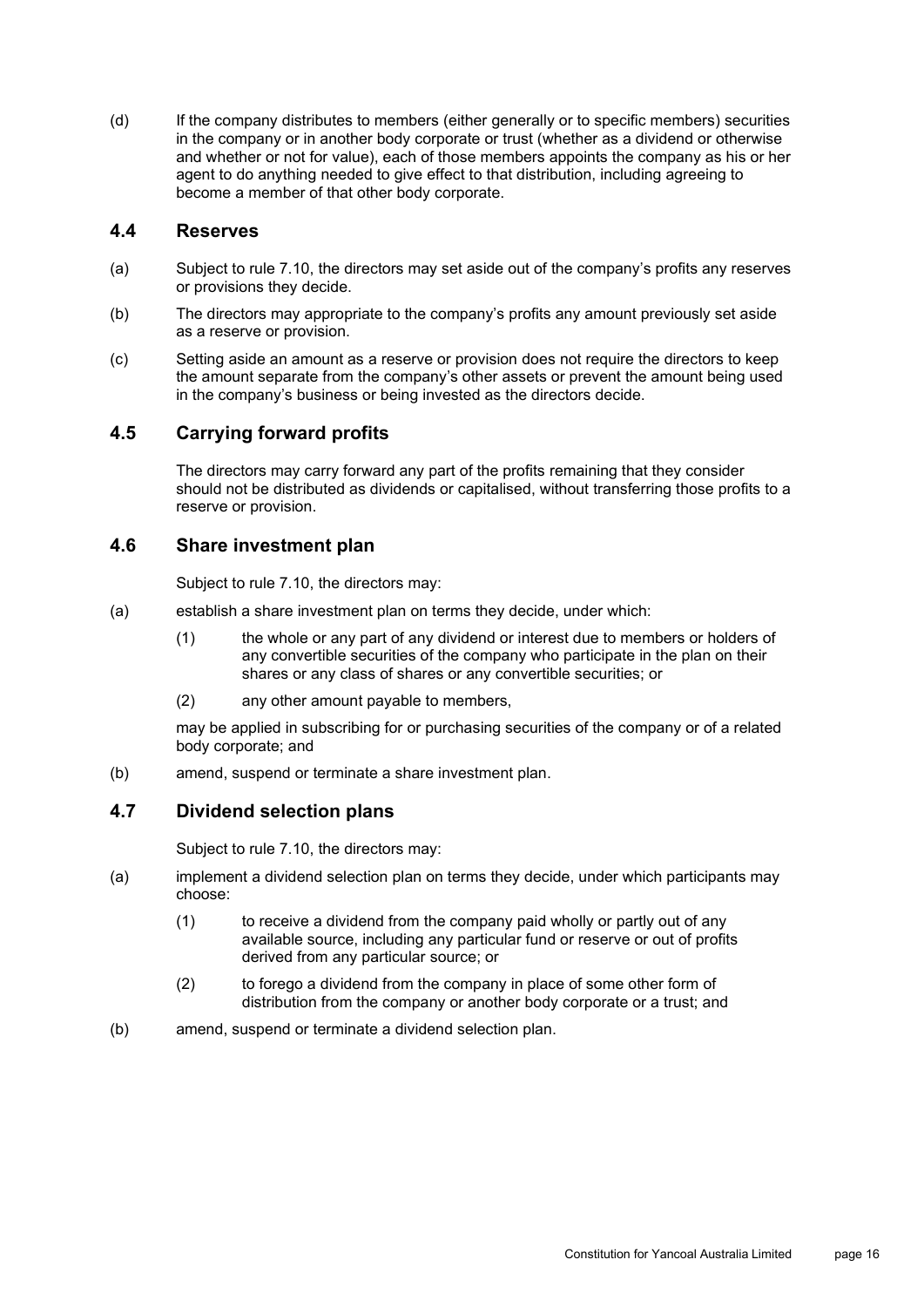# 5 Transfer and transmission of shares

### <span id="page-20-4"></span>**5.1 Transferring shares**

- (a) Subject to this constitution and to any restrictions attached to a member's shares, a member may transfer any of the member's shares by:
	- (1) a Proper ASTC Transfer; or
	- (2) a written transfer in any usual form or in any other form approved by the directors.
- <span id="page-20-2"></span><span id="page-20-1"></span>(b) A transfer referred to in rule  $5.1(a)(2)$  must be:
	- (1) signed by or on behalf of both the transferor and the transferee unless the transfer relates only to fully paid shares and the directors have dispensed with a signature by the transferee or the transfer of the shares is effected by a document which is, or documents which together are, a sufficient transfer of those shares under the Act;
	- (2) if required by law to be stamped, duly stamped; and
	- (3) left for registration at the company's registered office, or at any other place the directors decide, with such evidence the directors require to prove the transferor's title or right to the shares and the transferee's right to be registered as the owner of the shares.
- <span id="page-20-0"></span>(c) Subject to the powers vested in the directors under rules [5.2\(a\)](#page-20-3) and [5.3,](#page-21-2) where the company receives a transfer complying with rule [5.1,](#page-20-4) the company must register the transferee named in the transfer as the holder of the shares to which it relates.
- (d) A transferor of shares remains the holder of the shares until a Proper ASTC Transfer has been effected or the transferee's name is entered in the register of members as the holder of the shares.
- (e) The company must not charge a fee for registering a transfer of shares unless:
	- (1) the company is not listed on the Exchange; or
	- (2) the fee is permitted by the Listing Rules.
- (f) The company may retain a registered transfer for any period the directors decide.
- <span id="page-20-5"></span>(g) The directors may do anything that is necessary or desirable for the company to participate in any computerised, electronic or other system for facilitating the transfer of shares or operation of the company's registers that may be owned, operated or sponsored by the Exchange or a related body corporate of the Exchange.
- (h) The directors may, to the extent the law permits, waive any of the requirements of this rule [5.1](#page-20-4) and prescribe alternative requirements instead, to give effect to rule  $5.1(q)$  or for another purpose.

#### <span id="page-20-6"></span>**5.2 Power to decline to register transfers**

- <span id="page-20-3"></span>(a) The directors may decline to register, or prevent registration of, a transfer of shares or apply a holding lock to prevent a transfer in accordance with the Act or the Listing Rules where:
	- $(1)$  the transfer is not in registrable form;
	- (2) the company has a lien on any of the shares transferred;
	- (3) registration of the transfer may breach a law of Australia;
	- (4) the transfer is paper-based and registration of the transfer will result in a holding which, at the time the transfer is lodged, is less than a marketable parcel;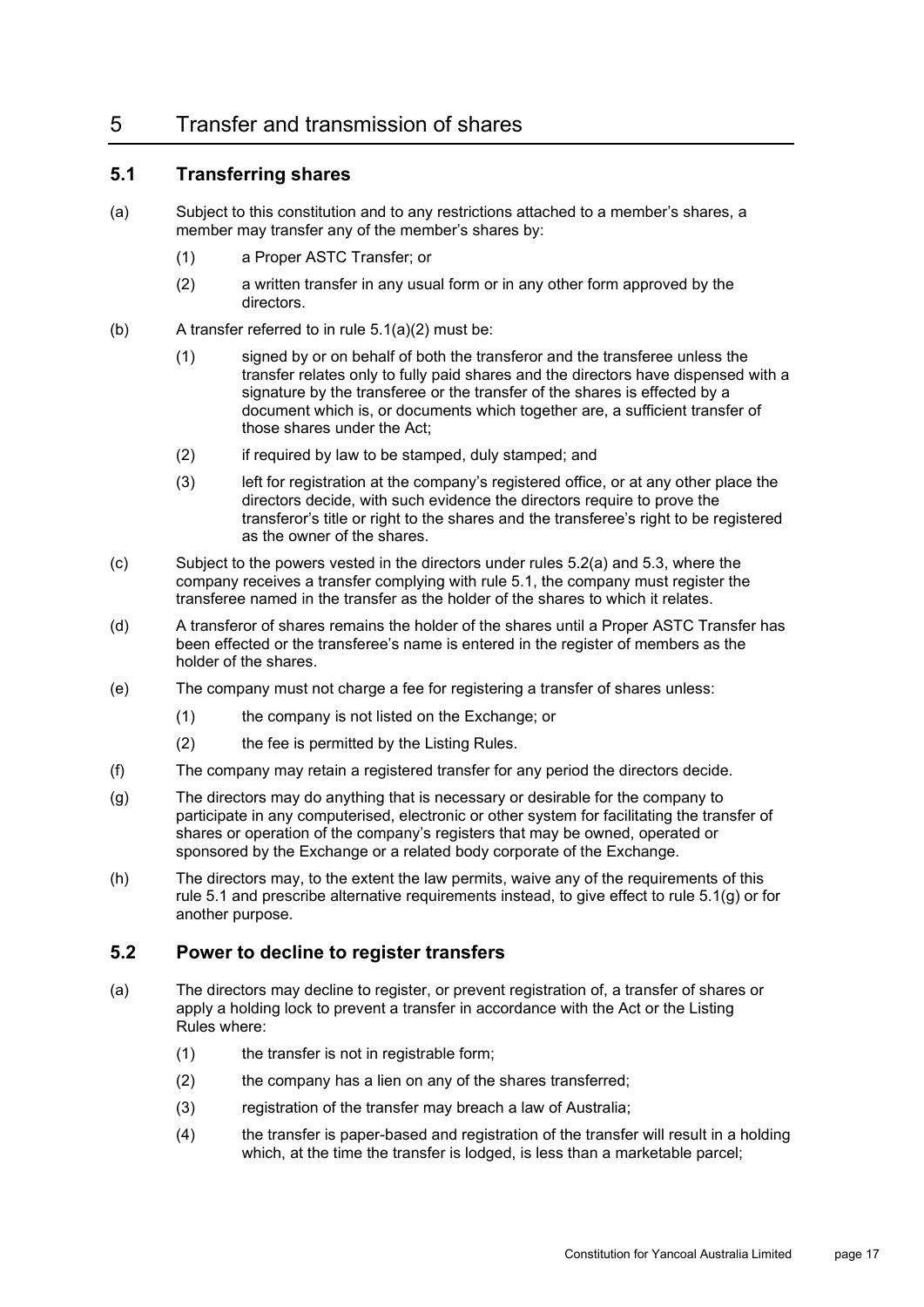- (5) the transfer is not permitted under the terms of an employee share plan;
- (6) the transfer is of restricted securities referred to in rule 2.8; or
- (7) the company is otherwise permitted or required to do so under the Listing Rules or, except for a Proper ASTC Transfer, under the terms of issue of the shares.
- (b) If the directors decline to register a transfer, the company must give notice of the refusal as required by the Act and the Listing Rules. Failure to give that notice will not invalidate the decision of the directors to decline to register the transfer.
- (c) The directors may delegate their authority under this rule [5.2](#page-20-6) to any person.

#### <span id="page-21-2"></span>**5.3 Power to suspend registration of transfers**

The directors may suspend the registration of transfers at any times, and for any periods, permitted by the ASX Settlement Operating Rules that they decide.

#### <span id="page-21-0"></span>**5.4 Selling non marketable parcels**

- (a) The directors may sell shares which constitute less than a marketable parcel by following the procedures in this rule [5.4.](#page-21-0)
- <span id="page-21-1"></span>(b) The directors may send to a member who holds, on the date decided by the directors, less than a marketable parcel of shares in a class of shares of the company, a notice which:
	- (1) explains the effect of the notice under this rule [5.4;](#page-21-0) and
	- (2) advises the holder that he or she may choose to be exempt from the provisions of this rule. A form of election for that purpose must be sent with the notice.
- (c) If, before 5.00pm Sydney time on a date specified in the notice which is no earlier than 6 weeks after the notice is sent:
	- (1) the company has not received a notice from the member choosing to be exempt from the provisions of this rule [5.4;](#page-21-0) and
	- (2) the member has not increased his or her shareholding to a marketable parcel,

the member is taken to have irrevocably appointed the company as his or her agent to do anything in rule [5.4\(e\).](#page-21-3)

- $(d)$  In addition to initiating a sale by sending a notice under rule  $5.4(b)$ , the directors may also initiate a sale if a member holds less than a marketable parcel at the time that the transfer document was initiated or, in the case of a paper-based transfer document, was lodged with the company. In that case:
	- (1) the member is taken to have irrevocably appointed the company as his or her agent to do anything in rule [5.4\(e\);](#page-21-3) and
	- (2) if the holding was created after the adoption of this rule, the directors may remove or change the member's rights to vote or receive dividends in respect of those shares. Any dividends withheld must be sent to the former holder after the sale when the former holder delivers to the company such proof of title as the directors accept.
- <span id="page-21-3"></span>(e) The company may:
	- (1) sell the shares constituting less than a marketable parcel as soon as practicable at a price which the directors consider is the best price reasonably available for the shares when they are sold;
	- (2) deal with the proceeds of sale under rule [3.8;](#page-14-1) and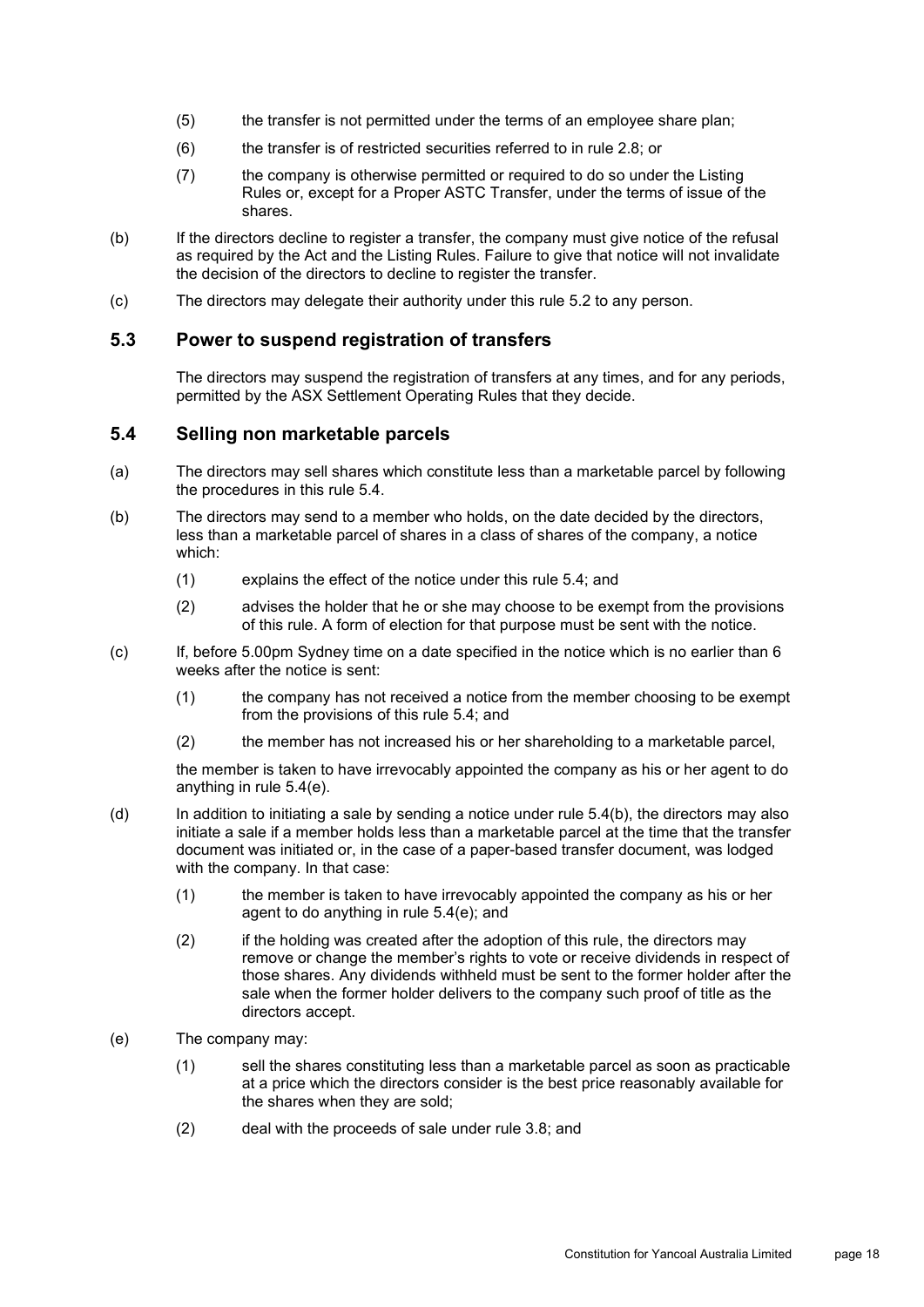- (3) receive any disclosure document, including a financial services guide, as agent for the member.
- (f) The costs and expenses of any sale of shares arising from a notice under rule [5.4\(b\)](#page-21-1) (including brokerage and stamp duty) are payable by the purchaser or by the company.
- <span id="page-22-0"></span>(g) A notice under rule [5.4\(b\)](#page-21-1) may be given to a member only once in a 12 month period and may not be given during the offer period of a takeover bid for the company.
- (h) If a takeover bid is announced after a notice is given but before an agreement is entered into for the sale of shares, this rule ceases to operate for those shares. However, despite rule [5.4\(g\),](#page-22-0) a new notice under rule [5.4\(b\)](#page-21-1) may be given after the offer period of the takeover bid closes.
- (i) The directors may, before a sale is effected under this rule [5.4,](#page-21-0) revoke a notice given or suspend or terminate the operation of this rule either generally or in specific cases.
- (j) If a member is registered in respect of more than one parcel of shares, the directors may treat the member as a separate member in respect of each of those parcels so that this rule [5.4](#page-21-0) will operate as if each parcel was held by different persons.

#### **5.5 Transmission of shares**

- <span id="page-22-2"></span>(a) Subject to rule [5.5\(c\),](#page-22-1) where a member dies, the only persons the company will recognise as having any title to the member's shares or any benefits accruing on those shares are:
	- (1) where the deceased was a sole holder, the legal personal representative of the deceased; and
	- (2) where the deceased was a joint holder, the survivor or survivors.
- (b) Rule [5.5\(a\)](#page-22-2) does not release the estate of a deceased member from any liability on a share, whether that share was held by the deceased solely or jointly with other persons.
- <span id="page-22-1"></span>(c) The directors may register a transfer of shares signed by a member before a Transmission Event even though the company has notice of the Transmission Event.
- <span id="page-22-3"></span>(d) A person who becomes entitled to a share because of a Transmission Event may, on producing such evidence as the directors require to prove that person's entitlement to the share, choose:
	- (1) to be registered as the holder of the share by signing and giving the company a written notice stating that choice; or
	- (2) to nominate some other person to be registered as the transferee of the share by executing or effecting in some other way a transfer of the share to that other person.
- (e) The provisions of this constitution concerning the right to transfer shares and the registration of transfers of shares apply, so far as they can and with any necessary changes, to a notice or transfer under rule [5.5\(d\)](#page-22-3) as if the relevant Transmission Event had not occurred and the notice or transfer were executed or effected by the registered holder of the share.
- (f) Where 2 or more persons are jointly entitled to a share because of a Transmission Event they will, on being registered as the holders of the share, be taken to hold the share as joint tenants and rule [2.6](#page-10-2) will apply to them.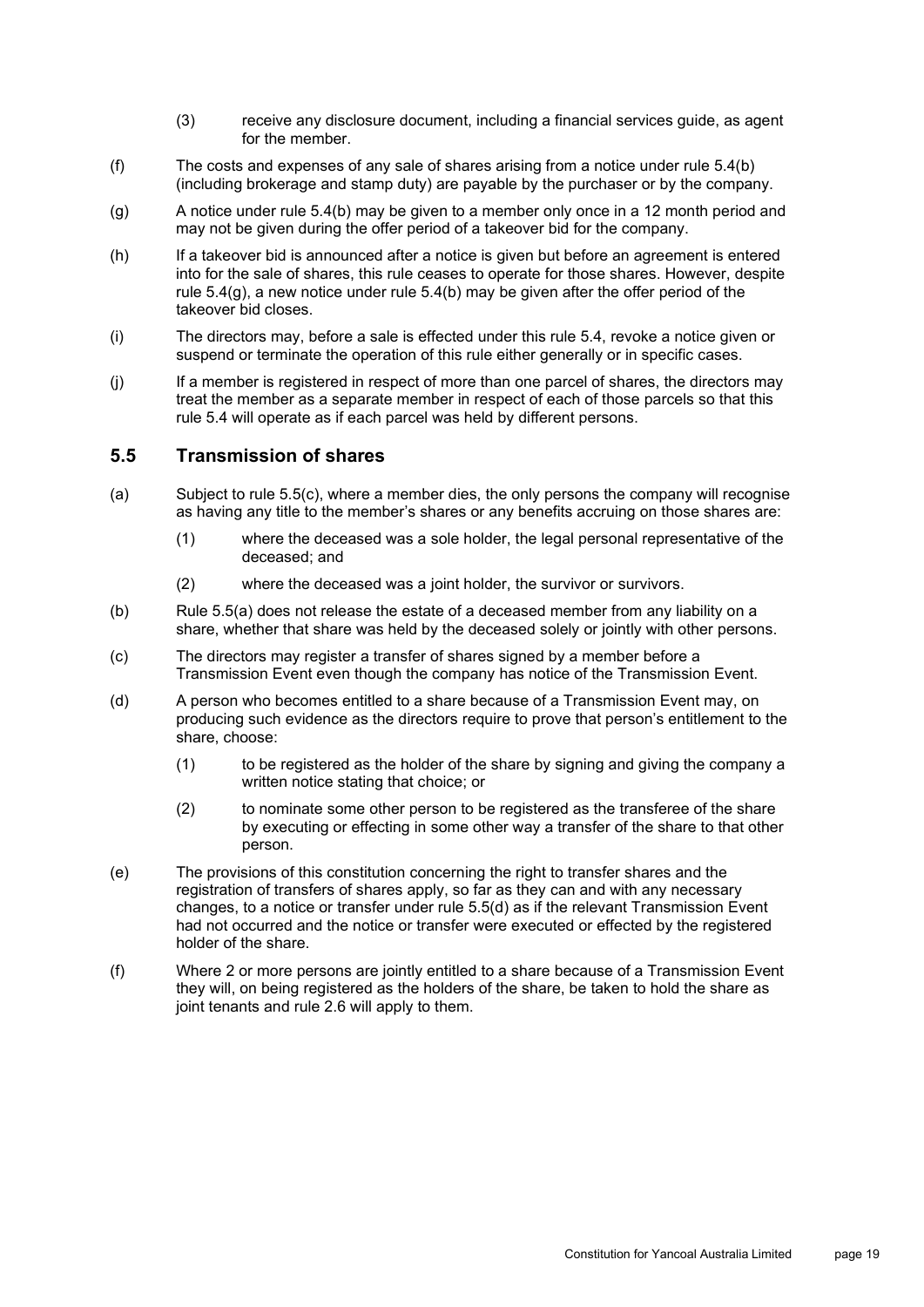# <span id="page-23-0"></span>6 Plebiscite to approve proportional takeover bids

# <span id="page-23-4"></span>**6.1 Definitions**

The meanings of the terms used in this rule [6](#page-23-0) are set out below.

| <b>Term</b>                                    | <b>Meaning</b>                                                                                                                                                                                                                                                              |
|------------------------------------------------|-----------------------------------------------------------------------------------------------------------------------------------------------------------------------------------------------------------------------------------------------------------------------------|
| <b>Approving Resolution</b>                    | in relation to a Proportional Takeover Bid: a resolution to approve the<br>Proportional Takeover Bid passed in accordance with rule 6.3.                                                                                                                                    |
| <b>Approving Resolution</b><br><b>Deadline</b> | in relation to a Proportional Takeover Bid: the day that is 14 days before the<br>last day of the bid period, during which the offers under the Proportional<br>Takeover Bid remain open or a later day allowed by the Australian Securities<br>and Investments Commission. |
| <b>Proportional Takeover</b><br><b>Bid</b>     | a takeover bid that is made or purports to be made under section $618(1)(b)$ of<br>the Act in respect of securities included in a class of securities in the<br>company.                                                                                                    |
| <b>Relevant Class</b>                          | in relation to a Proportional Takeover Bid, means the class of securities in the<br>company in respect of which offers are made under the Proportional Takeover<br>Bid.                                                                                                     |

#### <span id="page-23-5"></span>**6.2 Transfers not to be registered**

Despite rules [5.1\(c\)](#page-20-0) and [5.2,](#page-20-6) a transfer giving effect to a contract resulting from the acceptance of an offer made under a Proportional Takeover Bid must not be registered unless an Approving Resolution to approve the Proportional Takeover Bid has been passed or is taken to have been passed in accordance with rule [6.3.](#page-23-1)

#### <span id="page-23-1"></span>**6.3 Approving Resolution**

- <span id="page-23-2"></span>(a) Where offers have been made under a Proportional Takeover Bid, the directors must:
	- (1) convene a meeting of the persons entitled to vote on the Approving Resolution for the purpose of considering and, if thought fit, passing a resolution to approve the Proportional Takeover Bid; and
	- (2) ensure that the resolution is voted on in accordance with this rule [6.3,](#page-23-1)

before the Approving Resolution Deadline.

- (b) The provisions of this constitution relating to general meetings apply, with such modification as the circumstances require, to a meeting that is convened under rule [6.3\(a\),](#page-23-2) as if that meeting were a general meeting of the company.
- <span id="page-23-3"></span>(c) The bidder under a Proportional Takeover Bid and any associates of the bidder are not entitled to vote on the Approving Resolution and if they do vote, their votes must not be counted.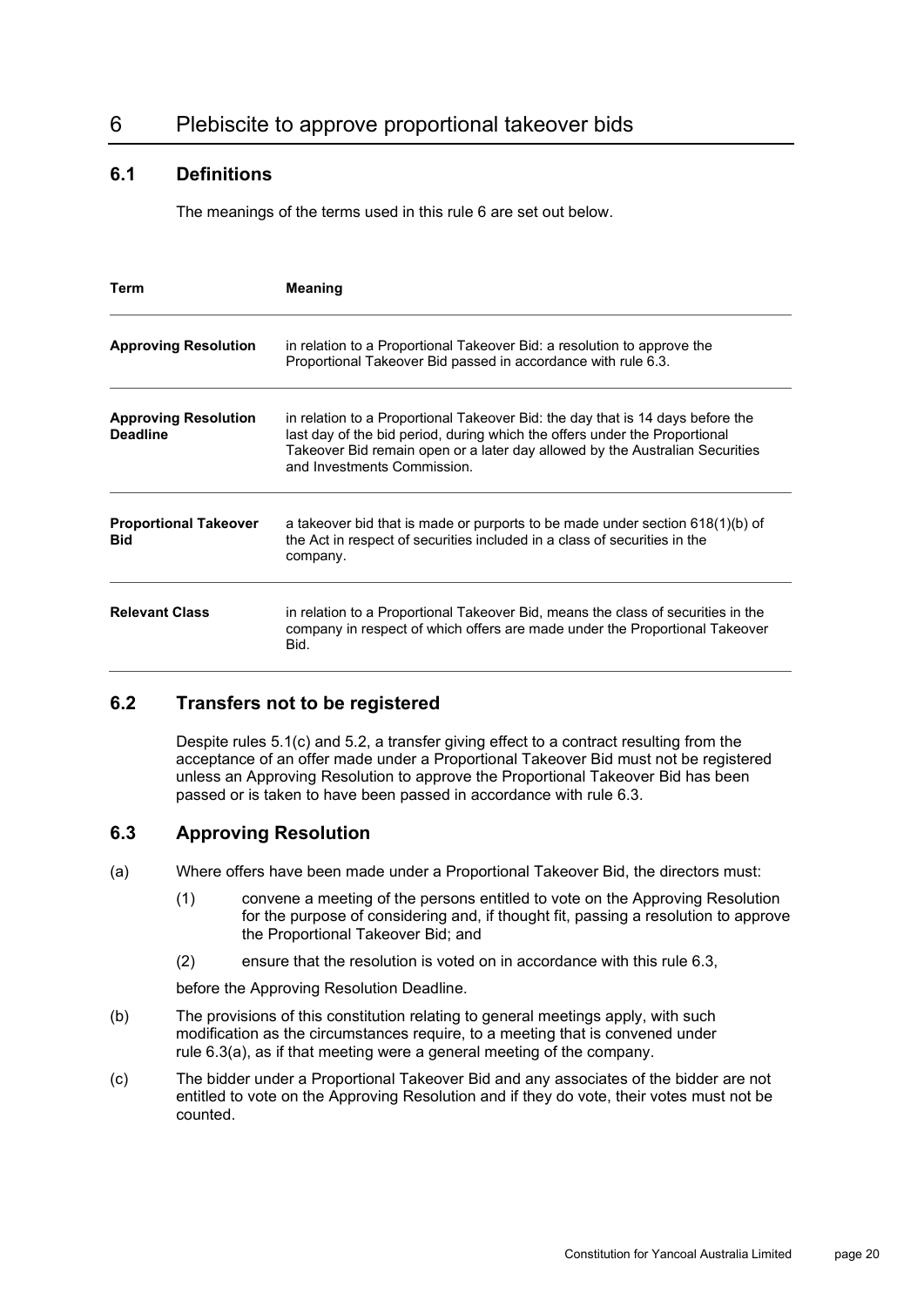- (d) Subject to rule [6.3\(c\),](#page-23-3) a person who, as at the end of the day on which the first offer under the Proportional Takeover Bid was made, held securities of the relevant class, is entitled to vote on the Approving Resolution relating to the Proportional Takeover Bid.
- (e) An Approving Resolution that has been voted on is taken to have been passed if the proportion that the number of votes in favour of the resolution bears to the total number of votes on the resolution is greater than 50%, and otherwise is taken to have been rejected.
- (f) If an Approving Resolution has not been voted on in accordance with this rule [6.3](#page-23-1) as at the end of the day before the Approving Resolution Deadline, an Approving Resolution will be taken to have been passed in accordance with this rule [6.3](#page-23-1) on the Approving Resolution Deadline.

#### **6.4 Sunset**

Rules [6.1,](#page-23-4) [6.2](#page-23-5) and [6.3,](#page-23-1) cease to have effect at the end of 3 years beginning:

- (a) where those rules have not been renewed in accordance with the Act, on the date that those rules were adopted by the company; or
- (b) where those rules have been renewed in accordance with the Act, on the date those rules were last renewed.

# 7 General meetings

## **7.1 Calling general meetings**

- (a) A general meeting may only be called:
	- (1) by a directors' resolution; or
	- (2) as otherwise provided in the Act.
- (b) The directors may, by notice to the Exchange, change the venue for, postpone or cancel a general meeting, if they consider that the meeting has become unnecessary, or the venue would be unreasonable or impractical or a change is necessary in the interests of conducting the meeting efficiently, but:
	- (1) a meeting which is not called by a directors' resolution; and
	- (2) a meeting which is called in accordance with a members' requisition under the Act;

may not be postponed or cancelled without the prior written consent of the persons who called or requisitioned the meeting.

# **7.2 Notice of general meetings**

- (a) Notice of a general meeting must be given to each person who at the time of giving the notice:
	- (1) is a member, director or auditor of the company; or
	- (2) is entitled to a share because of a Transmission Event and has satisfied the directors of his or her right to be registered as the holder of, or to transfer, the shares.
- (b) The content of a notice of a general meeting called by the directors is to be decided by the directors, but it must state the general nature of the business to be transacted at the meeting and any other matters required by the Act.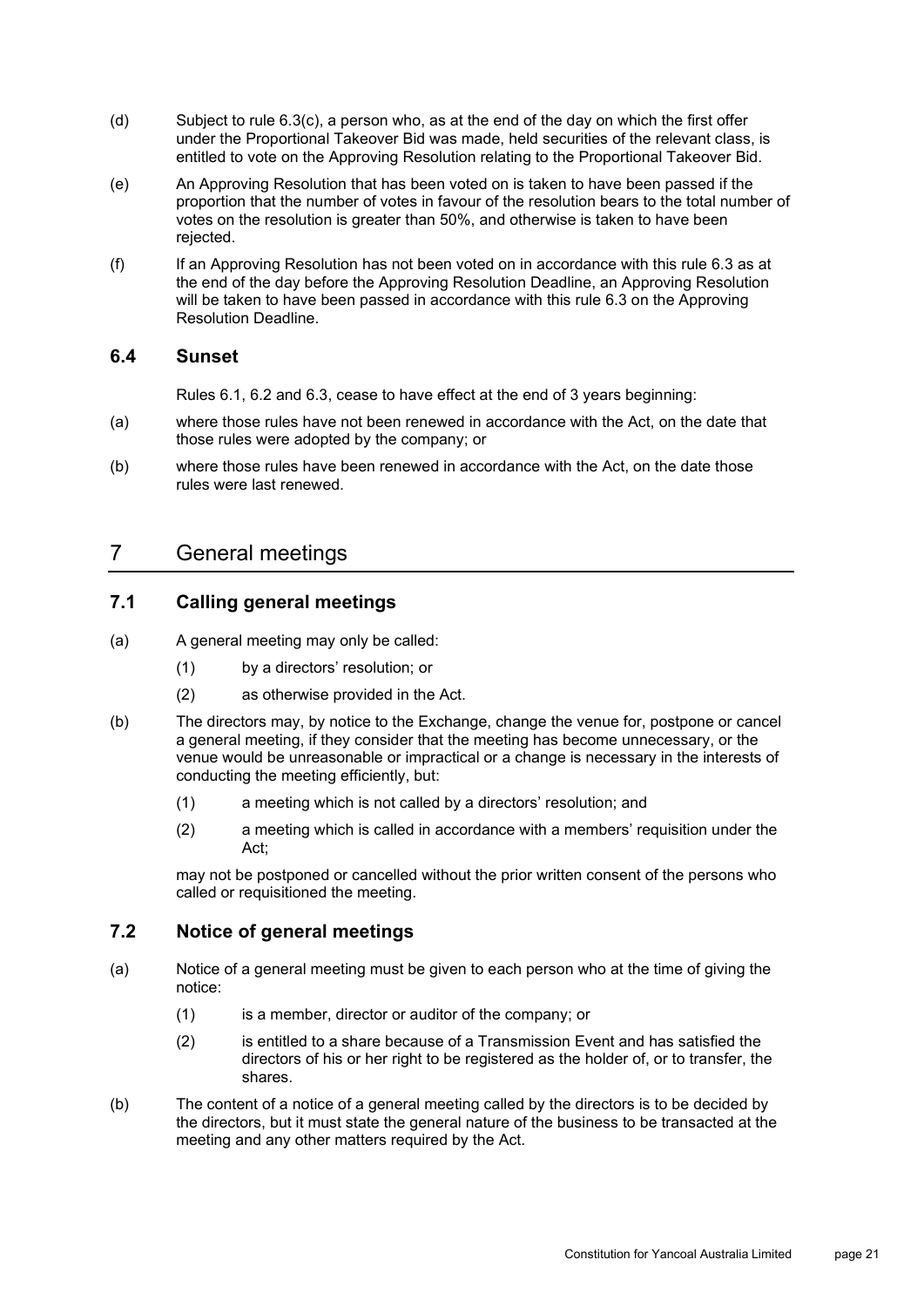- (c) Unless the Act provides otherwise:
	- (1) no business may be transacted at a general meeting unless the general nature of the business is stated in the notice calling the meeting; and
	- (2) except with the approval of the directors or the chairperson, no person may move any amendment to a proposed resolution the terms of which are set out in the notice calling the meeting or to a document which relates to such a resolution and a copy of which has been made available to members to inspect or obtain.
- (d) A person may, by written notice to the company, waive any objection that person may have to a failure to give notice of any general meeting.
- (e) Failure to give a member or any other person notice of a general meeting or a proxy form, does not invalidate anything done or resolution passed at the general meeting if:
	- (1) the failure occurred by accident or inadvertent error; or
	- (2) before or after the meeting, the person notifies the company of the person's agreement to that thing or resolution.
- (f) A person's attendance at a general meeting waives any objection that person may have to:
	- (1) a failure to give notice, or the giving of a defective notice, of the meeting unless the person at the beginning of the meeting objects to the holding of the meeting; and
	- (2) the consideration of a particular matter at the meeting which is not within the business referred to in the notice of the meeting, unless the person objects to considering the matter when it is presented.

# <span id="page-25-0"></span>**7.3 Admission to general meetings**

- (a) The chairperson of a general meeting may take any action he or she considers appropriate for the safety of persons attending the meeting and the orderly conduct of the meeting and may refuse admission to, or require to leave and remain out of, the meeting any person:
	- (1) in possession of a pictorial-recording or sound-recording device;
	- (2) in possession of a placard or banner;
	- (3) in possession of an article considered by the chairperson to be dangerous or offensive;
	- (4) who refuses to produce or permit examination of any article, or the contents of any article, in the person's possession;
	- (5) who behaves or threatens to behave in a dangerous or offensive way; or
	- (6) who is not entitled to receive notice of the meeting.

The chairperson may delegate the powers conferred by this rule to any person he or she thinks fit.

- (b) A person, whether a member or not, requested by the directors or the chairperson to attend a general meeting is entitled to be present and, at the request of the chairperson, to speak at the meeting.
- (c) If the chairperson of a general meeting considers that there is not enough room for the members who wish to attend the meeting, he or she may arrange for any person whom he or she considers cannot be seated in the main meeting room to observe or attend the general meeting in a separate room. Even if the members present in the separate room are not able to participate in the conduct of the meeting, the meeting will nevertheless be treated as validly held in the main room.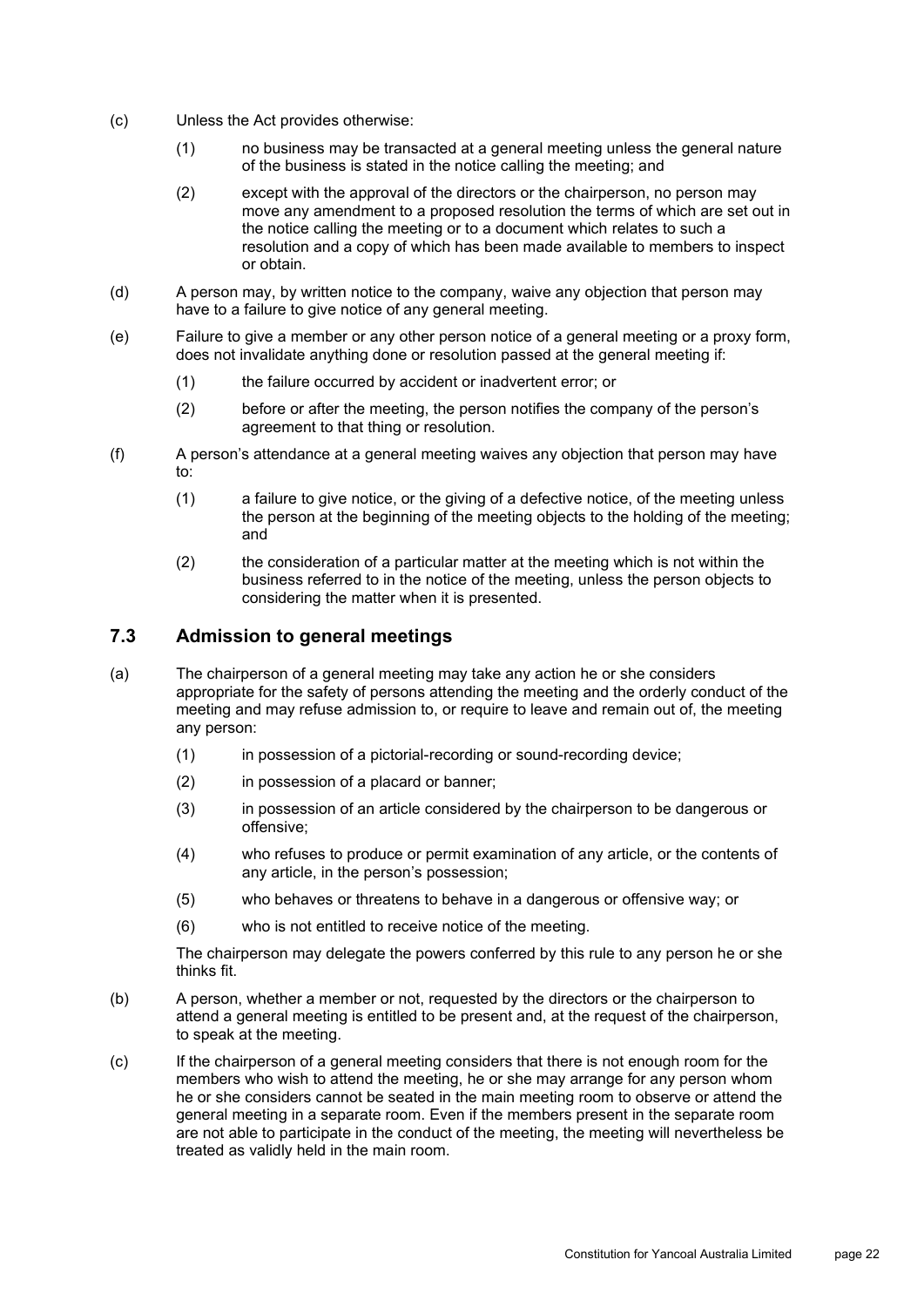- (d) If a separate meeting place is linked to the main place of a general meeting by an instantaneous audio-visual communication device which, by itself or in conjunction with other arrangements:
	- (1) gives the general body of members in the separate meeting place a reasonable opportunity to participate in proceedings in the main place;
	- (2) enables the chairperson to be aware of proceedings in the other place; and
	- (3) enables the members in the separate meeting place to vote on a show of hands or on a poll,

a member present at the separate meeting place is taken to be present at the general meeting and entitled to exercise all rights as if he or she was present at the main place.

- (e) If, before or during the meeting, any technical difficulty occurs where one or more of the matters set out in rule 7.3(d) is not satisfied, the chairperson may:
	- (1) adjourn the meeting until the difficulty is remedied; or
	- (2) continue to hold the meeting in the main place (and any other place which is linked under rule 7.3(d)) and transact business, and no member may object to the meeting being held or continuing.
- (f) Nothing in this rule [7.3](#page-25-0) or in rule [7.6](#page-27-0) is to be taken to limit the powers conferred on the chairperson by law.

#### **7.4 Quorum at general meetings**

- (a) No business may be transacted at a general meeting, except the election of a chairperson and the adjournment of the meeting, unless a quorum of members is present when the meeting proceeds to business.
- (b) A quorum is 5 or more members present at the meeting and entitled to vote on a resolution at the meeting.
- (c) If a quorum is not present within 30 minutes after the time appointed for the general meeting:
	- (1) where the meeting was called at the request of members, the meeting must be dissolved; or
	- (2) in any other case, the meeting stands adjourned to the day, and at the time and place, the directors present decide or, if they do not make a decision, to the same day in the next week at the same time and place and if, at the adjourned meeting, a quorum is not present within 30 minutes after the time appointed for the meeting, the meeting must be dissolved.

# **7.5 Chairperson of general meetings**

- (a) The chairperson of directors or, in the absence of the chairperson of directors, the deputy chairperson of directors (or, if there is more than one deputy chairperson of directors, then the one nominated by the chairperson for this purpose, or if the chairperson has not made such a nomination, then any one of them) is entitled, if present within 15 minutes after the time appointed for a general meeting and willing to act, to preside as chairperson at the meeting.
- <span id="page-26-0"></span>(b) The directors present may choose one of their number to preside as chairperson if, at a general meeting:
	- (1) there is no chairperson or deputy chairperson of directors;
	- (2) neither the chairperson nor the deputy chairperson of directors is present within 15 minutes after the time appointed for the meeting; or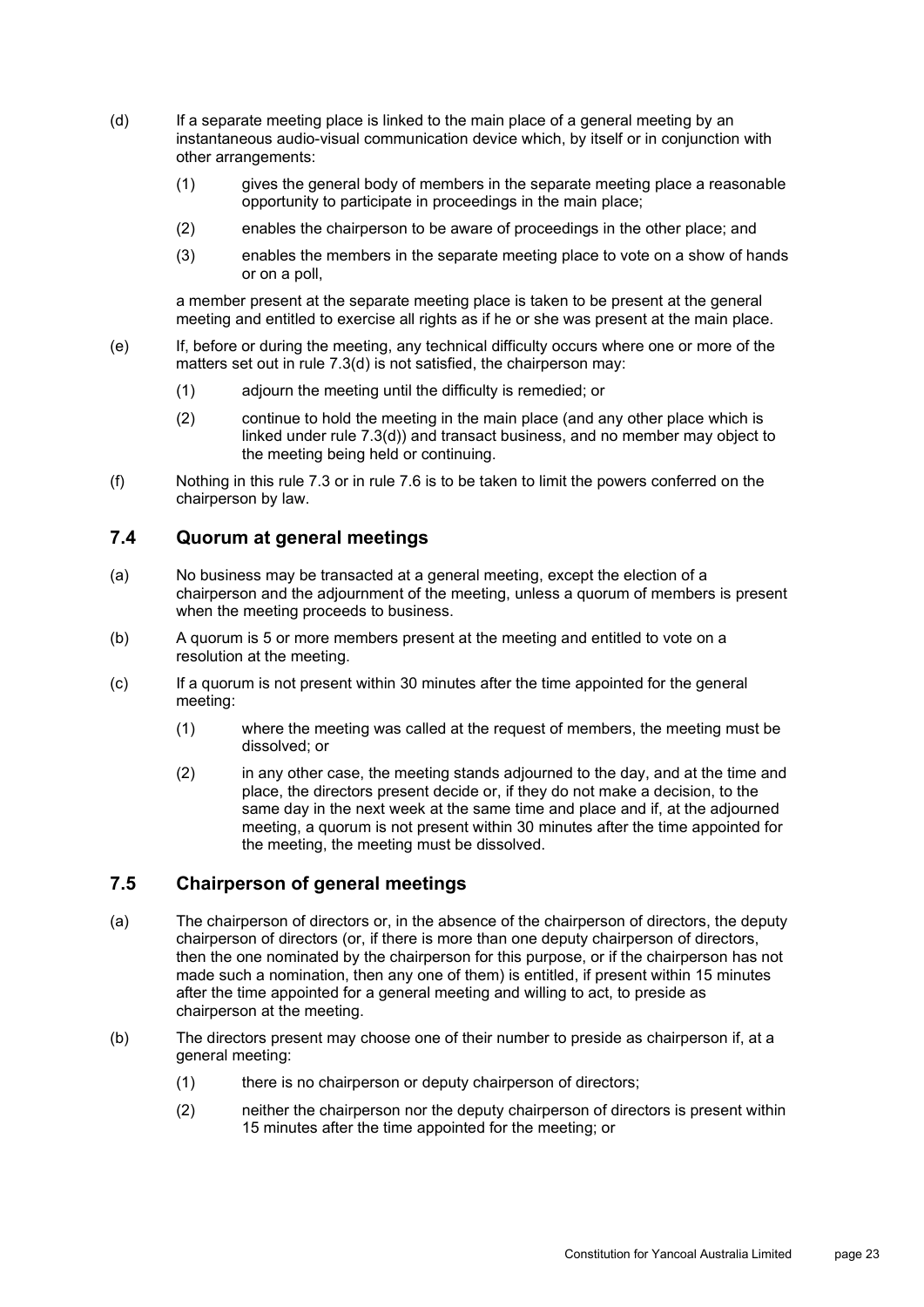- (3) neither the chairperson nor the deputy chairperson of directors is willing to act as chairperson of the meeting.
- (c) If the directors do not choose a chairperson under rule [7.5\(b\),](#page-26-0) the members present must elect as chairperson of the meeting:
	- (1) another director who is present and willing to act; or
	- (2) if no other director willing to act is present at the meeting, a member who is present and willing to act.
- (d) A chairperson of a general meeting may, for any item of business or discrete part of the meeting, vacate the chair in favour of another person nominated by him or her (**Acting Chairperson**). Where an instrument of proxy appoints the chairperson as proxy for part of the proceedings for which an Acting Chairperson has been nominated, the instrument of proxy is taken to be in favour of the Acting Chairperson for the relevant part of the proceedings.

#### <span id="page-27-0"></span>**7.6 Conduct at general meetings**

- <span id="page-27-1"></span>(a) Subject to the provisions of the Act, the chairperson of a general meeting is responsible for the general conduct of the meeting and for the procedures to be adopted at the meeting.
- <span id="page-27-2"></span>(b) The chairperson may, at any time the chairperson considers it necessary or desirable for the efficient and orderly conduct of the meeting:
	- (1) impose a limit on the time that a person may speak on each motion or other item of business and terminate debate or discussion on any business, question, motion or resolution being considered by the meeting and require the business, question, motion or resolution to be put to a vote of the members present; and
	- (2) adopt any procedures for casting or recording votes at the meeting whether on a show of hands or on a poll, including the appointment of scrutineers.
- (c) A decision by a chairperson under rules [7.6\(a\)](#page-27-1) or [7.6\(b\)](#page-27-2) is final.
- <span id="page-27-3"></span>(d) The chairperson may postpone the meeting before it has started, whether or not a quorum is present, if, at the time and place appointed for the meeting, he or she considers that:
	- (1) there is not enough room for the number of members who wish to attend the meeting; or
	- (2) a postponement is necessary in light of the behaviour of persons present or for any other reason so that the business of the meeting can be properly carried out.
- (e) A postponement under rule [7.6\(d\)](#page-27-3) will be to another time, which may be on the same day as the meeting, and may be to another place (and the new time and place will be taken to be the time and place for the meeting as if specified in the notice which called the meeting originally).
- <span id="page-27-4"></span>(f) The chairperson may at any time during the course of the meeting:
	- (1) adjourn the meeting or any business, motion, question or resolution being considered or remaining to be considered by the meeting either to a later time at the same meeting or to an adjourned meeting; and
	- (2) for the purpose of allowing any poll to be taken or determined, suspend the proceedings of the meeting for such period/s as he or she decides without effecting an adjournment. No business may be transacted and no discussion may take place during any suspension of proceedings unless the chairperson otherwise allows.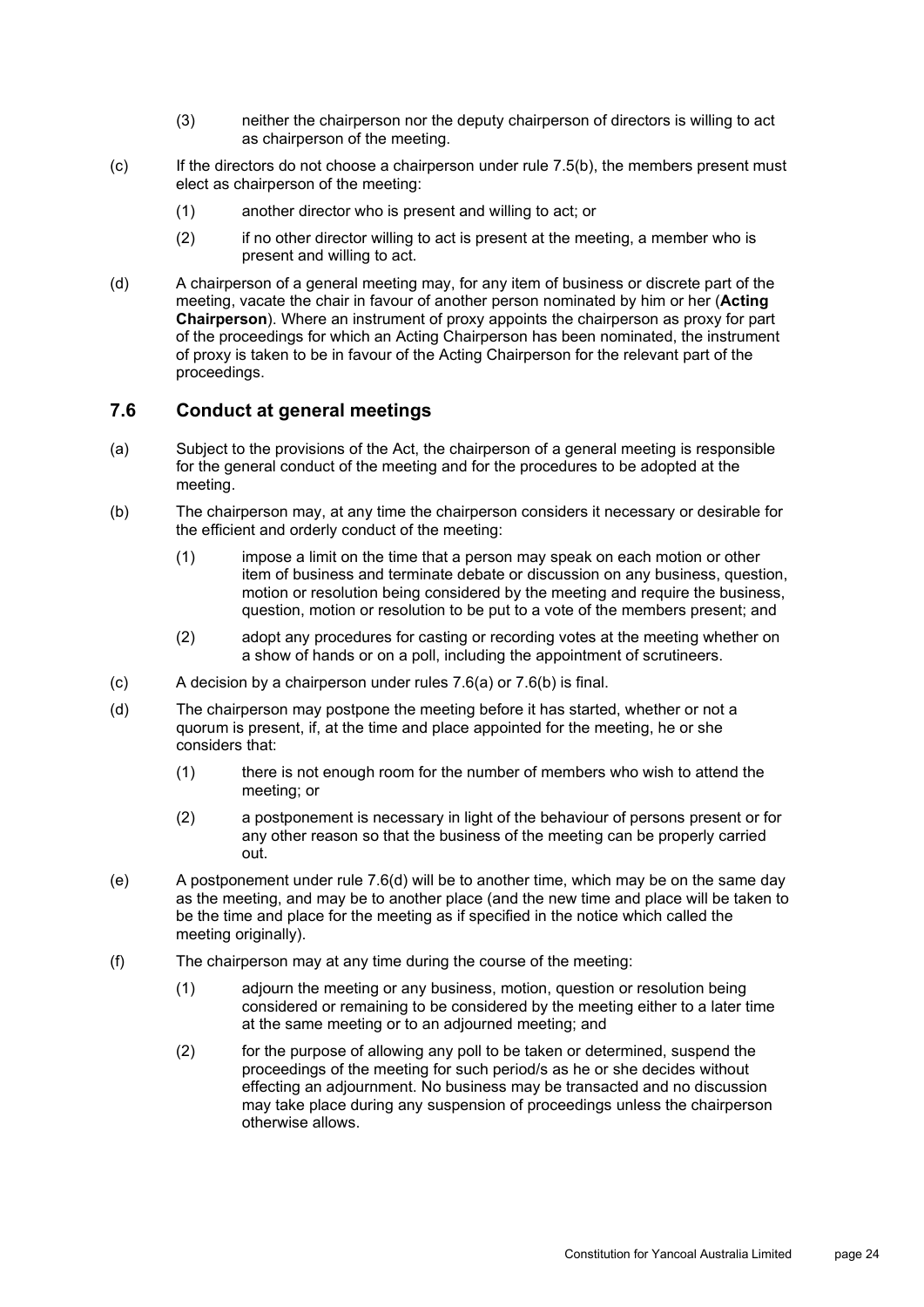- (g) The chairperson's rights under rules [7.6\(d\)](#page-27-3) and [7.6\(f\)](#page-27-4) are exclusive and, unless the chairperson requires otherwise, no vote may be taken or demanded by the members present concerning any postponement, adjournment or suspension of proceedings.
- (h) Only unfinished business may be transacted at a meeting resumed after an adjournment.
- (i) Where a meeting is postponed or adjourned under this rule [7.6,](#page-27-0) notice of the postponed or adjourned meeting must be given to the Exchange, but need not be given to any other person.
- (j) Where a meeting is postponed or adjourned, the directors may, by notice to the Exchange, postpone, cancel or change the place of the postponed or adjourned meeting.

#### **7.7 Decisions at general meetings**

- (a) Except where a resolution requires a special majority, questions arising at a general meeting must be decided by a majority of votes cast by the members present at the meeting. A decision made in this way is for all purposes, a decision of the members.
- (b) If the votes are equal on a proposed resolution, the chairperson of the meeting has a casting vote, in addition to any deliberative vote.
- (c) A resolution put to the vote of a general meeting must be decided on a show of hands unless a poll is demanded:
	- (1) before the show of hands is taken;
	- (2) before the result of the show of hands is declared; or
	- (3) immediately after the result of the show of hands is declared.
- (d) A poll may be demanded by:
	- (1) the chairperson of the meeting;
	- (2) at least 5 members entitled to vote on the resolution; or
	- (3) members with at least 5% of the votes that may be cast on the resolution on a poll.
- (e) A demand for a poll does not prevent a general meeting continuing to transact any business except the question on which the poll is demanded.
- (f) Unless a poll is duly demanded, a declaration by the chairperson of a general meeting that a resolution has on a show of hands been carried or carried unanimously, or carried by a particular majority, or lost, and an entry to that effect in the book containing the minutes of the proceedings of the company is conclusive evidence of the fact without proof of the number or proportion of the votes recorded for or against the resolution.
- (g) If a poll is duly demanded at a general meeting, it must be taken in the way and either at once or after an interval or adjournment as the chairperson of the meeting directs. The result of the poll as declared by the chairperson is the resolution of the meeting at which the poll was demanded.
- (h) A poll cannot be demanded at a general meeting on the election of a chairperson of the meeting.
- (i) The demand for a poll may be withdrawn with the chairperson's consent.

#### **7.8 Voting rights**

- (a) Subject to this constitution and to any rights or restrictions attached to any shares or class of shares, at a general meeting:
	- (1) on a show of hands, every member present has one vote; and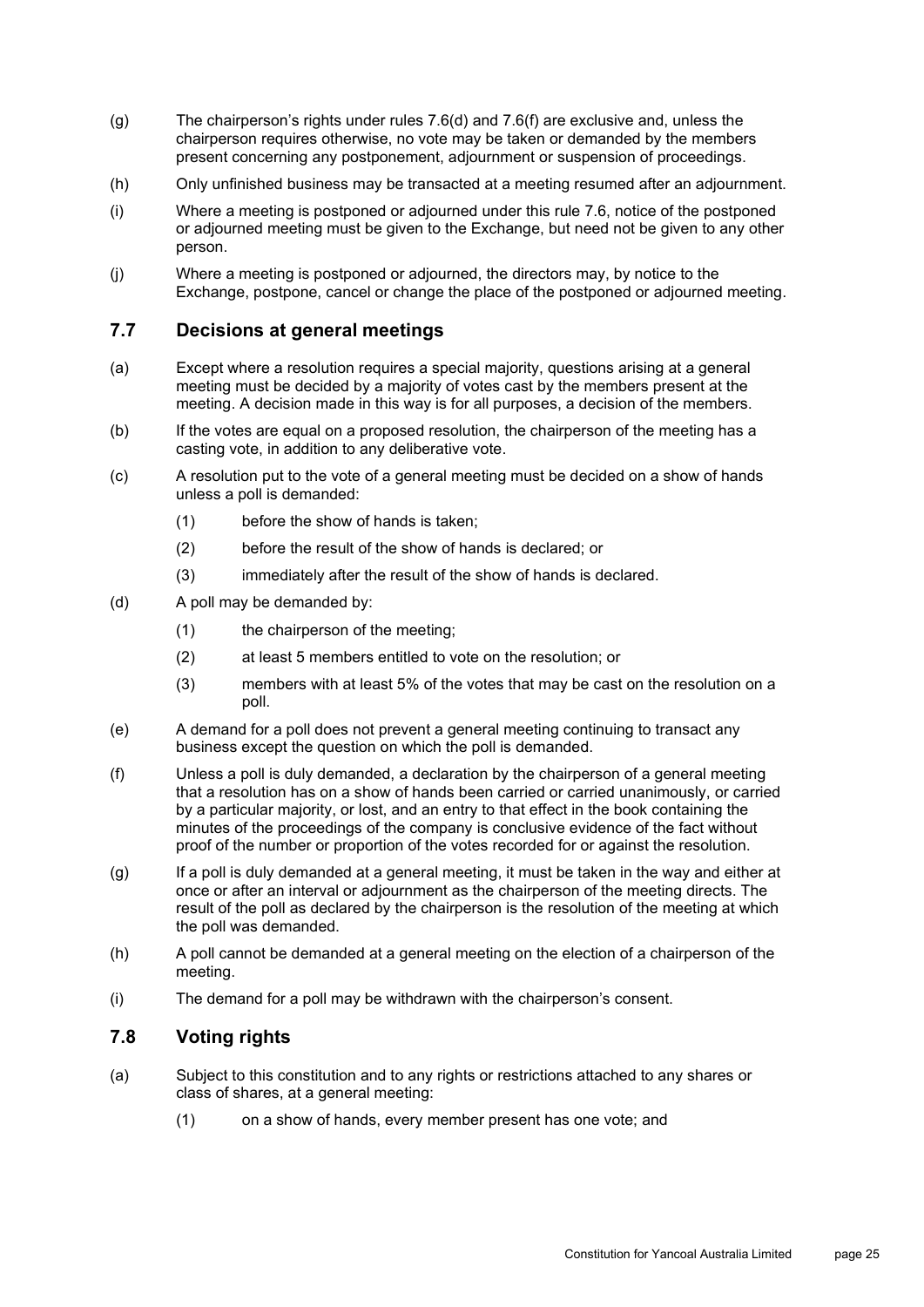- (2) on a poll, every member present has one vote for each share held as at the Record Time by the member entitling the member to vote, except for partly paid shares, each of which confers on a poll only the fraction of one vote which the amount paid (not credited) on the share bears to the total amounts paid and payable (excluding amounts credited) on the share. An amount paid in advance of a call is disregarded for this purpose.
- (b) If a person present at a general meeting represents personally or by proxy, attorney or Representative more than one member, on a show of hands the person is entitled to one vote only even though he or she represents more than one member.
- (c) A joint holder may vote at a meeting either personally or by proxy, attorney or Representative as if that person was the sole holder. If more than one joint holder tenders a vote in respect of the relevant shares, the vote of the holder named first in the register who tenders a vote, whether in person or by proxy, attorney or Representative, must be accepted to the exclusion of the votes of the other joint holders.
- (d) The parent or guardian of an infant member may vote at any general meeting on such evidence being produced of the relationship or of the appointment of the guardian as the directors may require and any vote so tendered by a parent or guardian of an infant member must be accepted to the exclusion of the vote of the infant member.
- (e) A person entitled to a share because of a Transmission Event may vote at a general meeting in respect of that share in the same way as if that person were the registered holder of the share if, at least 48 hours before the meeting (or such shorter time as the directors determine), the directors:
	- (1) admitted that person's right to vote at that meeting in respect of the share; or
	- (2) were satisfied of that person's right to be registered as the holder of, or to transfer, the share.

Any vote duly tendered by that person must be accepted and the vote of the registered holder of those shares must not be counted.

- (f) Where a member holds a share on which a call or other amount payable to the company has not been duly paid:
	- (1) that member is only entitled to be present at a general meeting and vote if that member holds, as at the Record Time, other shares on which no money is then due and payable; and
	- (2) on a poll, that member is not entitled to vote in respect of that share but may vote in respect of any shares that member holds, as at the Record Time, on which no money is then due and payable.
- (g) A member is not entitled to vote on a resolution if, under the Act or the Listing Rules, the notice which called the meeting specified that:
	- (1) the member must not vote or must abstain from voting on the resolution; or
	- (2) a vote on the resolution by the member must be disregarded for any purposes.

If the member or a person acting as proxy, attorney or Representative of the member does tender a vote on that resolution, their vote must not be counted.

- <span id="page-29-0"></span>(h) An objection to the validity of a vote tendered at a general meeting must be:
	- (1) raised before or immediately after the result of the vote is declared; and
	- (2) referred to the chairperson of the meeting, whose decision is final.
- (i) A vote tendered, but not disallowed by the chairperson of a meeting under rule [7.8\(h\),](#page-29-0) is valid for all purposes, even if it would not otherwise have been valid.
- (j) The chairperson may decide any difficulty or dispute which arises as to the number of votes which may be cast by or on behalf of any member and the decision of the chairperson is final.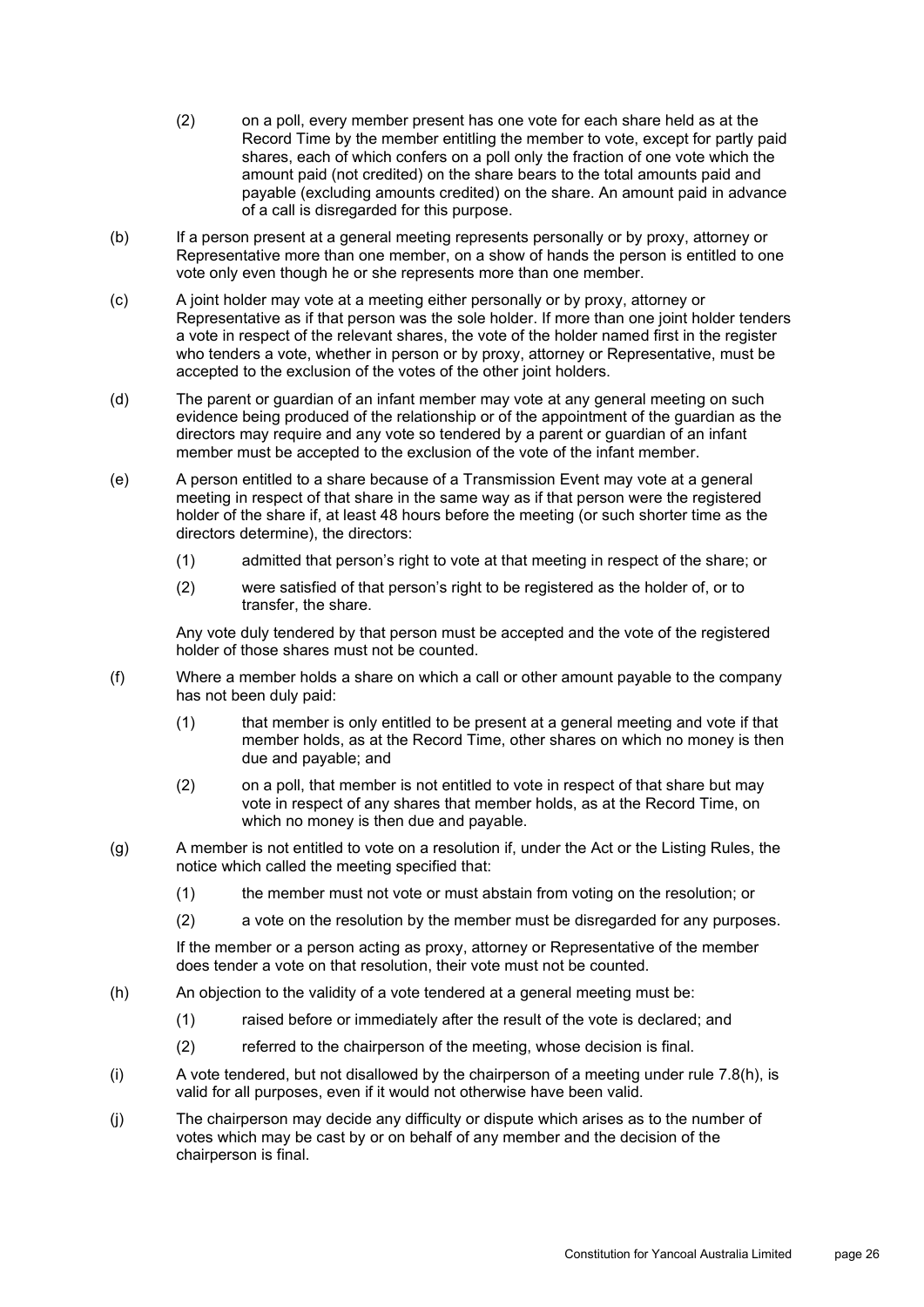# <span id="page-30-0"></span>**7.9 Representation at general meetings**

- (a) Subject to this constitution, each member entitled to vote at a general meeting may vote:
	- (1) in person or, where a member is a body corporate, by its Representative;
	- (2) by not more than 2 proxies; or
	- (3) by not more than 2 attorneys.
- (b) On or after 1 January 2013, if Yankuang holds more than 70% of the voting shares in the company, it may appoint a proxy with the authority to cast the votes attaching to any voting shares in the company that Yankuang holds over 70% consistently with the votes cast by the minority shareholders of the company in respect of any member resolution in respect of which Yankuang is entitled to vote (and any such appointment of proxy may be expressed to be irrevocable). The appointment of a proxy pursuant to this provision applies, and shall have effect in accordance with its terms, despite anything to the contrary in rule 7.9(o) and section 249Y(3) of the Act.
- (c) A proxy, attorney or Representative may, but need not, be a member of the company.
- (d) An instrument appointing a proxy is valid if it is in accordance with the Act or in any form approved by the directors.
- (e) For the purposes of this rule [7.9](#page-30-0) a proxy appointment received at an electronic address specified in the notice of general meeting for the receipt of proxy appointment or otherwise received by the company in accordance with the Act is taken to have been signed or executed if the appointment:
	- (1) includes or is accompanied by a personal identification code allocated by the company to the member making the appointment;
	- (2) has been authorised by the member in another manner approved by the directors and specified in or with the notice of meeting; or
	- (3) is otherwise authenticated in accordance with the Act.
- (f) A vote given in accordance with an instrument appointing a proxy or attorney is valid despite the transfer of the share in respect of which the instrument was given if the transfer is not registered by the time at which the instrument appointing the proxy of attorney is required to be received under rule [7.9\(k\).](#page-31-0)
- (g) Unless the instrument or resolution appointing a proxy, attorney or Representative provides differently, the proxy, attorney or Representative has the same rights to speak, demand a poll, join in demanding a poll or act generally at the meeting as the member would have had if the member was present.
- <span id="page-30-2"></span>(h) Unless otherwise provided in the appointment of a proxy, attorney or Representative, an appointment will be taken to confer authority:
	- (1) even though the instrument may refer to specific resolutions and may direct the proxy, attorney or Representative how to vote on those resolutions, to do any of the acts specified in rule [7.9\(i\);](#page-30-1) and
	- (2) even though the instrument may refer to a specific meeting to be held at a specified time or venue, where the meeting is rescheduled or adjourned to another time or changed to another venue, to attend and vote at the rescheduled or adjourned meeting or at the new venue.
- <span id="page-30-1"></span>(i) The acts referred to in rule  $7.9(h)(1)$  are:
	- (1) to vote on any amendment moved to the proposed resolutions and on any motion that the proposed resolutions not be put or any similar motion;
	- (2) to vote on any procedural motion, including any motion to elect the chairperson, to vacate the chair or to adjourn the meeting; and
	- (3) to act generally at the meeting.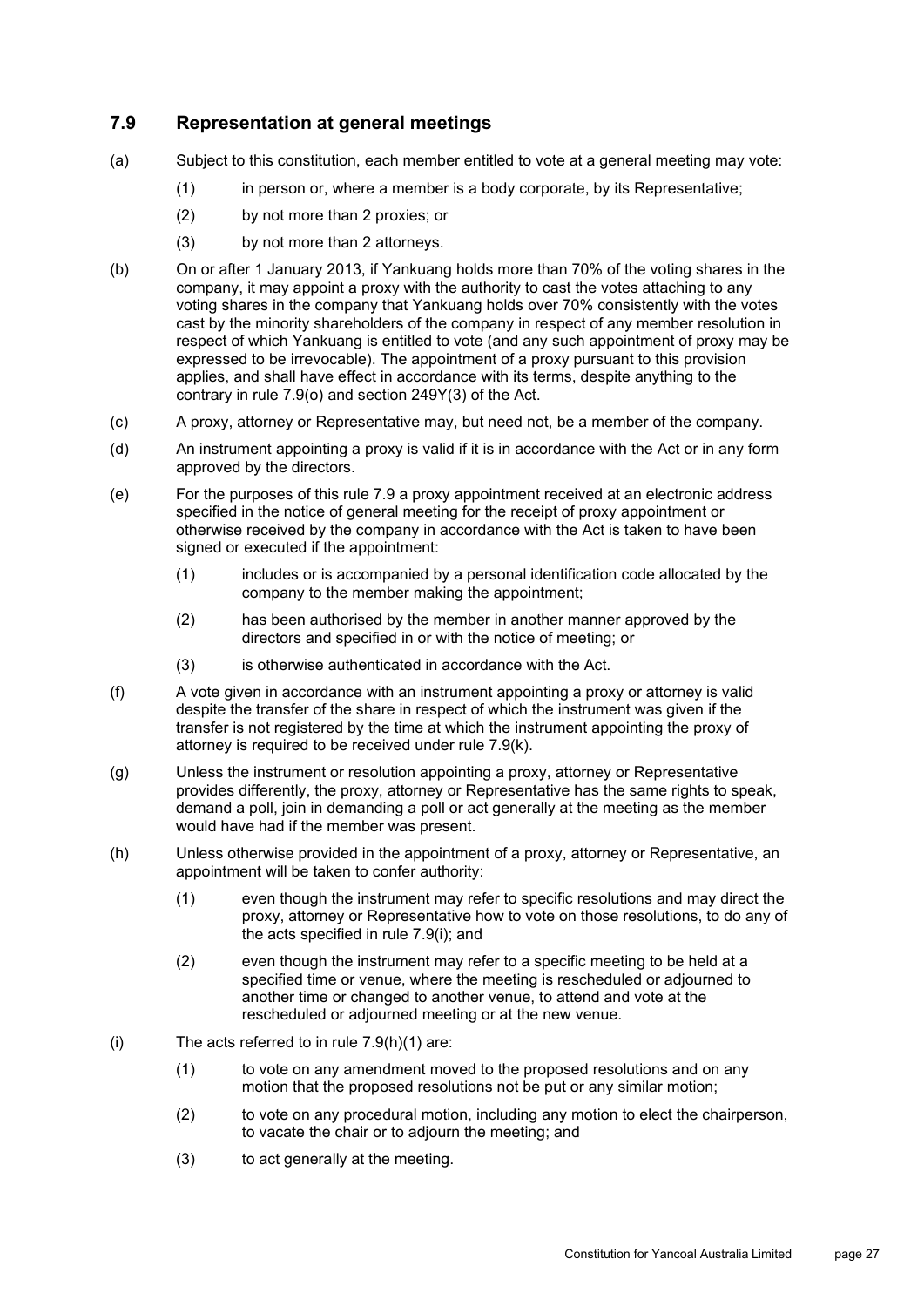- (j) A proxy form issued by the company must allow for the insertion of the name of the person to be primarily appointed as proxy and may provide that, in circumstances and on conditions specified in the form that are not inconsistent with this constitution, the chairperson of the relevant meeting (or another person specified in the form) is appointed as proxy.
- <span id="page-31-2"></span><span id="page-31-0"></span>(k) A proxy or attorney may not vote at a general meeting or adjourned or postponed meeting or on a poll unless the instrument appointing the proxy or attorney, and the authority under which the instrument is signed or a certified copy of the authority, are received by the company:
	- (1) at least 48 hours, or such lesser time as specified by the directors and notified in the notice of meeting, (or in the case of an adjournment or postponement of a meeting, including an adjourned meeting, any lesser time that the directors or the chairperson of the meeting decides) before the time for holding the meeting or adjourned or postponed meeting or taking the poll, as applicable; or
	- (2) where rule [7.9\(m\)](#page-31-1) applies, such shorter period before the time for holding the meeting or adjourned or postponed meeting or taking the poll, as applicable, as the company determines in its discretion.

<span id="page-31-3"></span>A document is received by the company under this rule [7.9\(k\)](#page-31-0) when it is received in accordance with the Act, and to the extent permitted by the Act, if the document is produced or the transmission of the document is otherwise verified to the company in the way specified in the notice of meeting.

- <span id="page-31-4"></span>(l) The company is entitled to clarify with a member any instruction on an appointment of proxy or attorney which is received by the company within a period referred to in rule  $7.9(k)(1)$  or  $7.9(k)(2)$  as applicable by written or verbal communication. The company, at its discretion, is entitled to amend the contents of any appointment of proxy or attorney to reflect any clarification in instruction and the member at that time is taken to have appointed the company as its attorney for this purpose.
- <span id="page-31-1"></span>(m) Where an instrument appointing a proxy or attorney has been received by the company within the period specified in rule  $7.9(k)(1)$  and the company considers that the instrument has not been duly executed, the company, in its discretion, may:
	- (1) return the instrument appointing the proxy or attorney to the appointing member; and
	- (2) request that the member duly execute the appointment and return it to the company within the period determined by the company under rule [7.9\(k\)\(2\)](#page-31-3) and notified to the member.
- (n) An instrument appointing a proxy or attorney which is received by the company in accordance with rule [7.9\(m\)](#page-31-1) is taken to have been validly received by the company.
- (o) The appointment of a proxy or attorney is not revoked by the appointor attending and taking part in the general meeting, but if the appointor votes on a resolution, the proxy or attorney is not entitled to vote, and must not vote, as the appointor's proxy or attorney on the resolution.
- (p) Where a member appoints 2 proxies or attorneys to vote at the same general meeting:
	- (1) if the appointment does not specify the proportion or number of the member's votes each proxy or attorney may exercise, each proxy or attorney may exercise half the member's votes;
	- (2) on a show of hands, neither proxy or attorney may vote if more than one proxy or attorney attends; and
	- (3) on a poll, each proxy or attorney may only exercise votes in respect of those shares or voting rights the proxy or attorney represents.
- (q) Unless written notice of the matter has been received at the company's registered office (or at another place specified for lodging an appointment of a proxy or attorney for the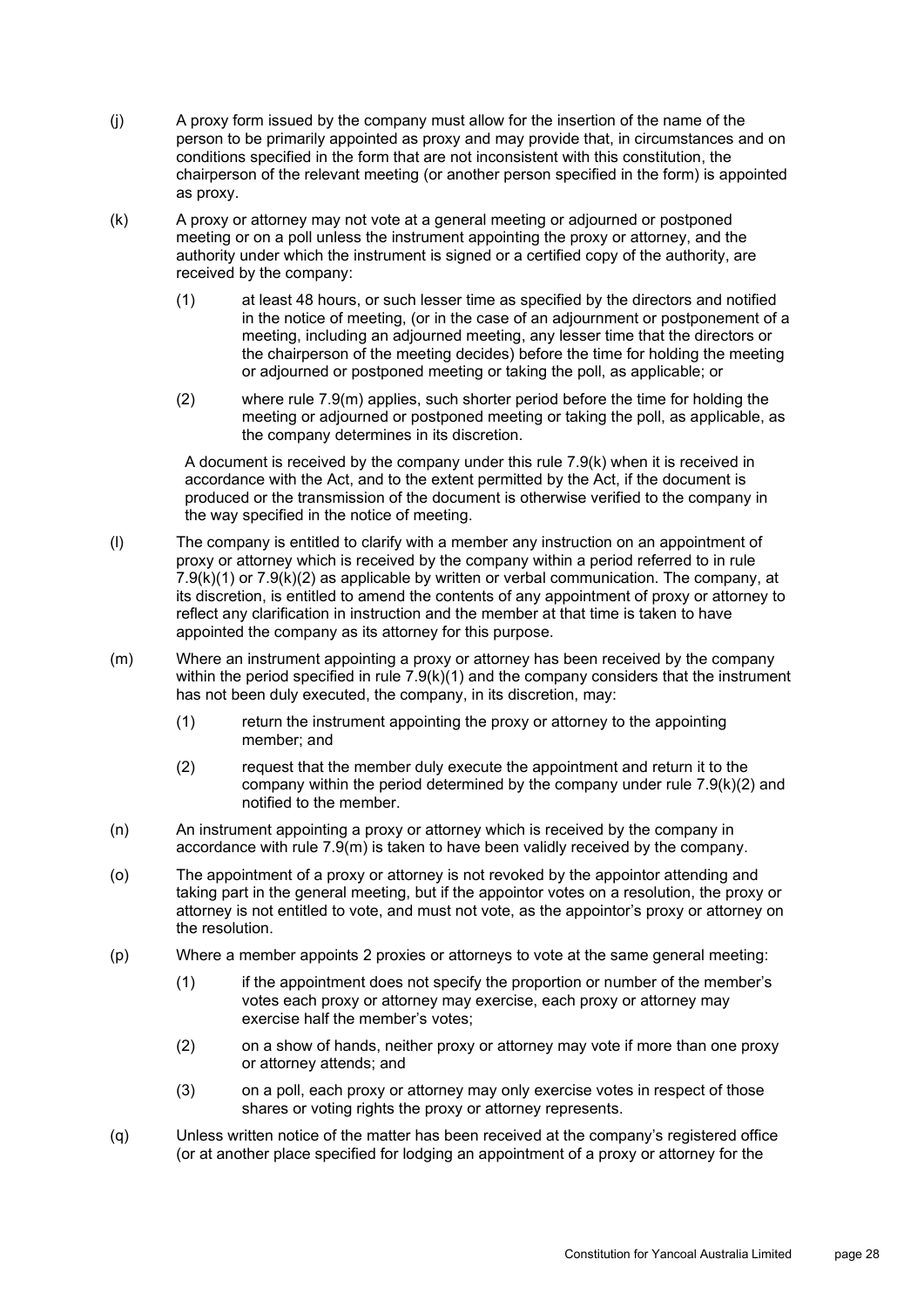meeting) at least 48 hours (or, in the case of an adjournment or postponement of a meeting, any lesser time that the directors or the chairperson of the meeting decide) before the time for holding a meeting, adjourned meeting or poll, a vote cast by a proxy or attorney is valid even if, before the vote is cast:

- (1) a Transmission Event occurs to the member;
- (2) the member revokes the appointment of the proxy or attorney or revokes the authority under which a third party appointed the proxy or attorney; or
- (3) the member has issued a clarifying instruction under rule [7.9\(l\).](#page-31-4)
- (r) The chairperson of a meeting may:
	- (1) permit a person claiming to be a Representative to exercise the powers of a Representative, even if the person is unable to establish to the chairperson's satisfaction that he or she has been validly appointed; or
	- (2) permit the person to exercise those powers on the condition that, if required by the company, he or she produce evidence of the appointment within the time set by the chairperson.
- (s) The chairperson of a meeting may require a person acting as a proxy, attorney or Representative to establish to the chairperson's satisfaction that the person is the person duly appointed to act. If the person fails to satisfy the requirement, the chairperson may exclude the person from attending or voting at the meeting.
- (t) The chairperson may delegate his or her powers under rules 7.9(q), 7.9(r) and 7.9(s) to any person.
- (u) A recognised clearing house (within the meaning of the Securities and Futures Ordinance (Chapter 571 of the laws of Hong Kong) or its nominee(s) may, at the Company's general meetings or creditors meetings, appoint or authorise any number of proxy(ies), attorney(s) or Representative(s) to cast votes attaching to voting shares that it holds in the company, provided that if 2 or more proxies, attorneys or Representatives are appointed or authorised to vote at the same meeting, the proxy form or authorisation must specify the number and class of voting shares in respect of which each proxy, attorney or Representative is appointed or authorised to vote. Each person so authorised under the provisions of this constitution shall be deemed to have been duly authorised without further evidence of the facts and be entitled to exercise the same power on behalf of the recognised clearing house as that clearing house or its nominee(s) could exercise as if it were an individual shareholder of the company.

#### <span id="page-32-0"></span>**7.10 Member approval**

- (a) Subject to applicable laws, regulations and the Listing Rules, the matters set out in rule [7.10\(b\)](#page-32-1) must be approved either by (except for those matters that must be approved by special approval):
	- (1) a resolution of the company; or
	- (2) members holding a majority of the issued shares of the company conferring the right to vote by writing delivered to the company.
- <span id="page-32-1"></span>(b) Rule 7.10(a) applies to the following:
	- (1) approving the amending or replacing of this constitution by special resolution of the company in accordance with the Act;
	- (2) approving a change in the type of the company by special resolution of the company in accordance with the Act;
	- (3) the appointment or the dismissal of directors. If there exists a casual vacancy on the Board which causes non-compliance with the ASX Listing Rules, the Board has the power to appoint a director to fill that vacancy. However such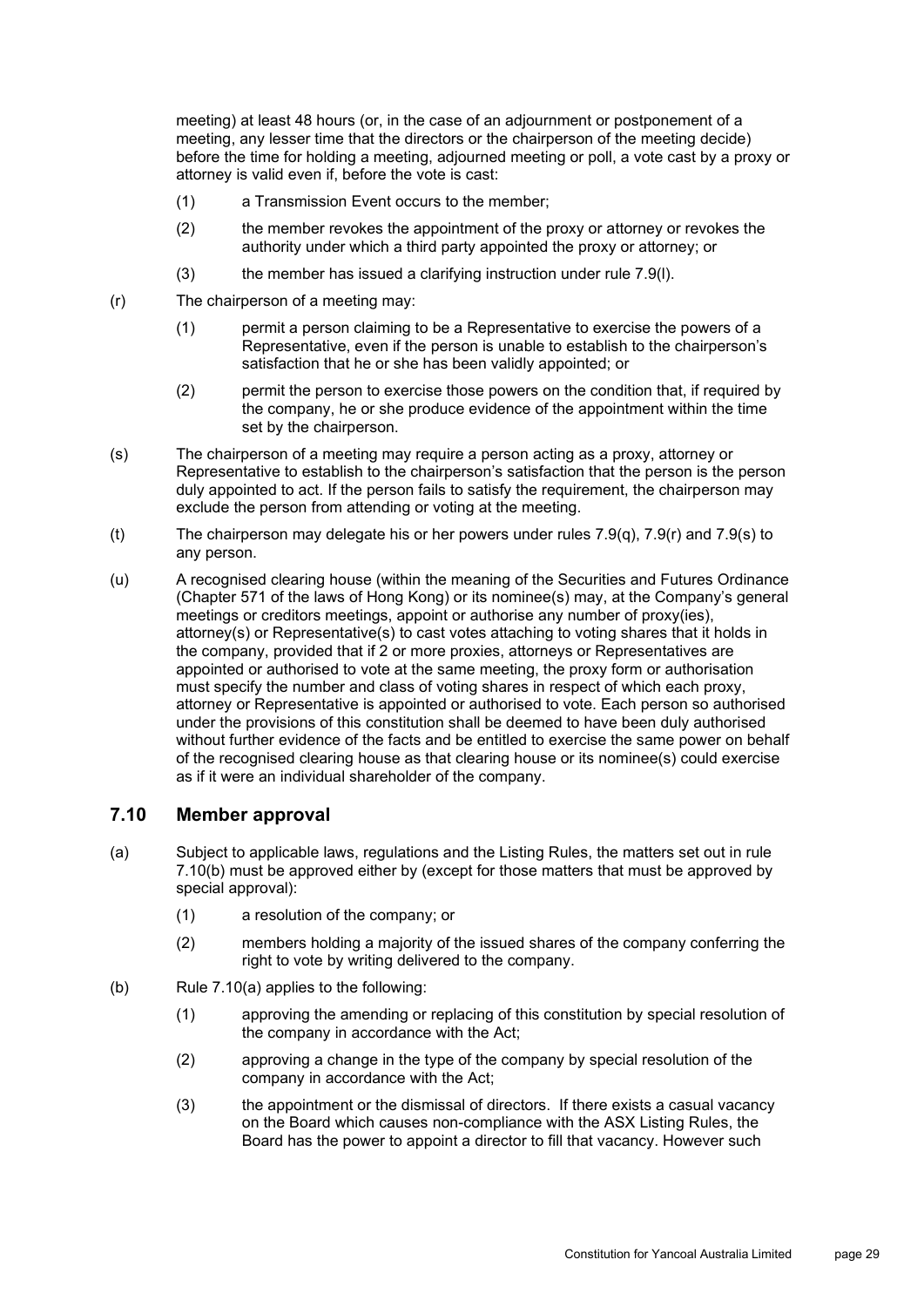appointment must obtain the approval of the next general meeting, and the members may veto such an appointment;

- (4) approving any reduction of the issued capital of the company, or the issue of equity securities in the company above the limit specified in ASX Listing Rule 7.1, other than issues which are listed as an exception in ASX Listing Rule 7.2 (in each case as those rules may be modified or waived from time to time by ASX);
- (5) approving the annual financial statements of the company;
- (6) approving the payment of a dividend under rule [4.1](#page-15-2) (including the amount of the dividend and the date of payment);
- (7) approving a loss recovery plan;
- (8) approving the terms upon which shares in the company (or options or rights in respect of shares in the company) are made available to employees of the company under an employee incentive scheme;
- (9) approving the withdrawing of any forfeiture of shares taken by the company over unpaid or partly paid shares in the company;
- (10) approving the remuneration provided to each director by the company;
- (11) approving the appointment or removal of the auditor and the annual remuneration paid to the auditor for services provided in relation to the annual audit of the company (not including any amounts paid to the auditor for special or additional services provided by the auditor to the company as determined by the directors of the company);
- (12) approving any single or accumulated investments by the company in the last 12 months with a value of \$100 million or more;
- (13) approving any single or accumulated disposal of assets of the company in the last 12 months with a value of \$100 million or more;
- (14) approving the issuing of any debentures, or any borrowing by the company or other means of financing which is:
	- above the value of 20% of the net assets of the consolidated group as set out in the most recent consolidated, audited financial statements of the company; or
	- causes the company to have a gearing (total debt/total assets) above 60%;
- (15) approving any single guarantee entered into by the company as guarantor for its subsidiaries for business purposes above \$100 million or accumulated guarantees above the value of \$200 million in the last 12 months, including but not limited to any mortgage, pledge or guarantee of any assets of the company provided always that the company must not offer, provide or purport to provide any guarantee in any form in respect of obligations of enterprises or individuals outside the company group; and
- (16) any other powers that may be exercised by the members, pursuant to the Act and this constitution.
- (c) Any transaction which is considered to be a related party transaction under the applicable laws and regulations in Australia or the People's Republic of China must only be undertaken in accordance with those laws and regulations.
- (d) The Majority Shareholders may instruct the Board to do any matter set out in rule [7.10\(b\)](#page-32-1) by a resolution of the company or by members holding a majority of the issued shares of the company conferring the right to vote by writing delivered to the company. Subject to applicable laws, regulations and the Listing Rules, the Board must give effect to any such instruction.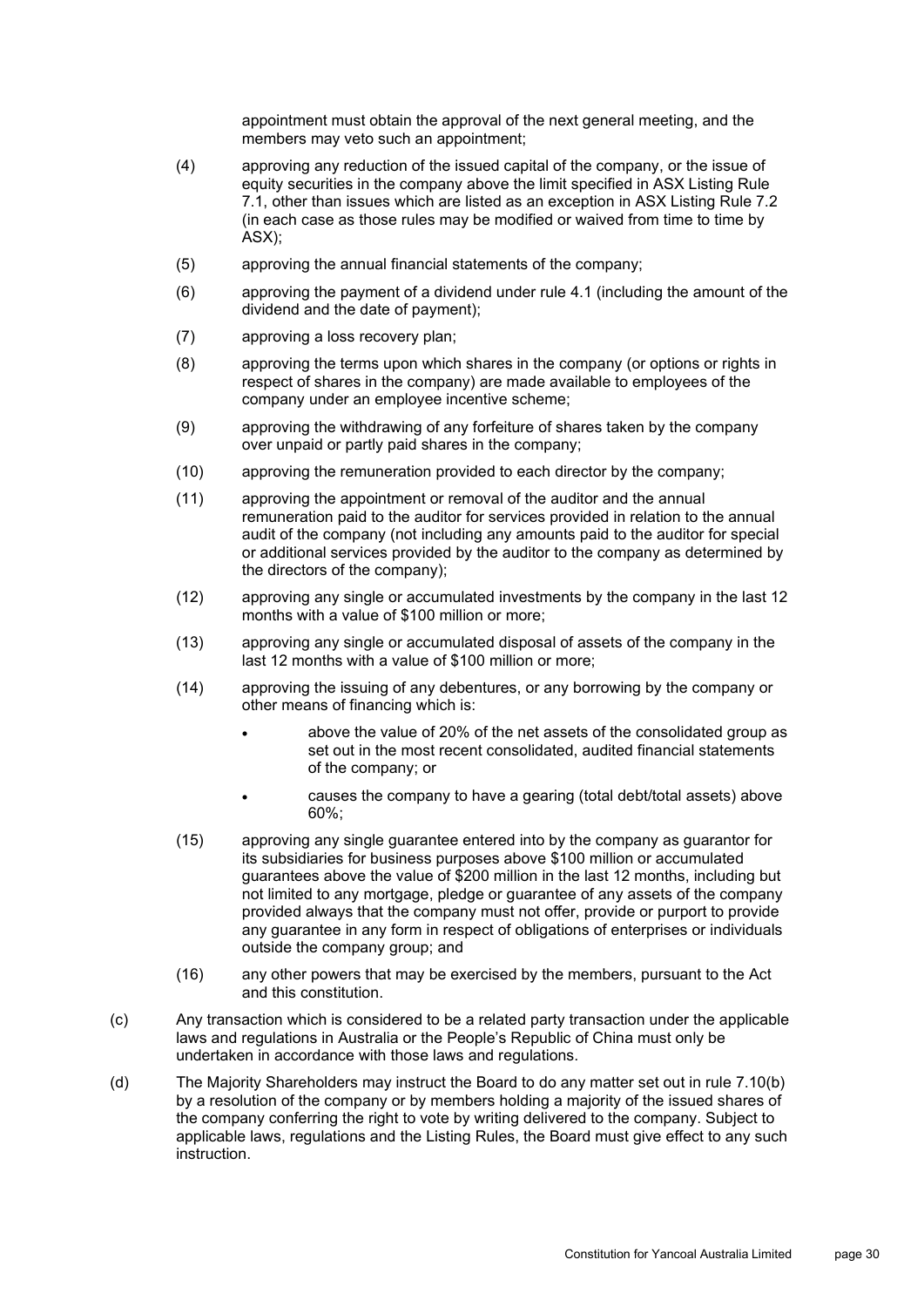- (e) Where this constitution (including but not limited to this rule [7.10\)](#page-32-0) permits or requires the Majority Shareholders to approve a matter or otherwise gives a power or authority to the Majority Shareholders:
	- (1) that approval can be granted or withheld, and that power or authority can be exercised, by a resolution of the company or by members holding a majority of the issued shares of the company conferring the right to vote by writing delivered to the company; and
	- (2) subject to applicable laws, regulations and the Listing Rules, the Board must give effect to any such resolution or writing delivered to the company.

#### **7.11 Subsidiaries**

- (a) Any act or decision of a company subsidiary is subject to any applicable approval mechanism as set out, from time to time, in this constitution and in the company's corporate governance documents (including, but not limited to the company's Board charter, committee charters and policy documents), as if that act or decision of the subsidiary were an act or decision of the company (subject, in the case of a non-wholly owned subsidiary, to law and to and any rights of the other shareholders). The acts and/or decisions of all subsidiaries will be aggregated with the acts and/or decisions of the company for the purposes of any thresholds that apply to such approval mechanisms.
- (b) The company, as the controlling shareholder of its subsidiaries, will, so far as is reasonably practicable, ensure that the constitution of its subsidiaries is amended to give effect to rule 7.11(a).
- (c) In this clause 7.11:
	- (1) "**subsidiary**" means a body corporate that is controlled by the company; and
	- (2) "**control**" has the definition given to it in section 50AA of the Corporations Act 2001 (Cwlth).

# 8 Directors

#### **8.1 Appointment, retirement and removal of directors**

- <span id="page-34-1"></span>(a) The minimum number of directors is 4. The maximum number of directors is to be fixed by the directors, but may not be more than 11 unless the company in general meeting resolves otherwise. The directors must not determine a maximum which is less than the number of directors in office at the time the determination takes effect.
- <span id="page-34-0"></span>(b) Members may appoint a director, or approve or reject a director appointed by the directors. However, in the following circumstances, the directors may appoint an individual to be a director:
	- (1) to fill a casual vacancy where the number of directors is, or will be, below the minimum number of directors specified in rule [8.1\(a\);](#page-34-1) and
	- (2) in order to comply with any applicable laws, regulations or the Listing Rules, including (without limitation) any Listing Rule requirements in relation to the composition of the Board and any Board committees,
- <span id="page-34-2"></span>(c) A director appointed by the directors under rule [8.1\(b\),](#page-34-0) holds office until the conclusion of the next general meeting following his or her appointment.
- <span id="page-34-3"></span>(d) No director may hold office without re-election beyond the third AGM following the meeting at which the director was last elected or re-elected.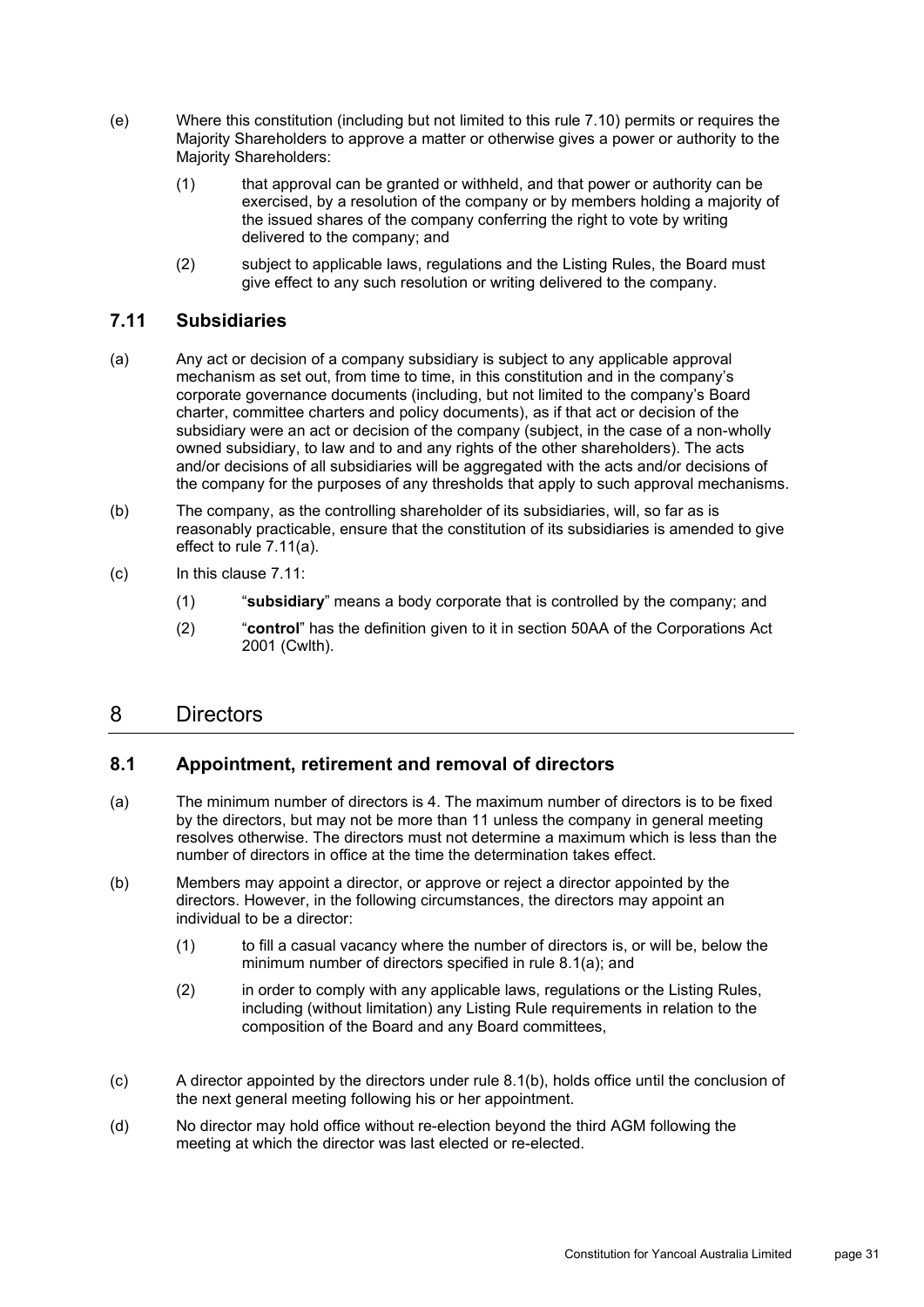- <span id="page-35-0"></span>(e) To the extent that the Listing Rules require an election of directors to be held and no director would otherwise be required (by rules [8.1\(c\)](#page-34-2) or [8.1\(d\)\)](#page-34-3) to submit for election or reelection the director to retire is any director who wishes to retire and offer himself or herself for re-election, otherwise it is the director who has been longest in office since their last election or appointment. As between directors who were last elected or appointed on the same day, the director to retire must be decided by lot (unless they can agree among themselves).
- (f) The directors to retire under rule [8.1\(d\)](#page-34-3) or [8.1\(e\)](#page-35-0) is decided having regard to the composition of the Board of directors at the date of the notice calling the AGM. A director is not required to retire and is not relieved from retiring because of a change in the number or identity of the directors after the date of the notice but before the meeting closes.
- (g) The company may by resolution at an AGM fill an office vacated by a director under rules [8.1\(c\),](#page-34-2) [8.1\(d\),](#page-34-3) [8.1\(e\),](#page-35-0) 8.1(l) or [8.2](#page-35-1) by electing or re-electing an eligible person to that office.
- (h) The retirement of a director from office under this constitution and the re-election of a director or the election of another person to that office (as the case may be) takes effect at the conclusion of the general meeting at which the retirement and re-election or election occur.
- (i) A person is eligible for election to the office of a director at a general meeting only if:
	- (1) the person is in office as a director immediately before that meeting;
	- (2) the person has been nominated by the directors for election at that meeting;
	- (3) where the person is a member, he or she has at least 35 Business Days or, in the case of a general meeting the directors have been duly requested by members under the Act to call, at least 30 Business Days but, in each case, no more than 90 Business Days before the meeting, given the company a notice signed by him or her stating the member's desire to be a candidate for election at that meeting; or
	- (4) where the person is not a member, a member intending to nominate the person for election at that meeting has, at least 35 Business Days and, in the case of a general meeting the directors have been duly requested by members under the Act to call, at least 30 Business Days but, in each case, no more than 90 Business Days before the meeting, given the company a notice signed by the member stating the member's intention to nominate the person for election, and a notice signed by the person stating his or her consent to the nomination.
- (j) A partner, employer or employee of an auditor of the company may not be appointed or elected as a director.
- (k) Whether or not a director's appointment was expressed to be for a specified period:
	- (1) the company by ordinary resolution; or
	- (2) members, holding a majority of the issued shares of the company conferring the right to vote, by writing delivered to the company,

may remove a director from office.

#### <span id="page-35-1"></span>**8.2 Vacating office**

In addition to the circumstances prescribed by the Act and this constitution, and notwithstanding rule [7.10](#page-32-0) the office of a director becomes vacant if the director:

- (a) becomes of unsound mind or a person who is, or whose estate is, liable to be dealt with in any way under the law relating to mental health;
- (b) becomes bankrupt or insolvent or makes any arrangement or composition with his or her creditors generally;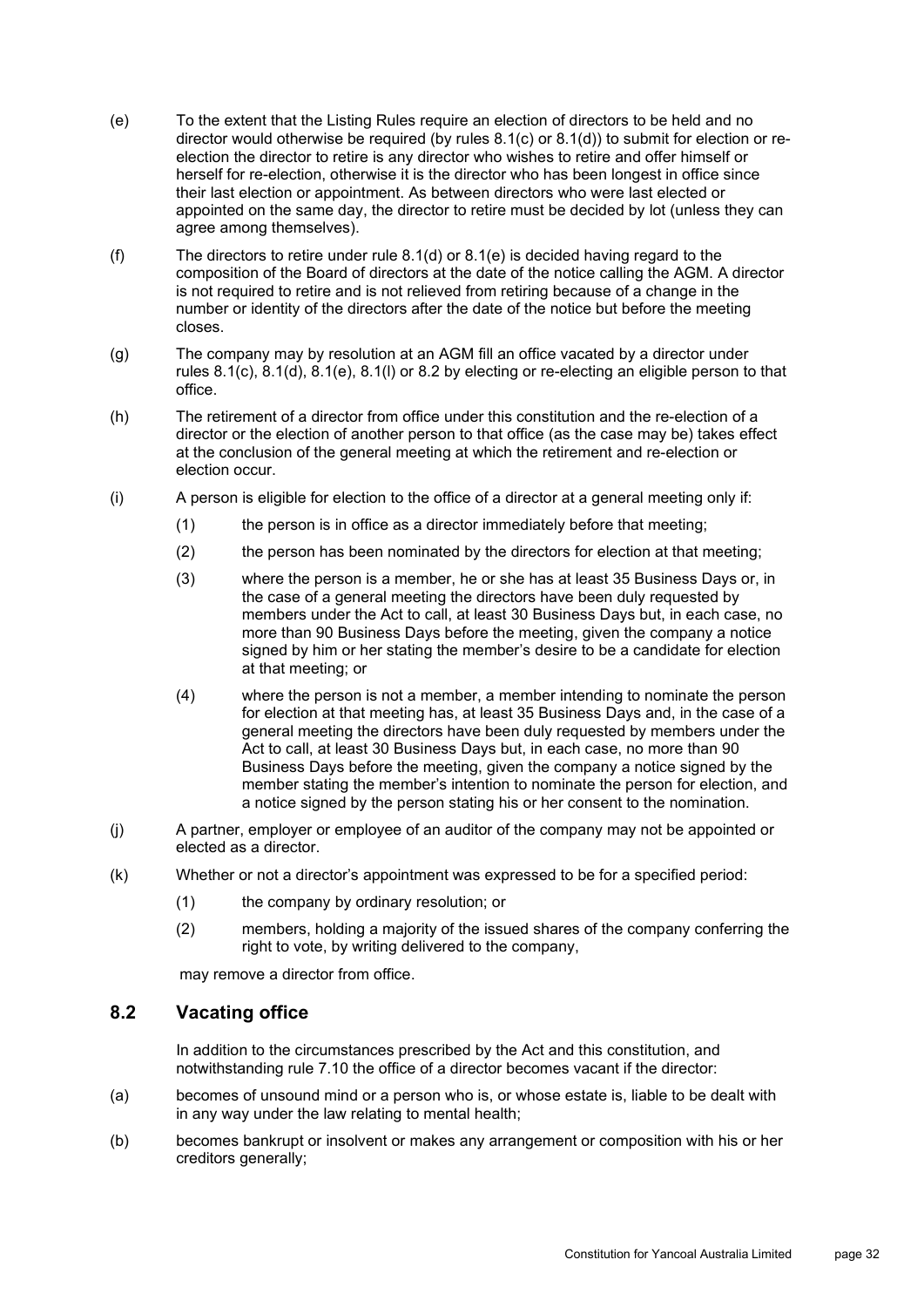- (c) is convicted on indictment of an offence and the directors do not within one month after that conviction resolve to confirm the director's appointment or election (as the case may be) to the office of director;
- (d) fails to attend more than 2 consecutive meetings of the directors without leave of absence from the directors and a majority of the other directors have not, within 14 days of having been given a notice by the secretary giving details of the absence, resolved that leave of absence be granted;
- (e) resigns by written notice to the company.

#### **8.3 Remuneration**

- <span id="page-36-0"></span>(a) Each director is entitled to such remuneration from the company for his or her services as approved by shareholders in accordance with rule [7.10,](#page-32-0) but the total amount provided to all directors for their services as directors must not exceed in aggregate in any financial year the amount fixed by the company in general meeting.
- (b) When calculating a director's remuneration for the purposes of rule [8.3\(a\),](#page-36-0) any amount paid by the company or related body corporate:
	- (1) to a superannuation, retirement or pension fund for a director so that the company is not liable to pay the superannuation guarantee charge or similar statutory charge is to be included; and
	- (2) for any insurance premium paid or agreed to be paid for a director under rule [10.4](#page-46-0) is to be excluded.
- (c) Remuneration under rule [8.3\(a\)](#page-36-0) may be provided in such manner that the directors decide, including by way of non cash benefit, such as a contribution to a superannuation fund.
- (d) The remuneration is taken to accrue from day to day.
- (e) The remuneration of a director (who is not an executive director) must not include a commission on, or a percentage of, profits or operating revenue.
- (f) The directors are entitled to be paid all travelling and other expenses they incur in attending to the company's affairs, including attending and returning from general meetings of the company or meetings of the directors or of committees of the directors.
- <span id="page-36-1"></span>(g) If a director, with the concurrence of the directors, performs extra services or makes any special exertions for the benefit of the company, the directors may cause that director to be paid out of the funds of the company such special and additional remuneration as the directors decide is appropriate having regard to the value to the company of the extra services or special exertions. Any amount paid will not form part of the aggregate remuneration permitted under rule [8.3\(a\).](#page-36-0)
- (h) If a director is also an officer of the company or of a related body corporate in a capacity other than director, any remuneration that director may receive for acting as that officer may be either in addition to or instead of that director's remuneration under rule [8.3\(a\).](#page-36-0)
- (i) The directors may:
	- (1) at any time after a director dies or ceases to hold office as a director for any other reason, pay or provide to the director or a legal personal representative, spouse, relative or dependant of the director, in addition to the remuneration of that director under rule [8.3\(a\),](#page-36-0) a pension or benefit for past services rendered by that director; and
	- (2) direct and coordinate the company to enter into a contract with the director or a legal personal representative, spouse, relative or dependant of the director to give effect to such a payment or provide for such a benefit.
- (j) The directors may establish or support, or assist in the establishment or support of, funds and trusts to provide pension, retirement, superannuation or similar payments or benefits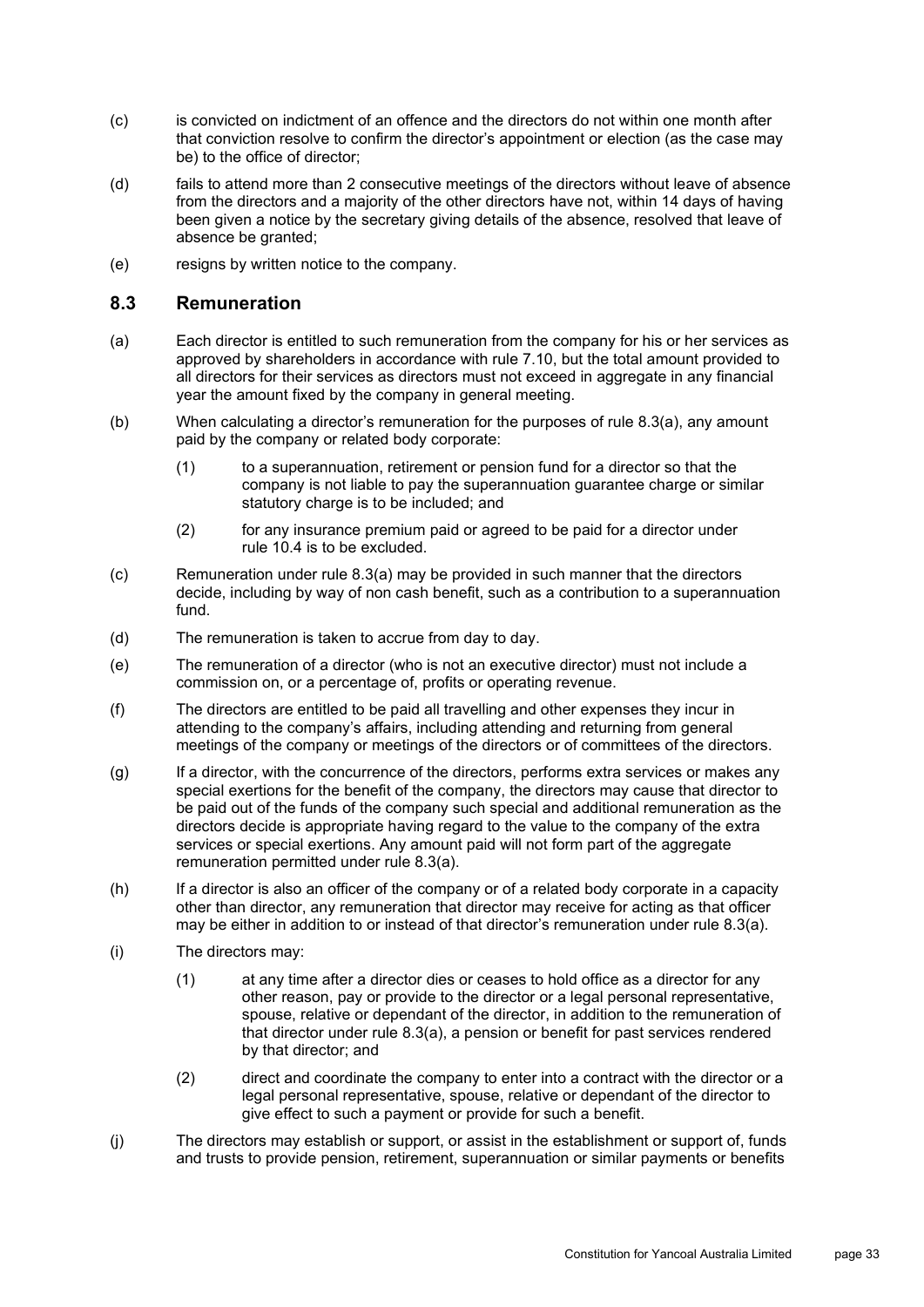to or in respect of the directors or former directors and grant pensions and allowances to those persons or their dependants either by periodic payment or a lump sum.

#### **8.4 Director need not be a member**

- (a) A director is not required to hold any shares in the company to qualify for appointment.
- (b) A director is entitled to attend and speak at general meetings and at meetings of the holders of a class of shares, even if he or she is not a member or a holder of shares in the relevant class.

#### **8.5 Directors may contract with the company and hold other offices**

- <span id="page-37-0"></span>(a) The directors may make regulations requiring the disclosure of interests that a director, and any person deemed by the directors to be related to or associated with the director, may have in any matter concerning the company or a related body corporate. Any regulations made under this constitution bind all directors.
- (b) No act, transaction, agreement, instrument, resolution or other thing is invalid or voidable only because a person fails to comply with any regulation made under rule [8.5\(a\).](#page-37-0)
- (c) A director is not disqualified from contracting or entering into an arrangement with the company as vendor, purchaser or in another capacity, merely because the director holds office as a director or because of the fiduciary obligations arising from that office.
- (d) A contract or arrangement entered into by or on behalf of the company in which a director is in any way interested is not invalid or voidable merely because the director holds office as a director or because of the fiduciary obligations arising from that office.
- (e) A director who is interested in any arrangement involving the company is not liable to account to the company for any profit realised under the arrangement merely because the director holds office as a director or because of the fiduciary obligations arising from that office, provided that the director complies with the disclosure requirements applicable to the director under rule [8.5\(a\)](#page-37-0) and under the Act regarding that interest.
- (f) A director may hold any other office or position (except auditor) in the company or any related body corporate in conjunction with his or her directorship and may be appointed to that office or position on terms (including remuneration and tenure) the directors decide.
- (g) A director may be or become a director or other officer of, or interested in, any related body corporate or any other body corporate associated with the company, and need not account to the company for any remuneration or other benefits the director receives as a director or officer of, or from having an interest in, that body corporate.
- (h) A director who has an interest in a matter that is being considered at a meeting of directors may, despite that interest, vote, be present and be counted in a quorum at the meeting, unless that is prohibited by the Act. No act, transaction, agreement, instrument, resolution or other thing is invalid or voidable only because a director fails to comply with that prohibition.
- (i) The directors may exercise the voting rights given by shares in any corporation held or owned by the company in any way the directors decide. This includes voting for any resolution appointing a director as a director or other officer of that corporation or voting for the payment of remuneration to the directors or other officers of that corporation. A director may, if the law permits, vote for the exercise of those voting rights even though he or she is, or may be about to be appointed, a director or other officer of that other corporation and, in that capacity, may be interested in the exercise of those voting rights.
- (j) A director who is interested in any contract or arrangement may, despite that interest, witness the fixing of the Seal to any document evidencing or otherwise connected with that contract or arrangement.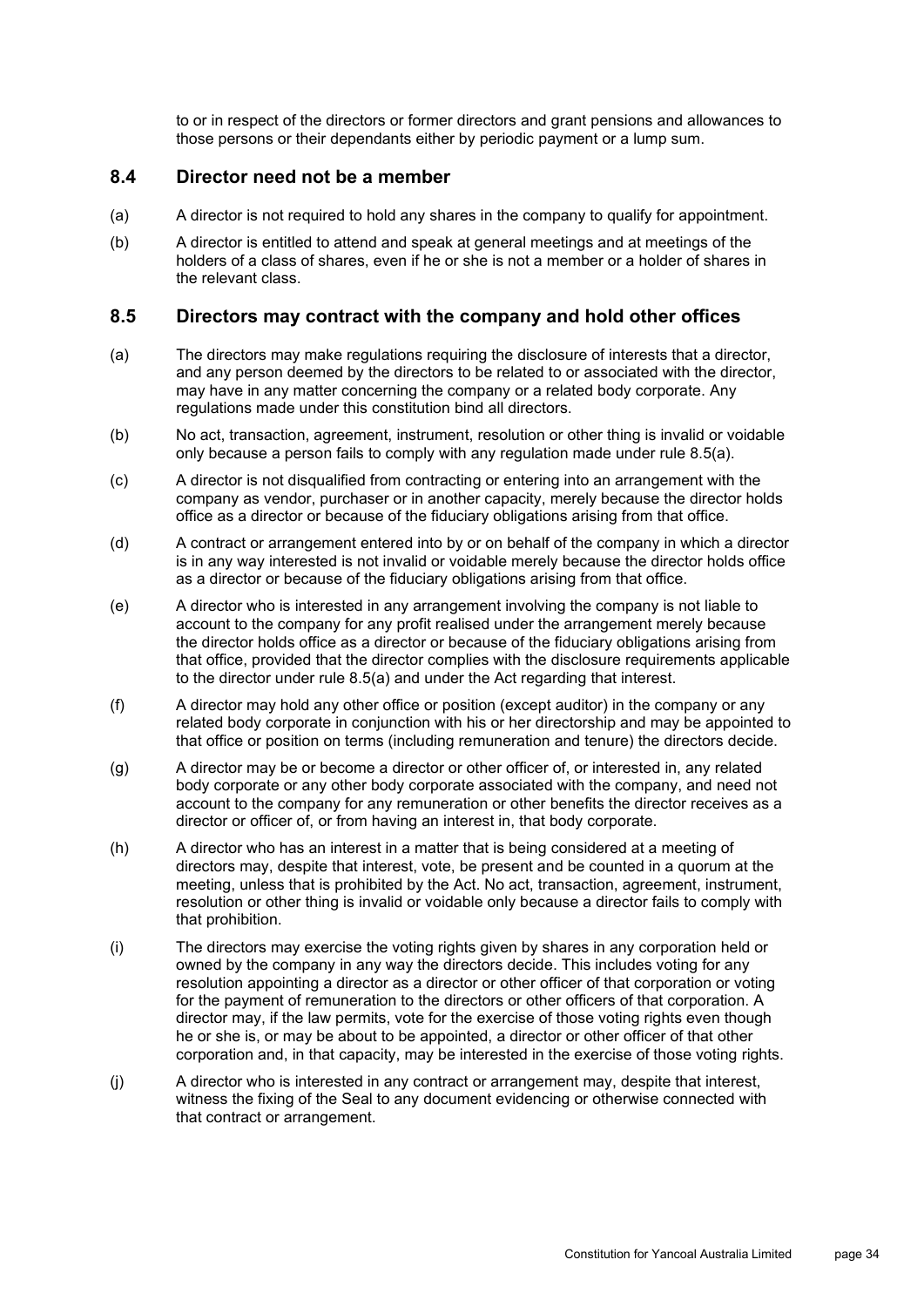# <span id="page-38-1"></span>**8.6 Powers and duties of directors**

- <span id="page-38-2"></span>(a) The directors are responsible for managing the business of the company and may exercise all powers and do all things that are within the company's power and are not expressly required by the Act or this constitution to be exercised by the company in a general meeting or require shareholder approval in accordance with rule [7.10.](#page-32-0)
- (b) Subject to rules [7.10](#page-32-0) and [8.7,](#page-38-0) the directors may exercise all the powers of the company:
	- (1) to borrow or raise money in any other way;
	- (2) to charge any of the company's property or business or any of its uncalled capital; and
	- (3) to issue debentures or give any security for a debt, liability or obligation of the company or of any other person.
- (c) Subject to rules [7.10](#page-32-0) and [8.7,](#page-38-0) debentures or other securities may be issued on the terms and at prices decided by the directors, including bearing interest or not, with rights to subscribe for, or exchange into, shares or other securities in the company or a related body corporate or with special privileges as to redemption, participating in share issues, attending and voting at general meetings and appointing directors.
- (d) Subject to rules [7.10](#page-32-0) and [8.7,](#page-38-0) the directors may:
	- (1) appoint or employ any person as an officer, agent or attorney of the company for the purposes, with the powers, discretions and duties (including powers, discretions and duties vested in or exercisable by the directors), for any period and on any other conditions they decide;
	- (2) authorise an officer, agent or attorney to delegate any of the powers, discretions and duties vested in the officer, agent or attorney; and
	- (3) remove or dismiss any officer, agent or attorney of the company at any time, with or without cause.
- (e) A power of attorney may contain any provisions for the protection and convenience of the attorney or persons dealing with the attorney that the directors decide.
- (f) Nothing in this rule [8.6](#page-38-1) limits the general nature of rule [8.6\(a\).](#page-38-2)

#### <span id="page-38-0"></span>**8.7 Powers and duties of the Board**

The Board has the following powers and duties:

- (a) approve the company's strategic objectives and five-year corporate plan;
- (b) approve the annual production plan, annual sales plan, annual operational expenditure plan, annual capital expenditure plan and annual financial budget of the company;
- (c) a director may be appointed by the directors to fill a vacancy under rule [8.1\(b\),](#page-34-0) but such appointment shall be reviewed at the next general meeting following his or her appointment and the members are entitled to veto such appointment;
- (d) approve plans for the establishment of, and changes to, the internal management structure of the company;
- (e) approve the appointment, the dismissal and the succession plan of the senior executive officers, and appoint and remove the CFO and the Company Secretary on the recommendation of the chairperson of the Board;
- (f) approve the role, duties, responsibilities, annual performance, performance indicators, the salary and other benefits of the senior executive officers;
- (g) approve and monitor the process used to evaluate the performance of senior executive officers;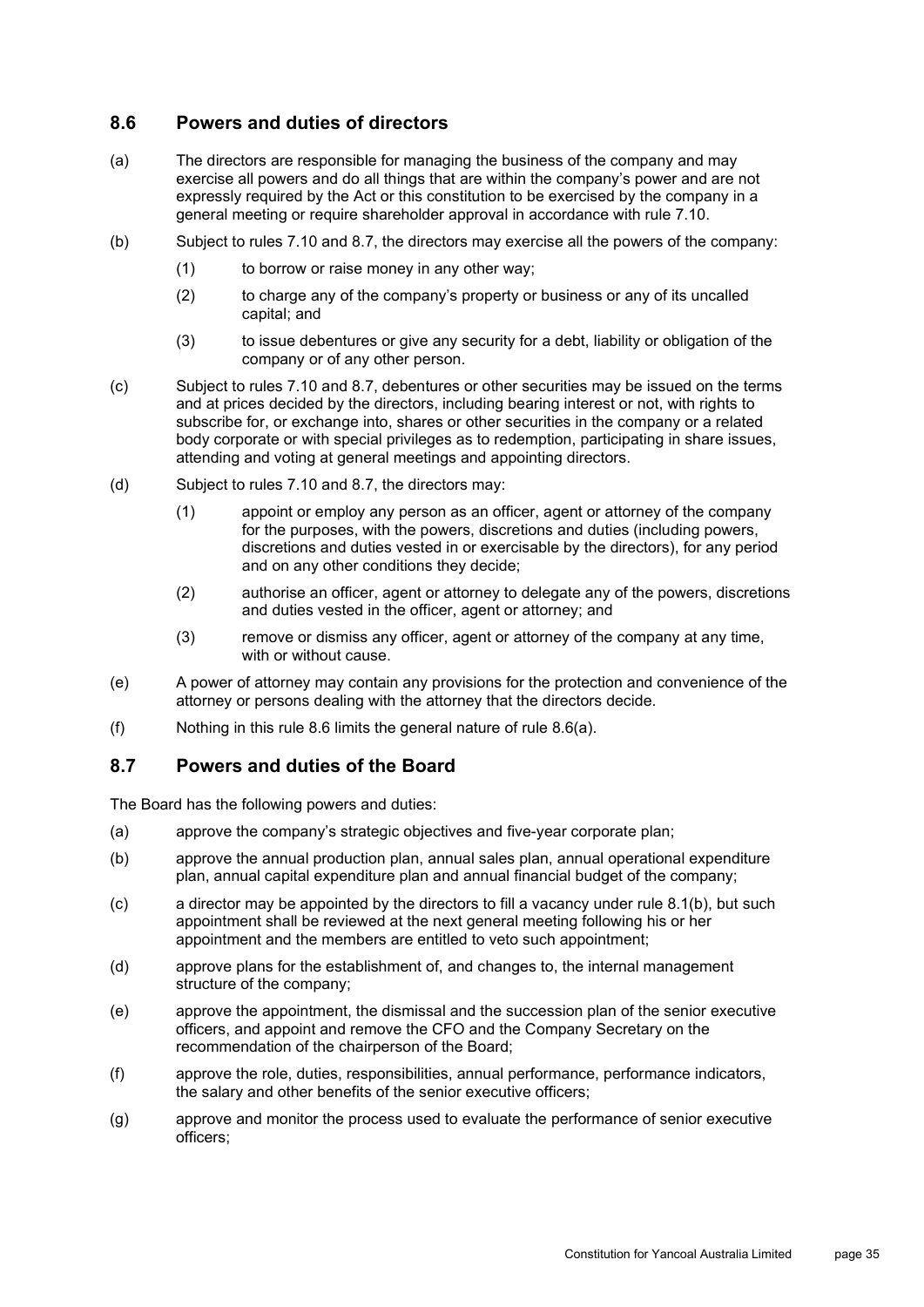- (h) approve systems of internal control and risk management, the company's human resources and remuneration policy, and other fundamental policies;
- (i) review and approve any significant external communications by the company if there is an emergency affecting production, operation or safety;
- (j) approve any program for increasing the issued capital of the company, subject to shareholder approval where required under this constitution and disclosure obligations;
- (k) approve any single or accumulated investments in the last 12 months that are less than A\$100 million, and ensure that the appropriate disclosures are made, the appropriate regulators in Australia and the Peoples Republic of China (PRC) are notified (if required) and that relevant approvals as may be required are obtained in relation to investments;
- (l) approve any single or accumulated disposals in the last 12 months of the assets of the company that are less than A\$100 million, and ensure that the appropriate disclosures are made, the appropriate regulators in Australia and the Peoples Republic of China (PRC) are notified (if required) and that relevant approvals as may be required are obtained in relation to disposals of assets;
- (m) approve the issuing of any debentures, or any borrowing by the company or other means of financing which is:
	- (1) no more than the value of 20% of the net assets of the consolidated group as set out in the most recent consolidated, audited financial statements of the company; and
	- (2) causes the company to have a gearing (total debt/total assets) no more than 60%;
- (n) approve any single guarantee entered into by the company as guarantor for its subsidiaries for business purposes of no more than \$100 million and accumulated guarantees of no more than \$200 million in the last 12 months, including but not limited to any mortgage, pledge or guarantee of any assets of the company provided always that the company must not offer, provide or purport to provide any guarantee in any form in respect of obligations of enterprises or individuals outside of the company group;
- (o) decide how cheques, promissory notes, banker's drafts, bills of exchange or other negotiable instruments must be signed, drawn, accepted, endorsed or otherwise executed, as applicable, by or on behalf of the company;
- (p) determine the remuneration of the company's external auditor for temporary work outside the scope of the annual audit;
- (q) determine the level of insurance and approve the purchase of any insurance for director, senior executive officers or certain key staff of the company;
- (r) approve the creation of any reserve from the revaluation of any assets or the cancellation of any such reserve if required or permitted by the Australian accounting standards;
- (s) approve any significant operational and external communications by the company other than those that are to be approved by the shareholders;
- (t) propose the terms upon which shares in the company (or options or rights in respect of shares in the company) are made available to senior executive officers and employees of the company under an employee incentive scheme;
- (u) consider and, where appropriate, recommend any changes to this constitution;
- (v) monitor the compliance of the company's key corporate policies and protocols, relevant agreement and daily operations;
- (w) oversee the process that management has in place to identify and manage business opportunities and risks; and
- (x) fulfil such other responsibilities as are allocated to it by this constitution and the shareholders from time to time.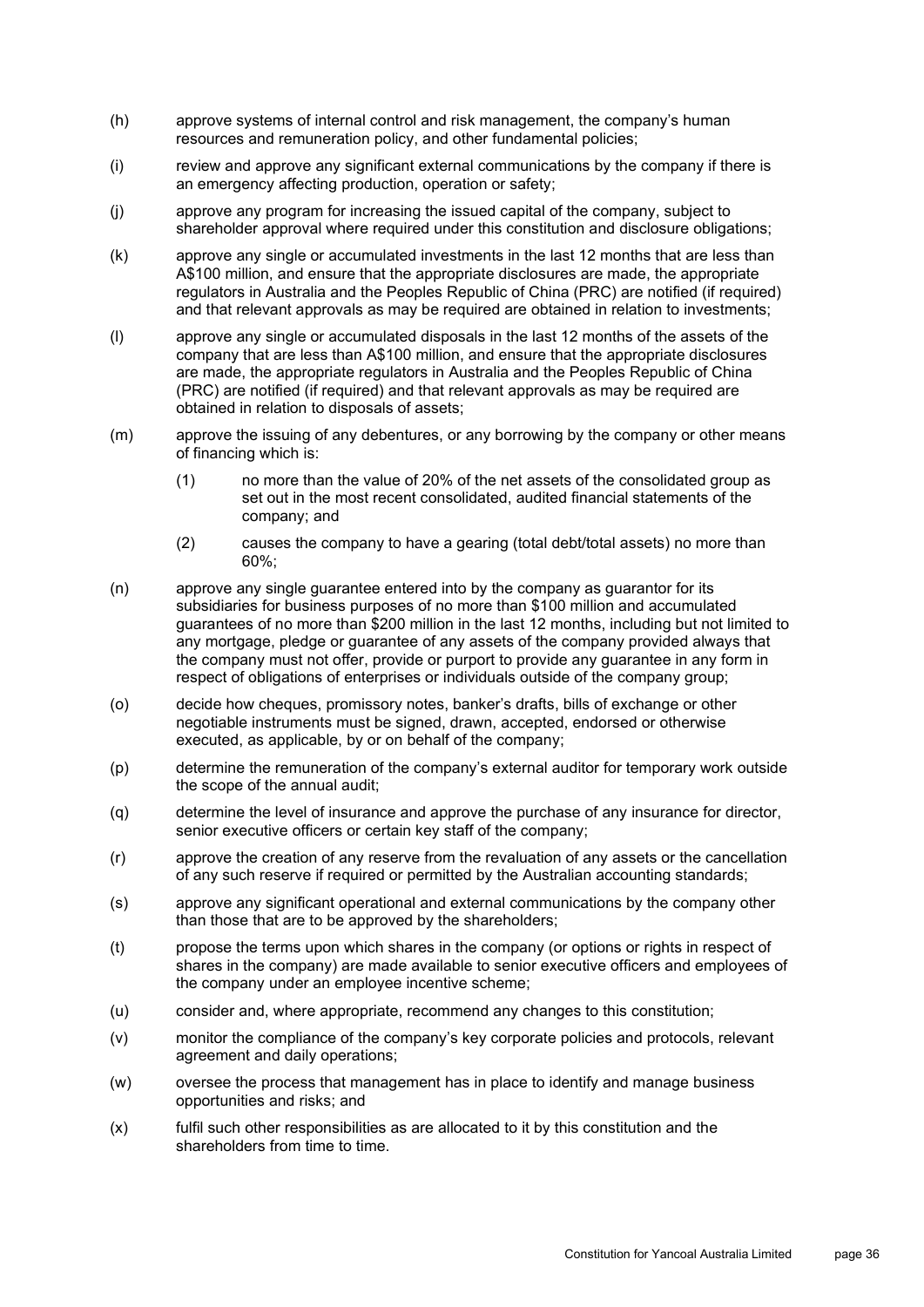The Board may also exercise all powers of the company which are not required to be exercised by the shareholders under this constitution.

#### **8.8 Proceedings of directors**

- (a) The directors may meet together to attend to business and adjourn and otherwise regulate their meetings as they decide.
- (b) The contemporaneous linking together by telephone or other electronic means of a sufficient number of directors to constitute a quorum constitutes a meeting of the directors. All the provisions in this constitution relating to meetings of the directors apply, as far as they can and with any necessary changes, to meetings of the directors by telephone or other electronic means.
- (c) A meeting by telephone or other electronic means is to be taken to be held at the place where the chairperson of the meeting is or at such other place the chairperson of the meeting decides on, as long as at least one of the directors involved was at that place for the duration of the meeting.
- (d) A director taking part in a meeting by telephone or other electronic means is to be taken to be present in person at the meeting.

#### **8.9 Calling meetings of directors**

- (a) The chairperson of the directors or any 3 directors may, whenever they think fit, call a meeting of the directors.
- (b) A secretary must, if requested by the chairperson of the directors or any 3 directors, call a meeting of the directors.

#### **8.10 Notice of meetings of directors**

- (a) Notice of a meeting of directors must be given to each person who is, at the time the notice is given:
	- (1) a director, except a director on leave of absence approved by the directors; or
	- (2) an alternate director appointed under rule [8.15](#page-42-0) by a director on leave of absence approved by the directors.
- (b) A notice of a meeting of directors:
	- (1) must specify the time and place of the meeting;
	- (2) must lay out the matters to be approved by the directors;
	- (3) may, if necessary, be given immediately before the meeting; and
	- (4) may be given in person or by post or by telephone, fax or other electronic means.
- (c) A director or alternate director may waive notice of a meeting of directors by giving notice to that effect in person or by post or by telephone, fax or other electronic means.
- (d) Failure to give a director or alternate director notice of a meeting of directors does not invalidate anything done or any resolution passed at the meeting if:
	- (1) the failure occurred by accident or inadvertent error; or
	- (2) the director or alternate director attended the meeting or waived notice of the meeting (whether before or after the meeting).
- (e) A person who attends a meeting of directors waives any objection that person may have to a failure to give notice of the meeting.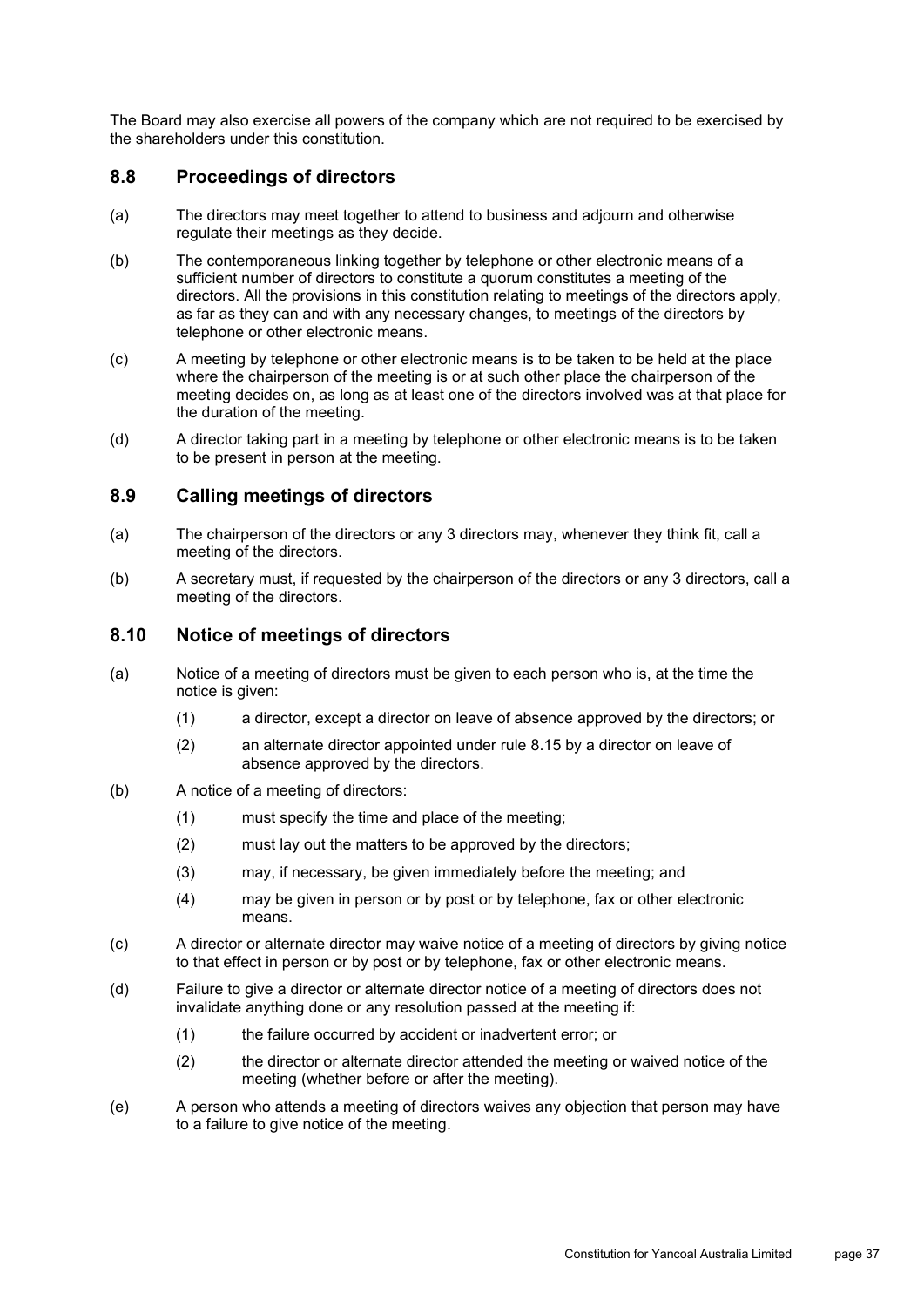# **8.11 Quorum at meetings of directors**

- (a) No business may be transacted at a meeting of directors unless a quorum of directors is present at the time the business is dealt with.
- (b) Unless the directors decide differently, at least half of the directors constitute a quorum.
- (c) If there is a vacancy in the office of a director, the remaining directors may act provided that if their number is not sufficient to constitute a quorum, they may only act in an emergency or to increase the number of directors to a number sufficient to constitute a quorum or to call a general meeting of the company.

#### **8.12 Chairperson and deputy chairperson of directors**

- (a) Members holding a majority of the issued shares of the company conferring the right to vote may nominate a director to the office of chairperson of directors and may elect one or more directors to the office of deputy chairperson of directors by writing delivered to the company. One Vice Chair, who is nominated by the Majority Shareholders, will be appointed by the Board to be the CEC and assume the duties of the CEC as provided for in the Board charter and the Executive Committee charter. The directors may decide the period for which those offices will be held.
- (b) The chairperson of directors is entitled (if present within 10 minutes after the time appointed for the meeting and willing to act) to preside as chairperson at a meeting of directors.
- (c) If at a meeting of directors:
	- (1) there is no chairperson of directors;
	- (2) the chairperson of directors is not present within 10 minutes after the time appointed for the holding of the meeting; or
	- (3) the chairperson of directors is present within that time but is not willing or declines to act as chairperson of the meeting,

the deputy chairperson if any, if then present and willing to act, is entitled to be chairperson of the meeting or if the deputy chairperson is not present or is unwilling or declines to act as chairperson of the meeting, the directors present must elect one of themselves to chair the meeting.

- (d) The duties of the chairperson include to:
	- (1) chair Board meetings;
	- (2) establish the agenda for Board meetings;
	- (3) chair meetings of shareholders, including the annual general meeting of the company and ad hoc meetings of the shareholders;
	- (4) be kept fully informed by senior management of all material matters which may be relevant to directors, in their capacity as directors of the company;
	- (5) provide guidance and mentoring to the CEC and the CEO;
	- (6) ensure the process of Board evaluation is conducted;
	- (7) oversee investor relationship management and overall investor communication strategy or delegate it to other directors and/or senior executive officers;
	- (8) exercise the casting vote if the votes are equal on a proposed resolution. If the chairperson is not present at a meeting of directors, the chairperson may, in his or her discretion, nominate another director to have a casting vote in the chairperson's absence by written notice to the Board; and
	- (9) fulfil such other responsibilities as are allocated by this constitution from time to time.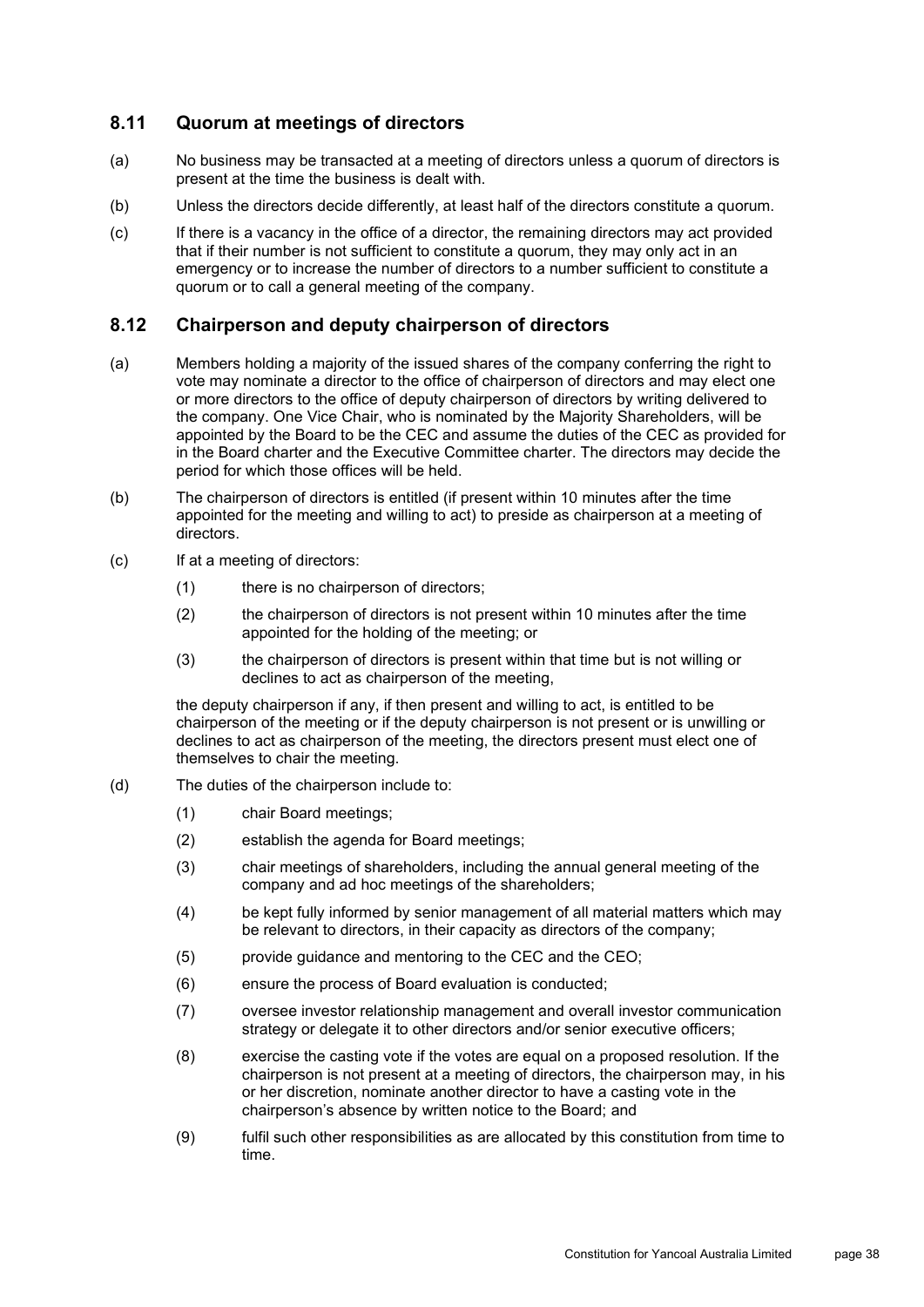- (e) The duties of a vice chairperson include to:
	- (1) chair Board meetings if the chairperson is not able to be present at the meeting;
	- (2) chair meetings of shareholders, including the annual general meeting of the company and ad hoc meetings of the shareholders if the chairperson is not able to be present at the meeting; and
	- (3) fulfil such other responsibilities as are allocated by the chairperson from time to time.

#### **8.13 Decisions of directors**

- (a) The directors, at a meeting at which a quorum is present, may exercise any authorities, powers and discretions vested in or exercisable by the directors under this constitution.
- (b) Questions arising at a meeting of directors must be decided by a majority of votes cast by the directors present entitled to vote on the matter.
- (c) If the votes are equal on a proposed resolution, the chairperson of the directors has a casting vote. If the chairperson of the directors is not present at a meeting of directors, the chairperson may, in his or her discretion, nominate another director to have a casting vote in the chairperson's absence by written notice to the Board.

#### **8.14 Written resolutions**

- (a) If:
	- (1) all of the directors (other than any director on leave of absence approved by the directors, any director who disqualifies himself or herself from considering the resolution in question for potential conflicts of interest and any director who would be prohibited by the Act from voting on the resolution in question) sign or consent to a written resolution; and
	- (2) the directors who sign or consent to the resolution would have constituted a quorum at a meeting of directors held to consider that resolution,

then the resolution is taken to have been passed by a meeting of the directors.

- (b) A director may consent to a resolution by:
	- (1) signing the document containing the resolution (or a copy of that document);
	- (2) giving to the company at its registered office a written notice (including by fax or other electronic means) addressed to the secretary or to the chairperson of directors signifying assent to the resolution and either setting out its terms or otherwise clearly identifying them; or
	- (3) telephoning the secretary or the chairperson of directors and signifying assent to the resolution and clearly identifying its terms.

#### <span id="page-42-0"></span>**8.15 Alternate directors**

- (a) A director may, with the approval of a majority of the other directors, appoint a person to be the director's alternate director for such period as the director decides.
- (b) An alternate director may, but need not, be a member or a director of the company.
- (c) One person may act as alternate director to more than one director.
- (d) In the absence of the appointor, an alternate director may exercise any powers (except the power to appoint an alternate director) that the appointor may exercise.
- (e) An alternate director is entitled, if the appointor does not attend a meeting of directors, to attend and vote in place of and on behalf of the appointor.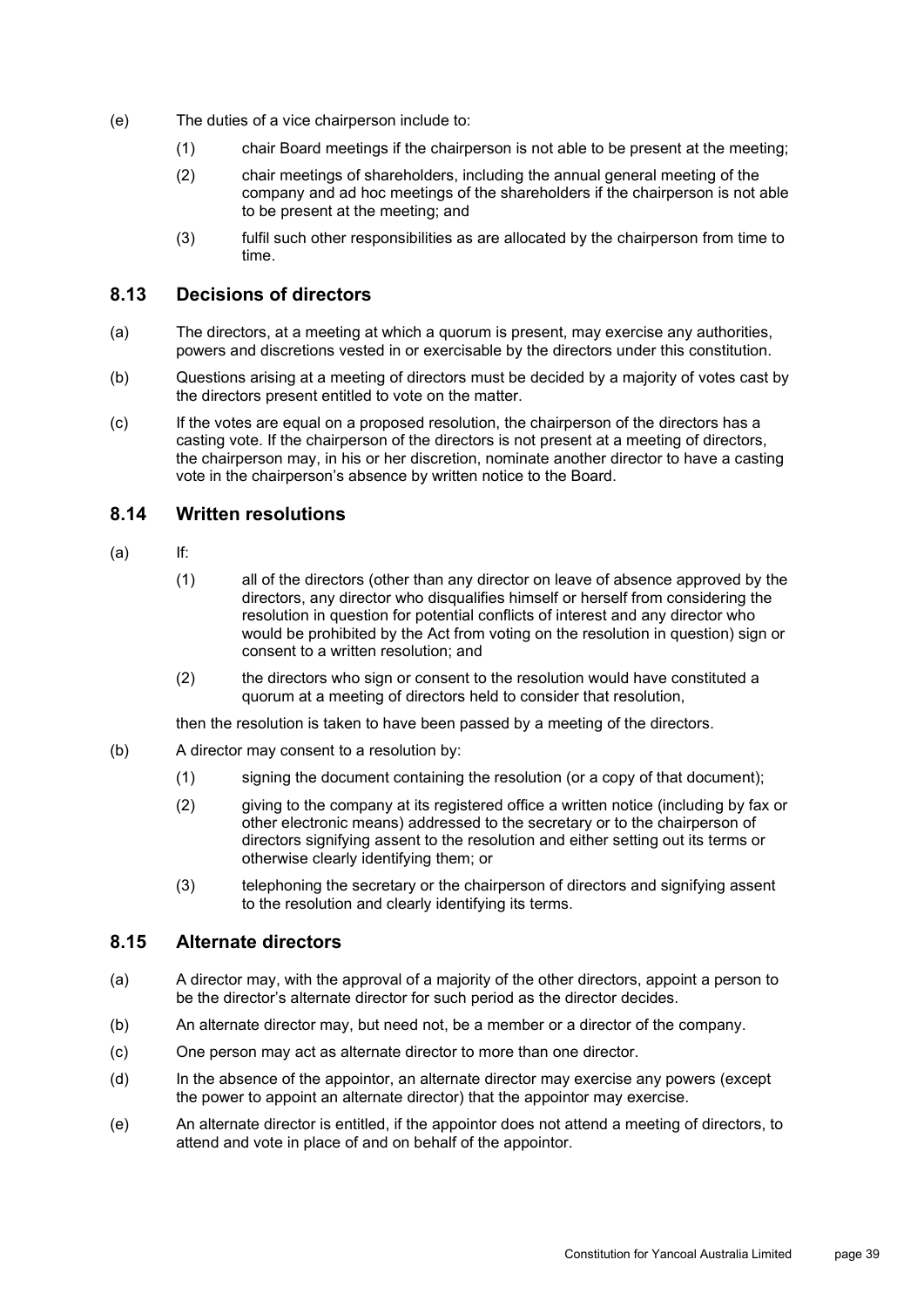- (f) An alternate director is entitled to a separate vote for each director the alternate director represents in addition to any vote the alternate director may have as a director in his or her own right.
- (g) An alternate director, when acting as a director, is responsible to the company for his or her own acts and defaults and is not to be taken to be the agent of the director by whom he or she was appointed.
- (h) The office of an alternate director is vacated if and when the appointor vacates office as a director.
- (i) The appointment of an alternate director may be terminated or suspended at any time by the appointor or by a majority of the other directors.
- (j) An appointment, or the termination or suspension of an appointment of an alternate director, must be in writing and signed and takes effect only when the company has received notice in writing of the appointment, termination or suspension.
- (k) An alternate director is not to be taken into account in determining the minimum or maximum number of directors allowed or the rotation of directors under this constitution.
- (l) In determining whether a quorum is present at a meeting of directors, an alternate director who attends the meeting is to be counted as a director for each director on whose behalf the alternate director is attending the meeting.
- (m) An alternate director is not entitled to receive any remuneration as a director from the company otherwise than out of the remuneration of the director appointing the alternate director but is entitled to travelling, hotel and other expenses reasonably incurred for the purpose of attending any meeting of directors at which the appointor is not present.

#### **8.16 Delegation to a committees of directors**

- (a) The directors may delegate any powers to a committee of directors.
- <span id="page-43-0"></span>(b) A committee to which any powers have been delegated must exercise the powers delegated in accordance with any directions of the directors.
- (c) The provisions of this constitution applying to meetings and resolutions of directors apply, so far as they can and with any necessary changes, to meetings and resolutions of a committee of directors, except to the extent they are contrary to any direction given under rule [8.16\(b\).](#page-43-0)

# **8.17 Delegation to a director**

- (a) The directors may delegate any of their powers to one director.
- (b) A director to whom any powers have been so delegated must exercise the powers delegated in accordance with any directions of the directors.
- (c) The acceptance of a delegation of powers by a director may, if the directors so resolve, be treated as an extra service or special exertion performed by the delegate for the purposes of rule [8.3\(g\).](#page-36-1)

#### **8.18 Validity of acts**

An act done by a meeting of directors, a committee of directors or a person acting as a director is not invalidated by:

- (a) a defect in the appointment of a person as a director or a member of a committee; or
- (b) a person so appointed being disqualified or not being entitled to vote,

if that circumstance was not known by the directors, committee or person when the act was done.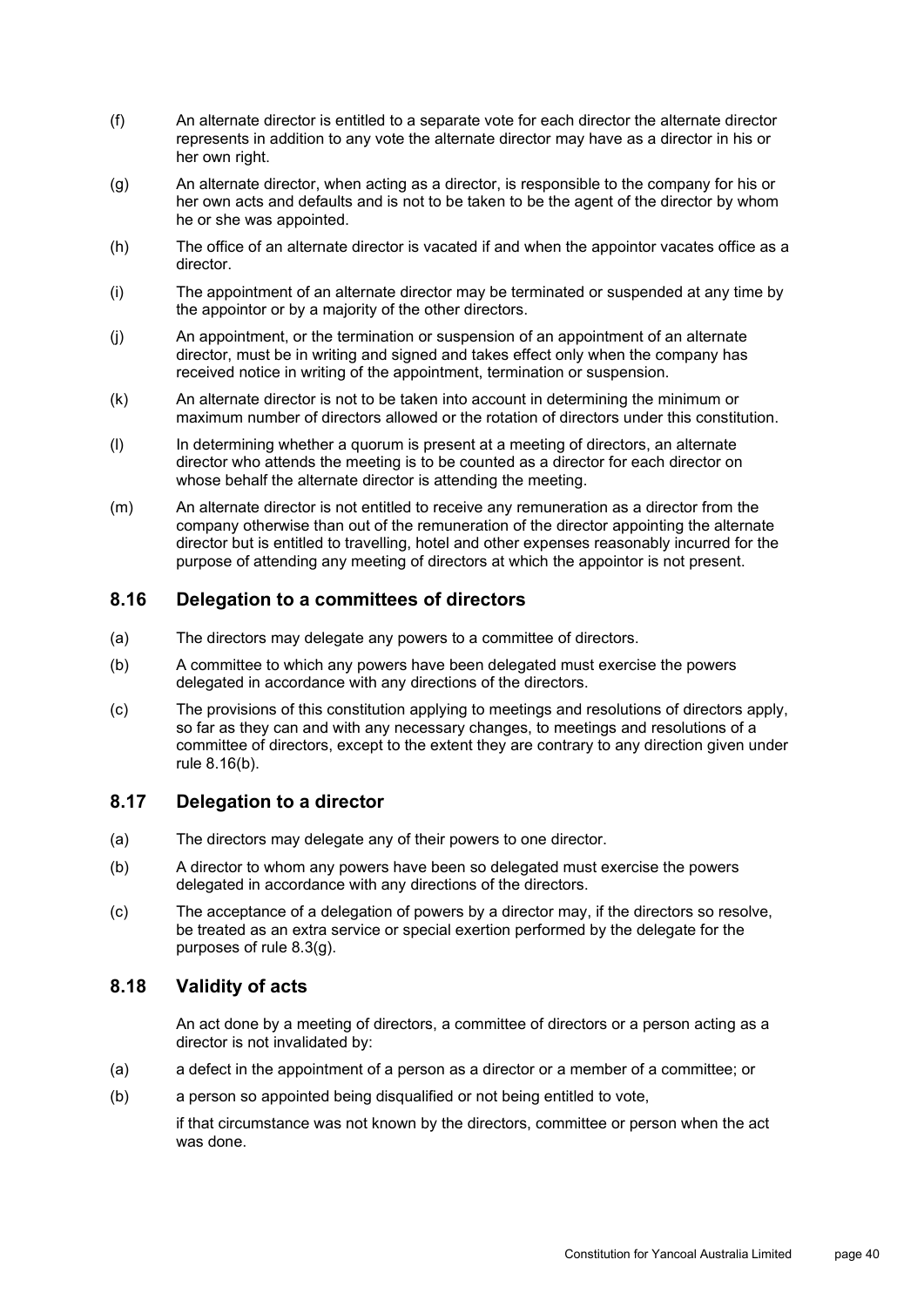# <span id="page-44-0"></span>9 Senior executive officers

Senior executive officers consist of the CEC, the CEO, the CFO and any other officers that the Board appoints as a member of the Executive Committee. The senior executive officers will keep timely communications.

#### **9.1 Executive directors**

- (a) The directors may appoint one or more of the directors to any executive office with the company.
- (b) Unless the directors decide differently, an executive director's appointment as an employee automatically terminates if the executive director ceases to be a director.
- (c) An executive director may be referred to by any title the directors decide on.

#### **9.2 Executive Committee**

- (a) The Executive Committee will consist of the CEC, the CEO, the CFO, another director appointed by the Majority Shareholder, and such other members as the Board determines from time to time. The Board may approve the appointment of additional members to the Executive Committee or remove and replace members of the Executive Committee by resolution.
- (b) The functions of the Executive Committee are as follows:
	- (1) propose the company's strategic objectives and five-year corporate plan;
	- (2) propose the annual production plan, annual sales plan, annual operational expenditure plan, annual capital expenditure plan and annual financial budget of the company;
	- (3) propose plans for the establishment of, and changes to, the internal management structure of the company;
	- (4) propose systems of internal control and risk management, the company's human resources and remuneration policy, and other fundamental policies;
	- (5) propose the issuing of any debentures, or any borrowing by the company or other means of financing;
	- (6) propose any guarantee or security entered into by the company as guarantor or grantor for its subsidiaries for business purposes, including but not limited to any mortgage, pledge or guarantee of any assets of the company;
	- (7) propose the profit distribution plan and loss recovery plan of the company;
	- (8) determine the monthly production and operation report and relevant senior managers' reports of daily operation, finance and management;
	- (9) monitor the company's production and operational performance, financial position, including the company's cash flows, balance sheet and profit and loss statements; and
	- (10) fulfil such other responsibilities as are allocated to it by this constitution and the Board from time to time.

#### **9.3 Chair of the Executive Committee**

- (a) The Majority Shareholders may nominate one director to the office of the CEC.
- (b) Subject to any Board direction or determination:
	- (1) the CEC will have the authority that is delegated to him or her by the Board; and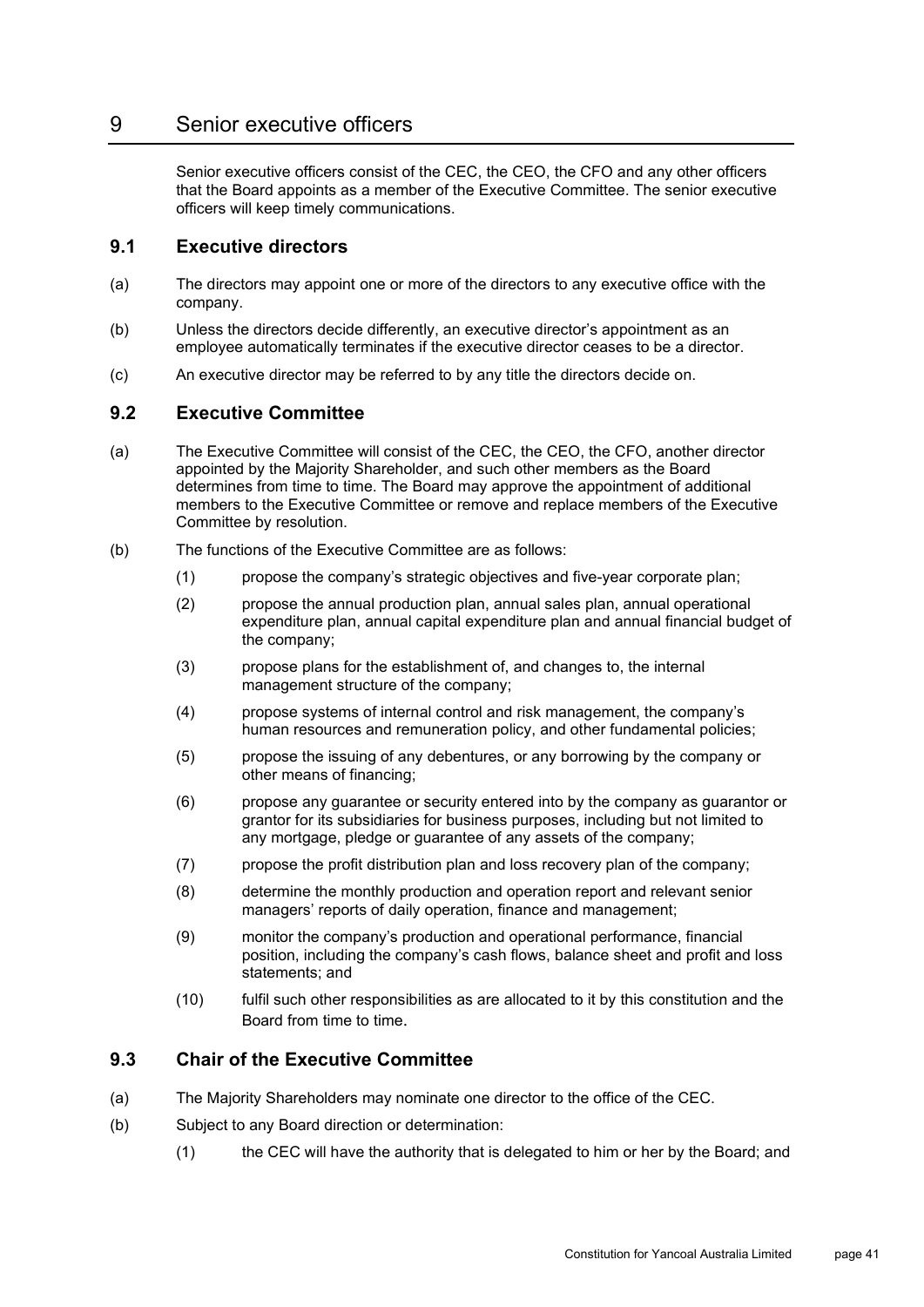(2) the functions of the CEC will be set out in the Board charter and the Executive Committee charter.

# **9.4 Chief Executive Officer**

Subject to any Board direction or determination:

- (a) the CEO will have the authority that is delegated to him or her by the Board; and
- (b) the functions of the CEO will be set out in the Board charter and the Executive Committee charter.

#### **9.5 Chief Financial Officer**

Subject to any Board direction or determination:

- (a) the CFO will have the authority that is delegated to him or her by the Board; and
- (b) the functions of the CFO will be set out in the Board charter and the Executive Committee charter.

## **9.6 Company Secretary**

- (a) The directors must appoint at least one secretary and may appoint additional secretaries.
- (b) The functions of the Company Secretary will be set out in the Board charter.

#### <span id="page-45-0"></span>**9.7 Provisions applicable to all senior executive officers**

- <span id="page-45-1"></span>(a) A reference in this rule [9.7](#page-45-0) to a senior executive officer is to any senior executive officer of the company appointed under this rule [9.](#page-44-0)
- (b) Subject to rule [7.10,](#page-32-0) the appointment of a senior executive officer may be for the period, at the remuneration and on the conditions the directors decide.
- (c) To the extent the Listing Rules so require, the remuneration payable by the company to a senior executive officer must not include a commission on, or percentage of the operating revenue.
- (d) The directors may:
	- (1) delegate to or give a senior executive officer any powers, discretions and duties they decide;
	- (2) withdraw, suspend or vary any of the powers, discretions and duties given to a senior executive officer; and
	- (3) authorise the senior executive officer to delegate any of the powers, discretions and duties given to the senior executive officer.
- (e) Unless the directors decide differently, the office of a director who is employed in an executive capacity by the company or by a subsidiary of the company automatically becomes vacant if the director ceases to be so employed.
- (f) An act done by a person acting as a senior executive officer is not invalidated by:
	- (1) a defect in the appointment of that senior executive officer;
	- (2) the person being disqualified from being a senior executive officer; or
	- (3) the person having vacated office,

if the person did not know that circumstance when the act was done.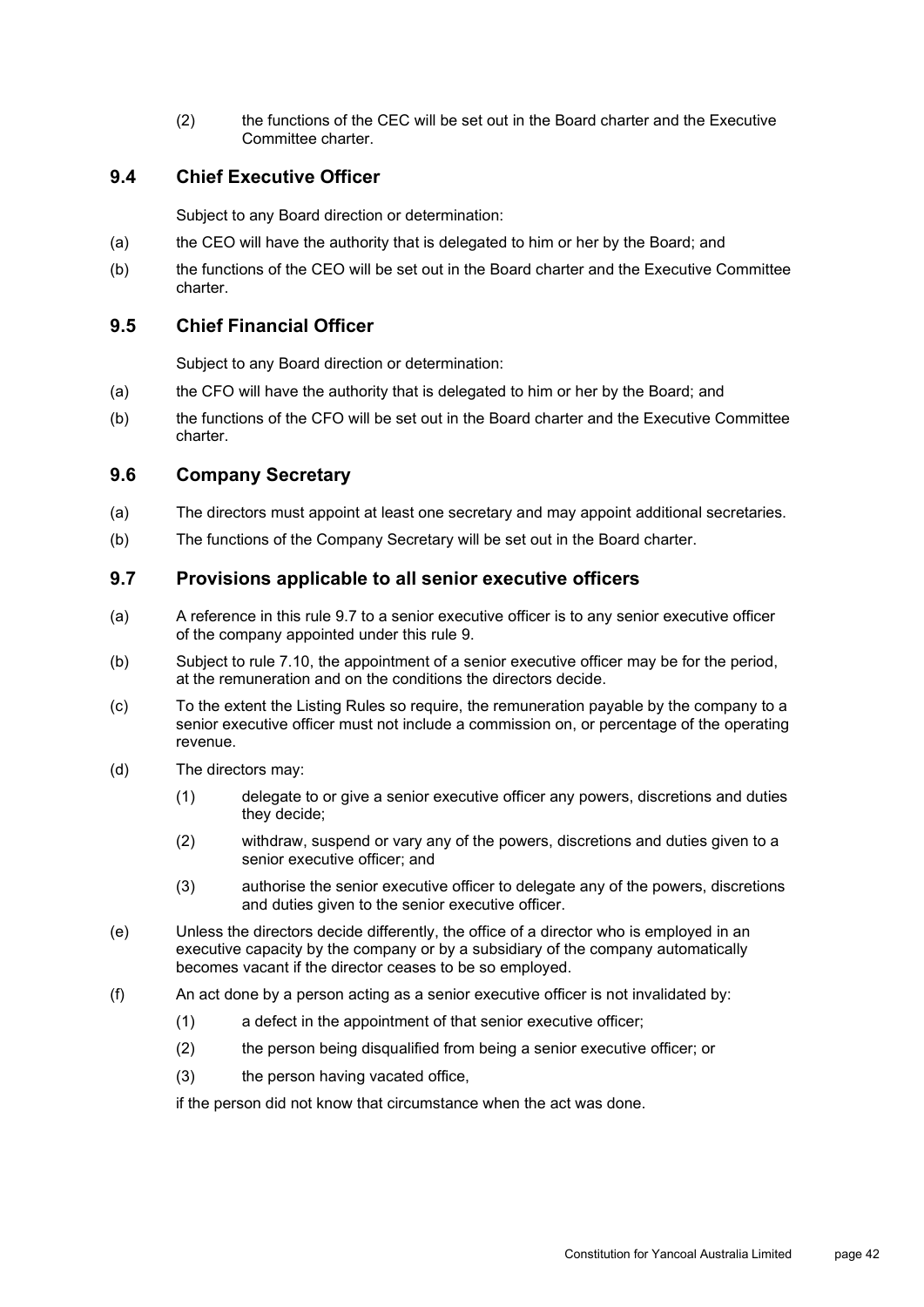# <span id="page-46-2"></span>10 Indemnity and insurance

#### **10.1 Persons to whom rules [10.2](#page-46-1) and [10.4](#page-46-0) apply**

Rules [10.2](#page-46-1) and [10.4](#page-46-0) apply:

- (a) to each person who is or has been a director, alternate director or senior executive officer (within the meaning of rule [9.7\(a\)\)](#page-45-1) of the company; and
- (b) to such other officers or former officers of the company or of its related bodies corporate as the directors in each case determine;

(each an **Officer** for the purposes of this rule).

#### <span id="page-46-1"></span>**10.2 Indemnity**

The company must indemnify each Officer on a full indemnity basis and to the full extent permitted by law against all losses, liabilities, costs, charges and expenses (**Liabilities**) incurred by the Officer as a director or an officer of the company.

#### **10.3 Extent of indemnity**

The indemnity in rule [10.2:](#page-46-1)

- (a) is enforceable without the Officer having to first incur any expense or make any payment;
- (b) is a continuing obligation and is enforceable by the Officer even though the Officer may have ceased to be an officer of the company; and
- (c) applies to Liabilities incurred both before and after the adoption of this constitution.

#### <span id="page-46-0"></span>**10.4 Insurance**

The company may, to the extent permitted by law:

- (a) purchase and maintain insurance; or
- (b) pay or agree to pay a premium for insurance,

for each Officer (director, senior executive officers or certain key staff) against any Liability incurred by the Officer as an officer of the company including, but not limited to, a liability for negligence or for reasonable costs and expenses incurred in defending proceedings, whether civil or criminal and whatever their outcome.

#### **10.5 Savings**

Nothing in rule [10.2](#page-46-1) or [10.4:](#page-46-0)

- (a) affects any other right or remedy that a person to whom those rules apply may have in respect of any Liability referred to in those rules;
- (b) limits the capacity of the company to indemnify or provide or pay for insurance for any person to whom those rules do not apply; or
- (c) limits or diminishes the terms of any indemnity conferred or agreement to indemnify entered into prior to the adoption of this constitution.

## **10.6 Deed**

The company may enter into a deed with any Officer to give effect to the rights conferred by this rule [10](#page-46-2) or the exercise of a discretion under this rule [10](#page-46-2) on such terms as the directors think fit which are not inconsistent with this rule [10.](#page-46-2)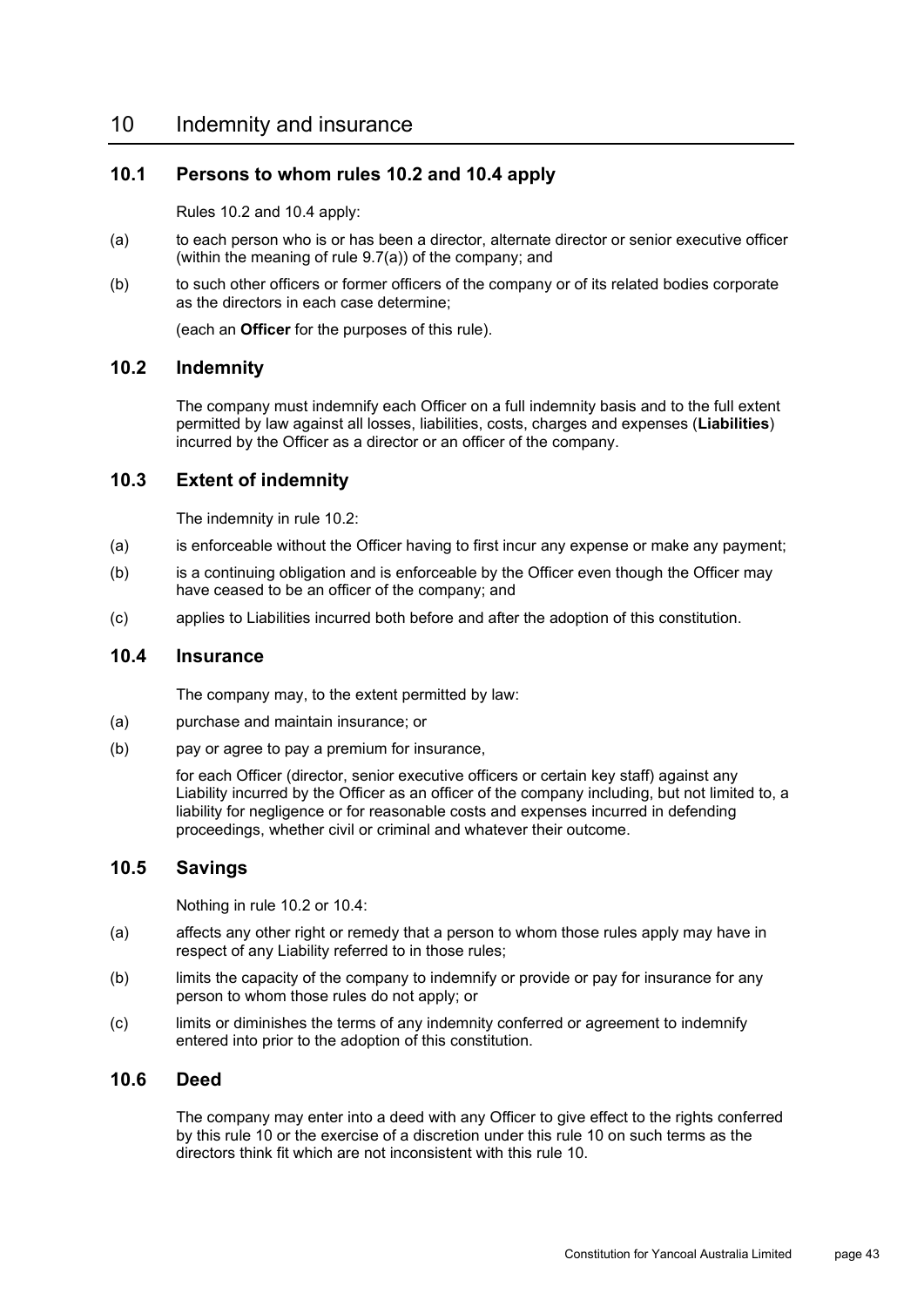# 11 Other matters

#### **11.1 Financial matters**

- (a) Subject to the Majority Shareholders observing the confidentiality obligations set out in the Separation Agreement, the company will comply with its obligations under that agreement, including:
	- (1) adopt and implement a financial and management reporting information technology system and platform (**ERP**) that is identical to the system and platform implemented by the Majority Shareholders, in order to provide the Majority Shareholders with access to financial and other information; and;
	- (2) if determined by the directors, the company will establish onshore or offshore accounts at relationship banks nominated by the Majority Shareholders and that the Majority Shareholders will be able to view the related information under those accounts. However, any such bank accounts will be in the name of the company and the company will independently transact on those accounts.
- (b) Subject to the Act and the Listing Rules, and to facilitate compliance by the Majority Shareholders with its own filing obligations, the company will disclose the following reports on the below timeline:
	- (1) quarterly report as required by the ASX within 20 calendar days after the end of each quarter;
	- (2) half yearly financial report within 50 calendar days after the end of each financial half year; and
	- (3) annual financial report within 60 calendar days after the end of each financial year.

### **11.2 Record dates**

Subject to applicable laws, regulations and the Listing Rules and notwithstanding any other rules in this constitution, the company or the directors may fix any date as the record date for:

- (a) determining the members entitled to receive any dividend, distribution, allotment or issue;
- (b) determining the members entitled to receive notice of, and to vote at, any general meeting of the company; and
- (c) any other corporate action requiring a record date to be set.

# 12 Winding up

#### **12.1 Distributing surplus**

Subject to this constitution and the rights or restrictions attached to any shares or class of shares:

- <span id="page-47-0"></span>(a) if the company is wound up and the property of the company available for distribution among the members is more than sufficient to pay:
	- (1) all the debts and liabilities of the company; and
	- (2) the costs, charges and expenses of the winding up,

the excess must be divided among the members in proportion to the number of shares held by them, irrespective of the amounts paid or credited as paid on the shares;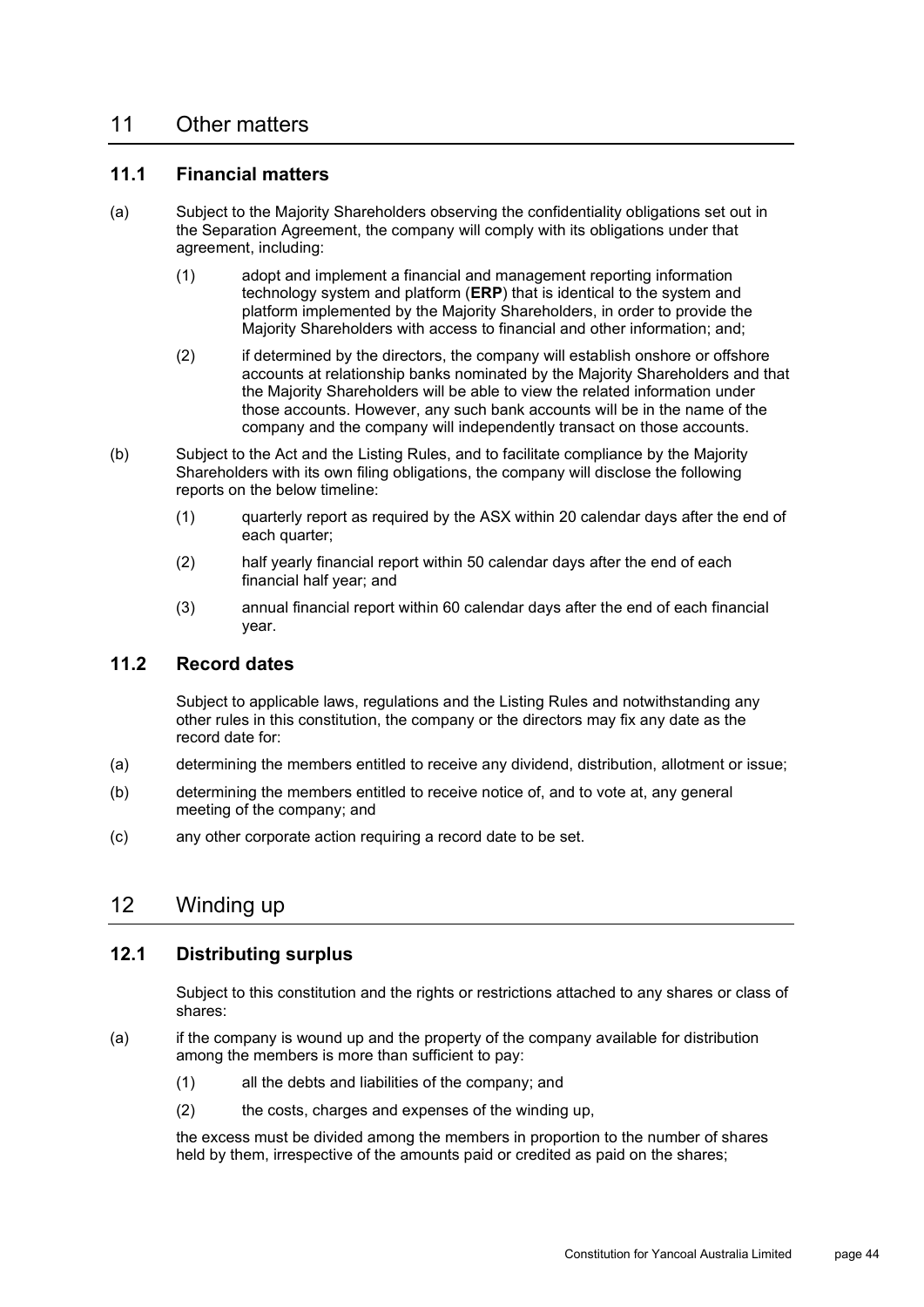- (b) for the purpose of calculating the excess referred to in rule [12.1\(a\),](#page-47-0) any amount unpaid on a share is to be treated as property of the company;
- <span id="page-48-0"></span>(c) the amount of the excess that would otherwise be distributed to the holder of a partly paid share under rule [12.1\(a\)](#page-47-0) must be reduced by the amount unpaid on that share at the date of the distribution; and
- (d) if the effect of the reduction under rule [12.1\(c\)](#page-48-0) would be to reduce the distribution to the holder of a partly paid share to a negative amount, the holder must contribute that amount to the company.

## <span id="page-48-2"></span>**12.2 Dividing property**

- <span id="page-48-1"></span>(a) If the company is wound up, the liquidator may, with the sanction of a special resolution:
	- (1) divide among the members the whole or any part of the company's property; and
	- (2) decide how the division is to be carried out as between the members or different classes of members.
- (b) A division under rule [12.2\(a\)](#page-48-1) need not accord with the legal rights of the members and, in particular, any class may be given preferential or special rights or may be excluded altogether or in part.
- (c) Where a division under rule [12.2\(a\)](#page-48-1) does not accord with the legal rights of the members, a member is entitled to dissent and to exercise the same rights as if the special resolution sanctioning that division were a special resolution passed under section 507 of the Act.
- (d) If any of the property to be divided under rule [12.2\(a\)](#page-48-1) includes securities with a liability to calls, any person entitled under the division to any of the securities may, within 10 days after the passing of the special resolution referred to in rule [12.2\(a\),](#page-48-1) by written notice direct the liquidator to sell the person's proportion of the securities and account for the net proceeds. The liquidator must, if practicable, act accordingly.
- (e) Nothing in this rule [12.2](#page-48-2) takes away from or affects any right to exercise any statutory or other power which would have existed if this rule were omitted.
- (f) Rule [4.3](#page-18-4) applies, so far as it can and with any necessary changes, to a division by a liquidator under rule [12.2\(a\)](#page-48-1) as if references in rule [4.3](#page-18-4) to:
	- (1) the directors were references to the liquidator; and
	- (2) a distribution or capitalisation were references to the division under rule [12.2\(a\).](#page-48-1)

# <span id="page-48-3"></span>13 Inspection of and access to records

- <span id="page-48-4"></span>(a) A person who is not a director or a Company Secretary does not have the right to inspect any of the Board papers, books, records or documents of the company, except as provided by law, or this constitution, or as authorised by the directors or the Majority Shareholders.
- <span id="page-48-5"></span>(b) The company may enter into contracts with its directors or former directors agreeing to provide continuing access for a specified period after the director ceases to be a director to Board papers, books, records and documents of the company which relate to the period during which the director or former director was a director on such terms and conditions as the directors think fit and which are not inconsistent with this rule [13.](#page-48-3)
- (c) The company may procure that its subsidiaries provide similar access to Board papers, books, records or documents as that set out in rules [13\(a\)](#page-48-4) and [13\(b\).](#page-48-5)
- (d) This rule [13](#page-48-3) does not limit any right the directors or former directors otherwise have.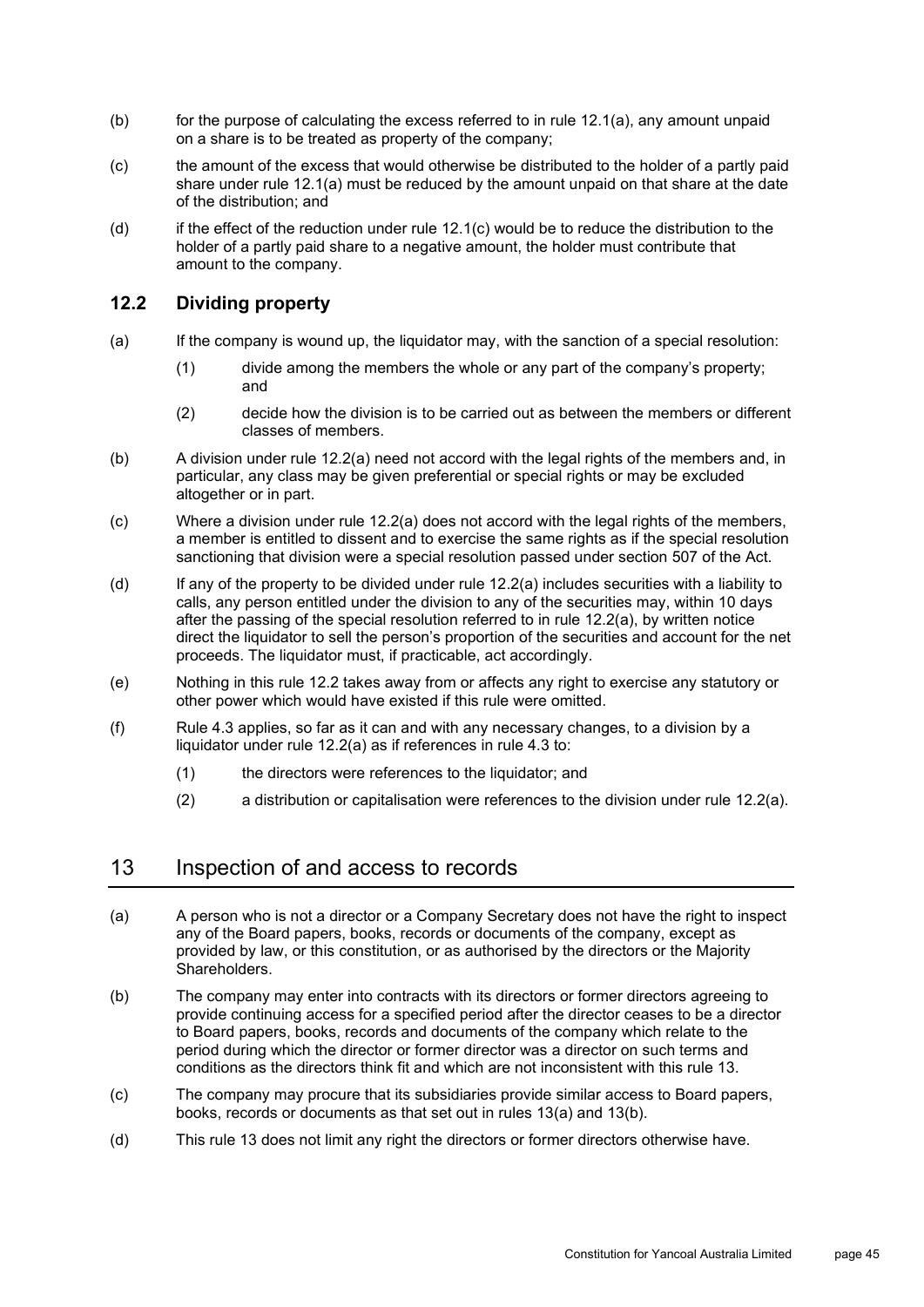# 14 Seals

#### **14.1 Manner of execution**

Without limiting the ways in which the company can execute documents under the Act and subject to this constitution, the company may execute a document if the document is signed by:

- (a) 2 directors;
- (b) a director and a secretary; or
- (c) any other person or persons authorised by the directors for that purpose.

#### **14.2 Common seal**

The company may have a common seal. If the company has a common seal, rules [14.3](#page-49-0) to [14.7](#page-49-1) apply.

#### <span id="page-49-0"></span>**14.3 Safe custody of Seal**

The directors must provide for the safe custody of the Seal.

#### **14.4 Using the Seal**

Subject to rule [14.7](#page-49-1) and unless a different procedure is decided by the directors, if the company has a common seal any document to which it is affixed must be signed by:

- (a) 2 directors;
- (b) by a director and a secretary; or
- (c) a director and another person appointed by the directors to countersign that document or a class of documents in which that document is included.

#### **14.5 Seal register**

- (a) The company may keep a Seal register and, on affixing the Seal to any document (other than a certificate for securities of the company) may enter in the register particulars of the document, including a short description of the document.
- (b) The register, or any details from it that the directors require, may be produced at meetings of directors for noting the use of the Seal since the previous meeting of directors.

### **14.6 Duplicate seals and certificate seals**

- (a) The company may have one or more duplicate seals for use in place of its common seal outside the state or territory where its common seal is kept. Each duplicate seal must be a facsimile of the common seal of the company with the addition on its face of the words 'duplicate seal' and the name of the place where it is to be used.
- (b) A document sealed with a duplicate seal, or a certificate seal as provided in rule [14.7,](#page-49-1) is to be taken to have been sealed with the common seal of the company.

### <span id="page-49-1"></span>**14.7 Sealing and signing certificates**

The directors may decide either generally or in a particular case that the Seal and the signature of any director, secretary or other person is to be printed on or affixed to any certificates for securities in the company by some mechanical or other means.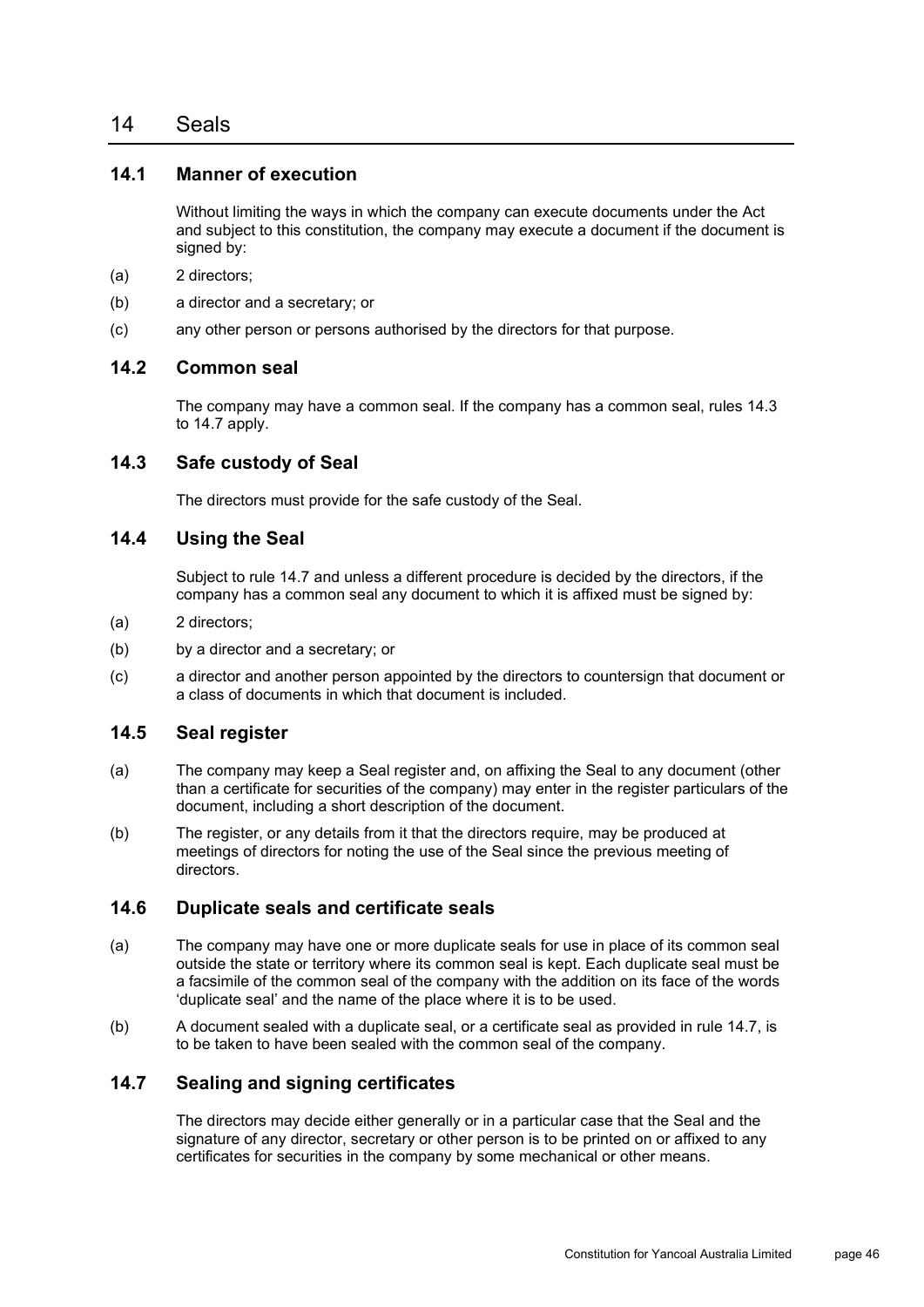# 15 Notices

#### <span id="page-50-2"></span>**15.1 Notices by the company to members**

- <span id="page-50-0"></span>(a) Without limiting any other way in which notice may be given to a member under this constitution, the Act or the Listing Rules, the company may give a notice to a member by:
	- (1) delivering it personally to the member;
	- (2) sending it by prepaid post to the member's address in the register of members or any other address the member supplies to the company for giving notices; or
	- (3) sending it by fax or other electronic means (including providing a URL link to any document or attachment) to the fax number or electronic address the member has supplied to the company for giving notices.
- <span id="page-50-1"></span>(b) The company may give a notice to the joint holders of a share by giving the notice in the way authorised by rule [15.1\(a\)](#page-50-0) to the joint holder who is named first in the register of members for the share.
- (c) The company may give a notice to a person entitled to a share as a result of a Transmission Event by delivering it or sending it in the manner authorised by rule [15.1\(a\)](#page-50-0) addressed to the name or title of the person, to:
	- (1) the address, fax number or electronic address that person has supplied to the company for giving notices to that person; or
	- (2) if that person has not supplied an address, fax number or electronic address, to the address, fax number or electronic address to which the notice might have been sent if that Transmission Event had not occurred.
- (d) A notice given to a member under rules [15.1\(a\)](#page-50-0) or [15.1\(b\)](#page-50-1) is, even if a Transmission Event has occurred and whether or not the company has notice of that occurrence:
	- (1) duly given for any shares registered in that person's name, whether solely or jointly with another person; and
	- (2) sufficiently served on any person entitled to the shares because of the Transmission Event.
- (e) A notice given to a person who is entitled to a share because of a Transmission Event is sufficiently served on the member in whose name the share is registered.
- (f) A person who, because of a transfer of shares, becomes entitled to any shares registered in the name of a member, is taken to have received every notice which, before that person's name and address is entered in the register of members for those shares, is given to the member complying with this rule [15.1.](#page-50-2)
- (g) A signature to any notice given by the company to a member under this rule [15.1](#page-50-2) may be printed or affixed by some mechanical or other electronic means.
- (h) Where a member does not have a registered address or where the company believes that member is not known at the member's registered address, all notices are taken to be:
	- (1) given to the member if the notice is exhibited in the company's registered office for a period of 48 hours; and
	- (2) served at the commencement of that period,

unless and until the member informs the company of the member's address.

#### **15.2 Notices by the company to directors**

The company may give a notice to a director or alternate director by: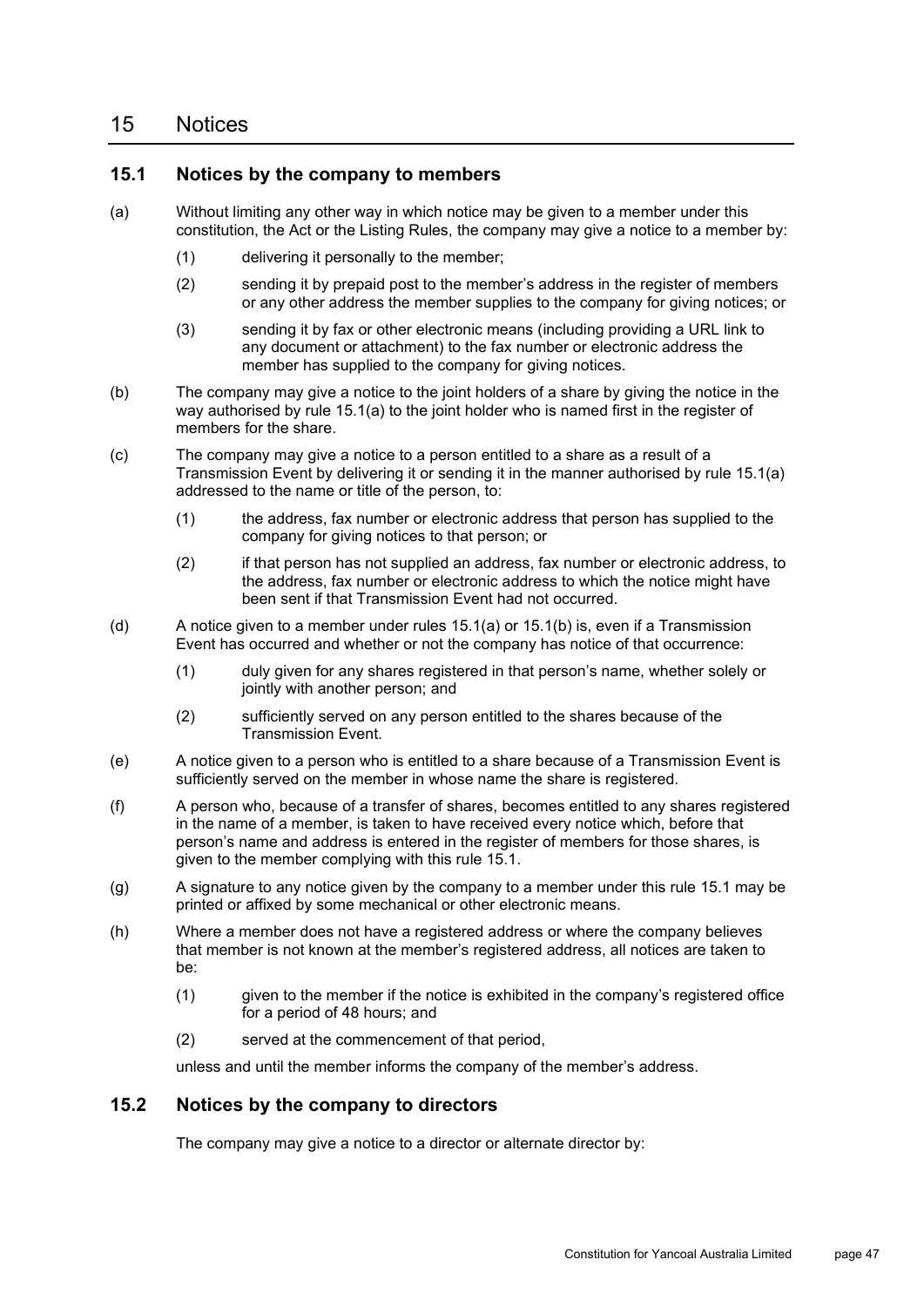- (a) delivering it personally to him or her;
- (b) sending it by prepaid post to his or her usual residential or business address, or any other address he or she has supplied to the company for giving notices; or
- (c) sending it by fax or other electronic means to the fax number or electronic address he or she has supplied to the company for giving notices.

#### **15.3 Notices by directors to the company**

A director or alternate director may give a notice to the company by:

- (a) delivering it to the company's registered office;
- (b) sending it by prepaid post to the company's registered office; or
- (c) sending it by fax or other electronic means to the principal fax number or electronic address at the company's registered office.

#### <span id="page-51-0"></span>**15.4 Time of service**

- (a) A notice from the company properly addressed and posted is taken to be served:
	- (1) if it is a notice concerning a general meeting, at 10.00am on the day after the date it is posted; or
	- (2) in any other case, at the time the letter would be delivered in the ordinary course of post.
- (b) A certificate signed by a secretary or officer of the company to the effect that a notice was duly posted under this constitution is conclusive evidence of that fact.
- (c) Where the company sends a notice by fax, the notice is taken as served at the time the fax is sent if the correct fax number appears on the facsimile transmission report produced by the sender's fax machine.
- (d) Where the company sends a notice by electronic transmission, the notice is taken as served at the time the electronic transmission is sent if a message indicating receipt has been received by the company.
- (e) Where the company gives a notice to a member by any other means permitted by the Act relating to the giving of notices and electronic means of access to them, the notice is taken as given at 10.00am on the day after the date on which the member is notified that the notice is available.
- (f) Where a given number of days' notice or notice extending over any other period must be given, the day of service is not to be counted in the number of days or other period.

#### **15.5 Other communications and documents**

Rules [15.1](#page-50-2) to [15.4](#page-51-0) (inclusive) apply, so far as they can and with any necessary changes, to serving any communication or document.

#### **15.6 Written notices**

A reference in this constitution to a written notice includes a notice given by fax or other electronic means. A signature to a written notice need not be handwritten.